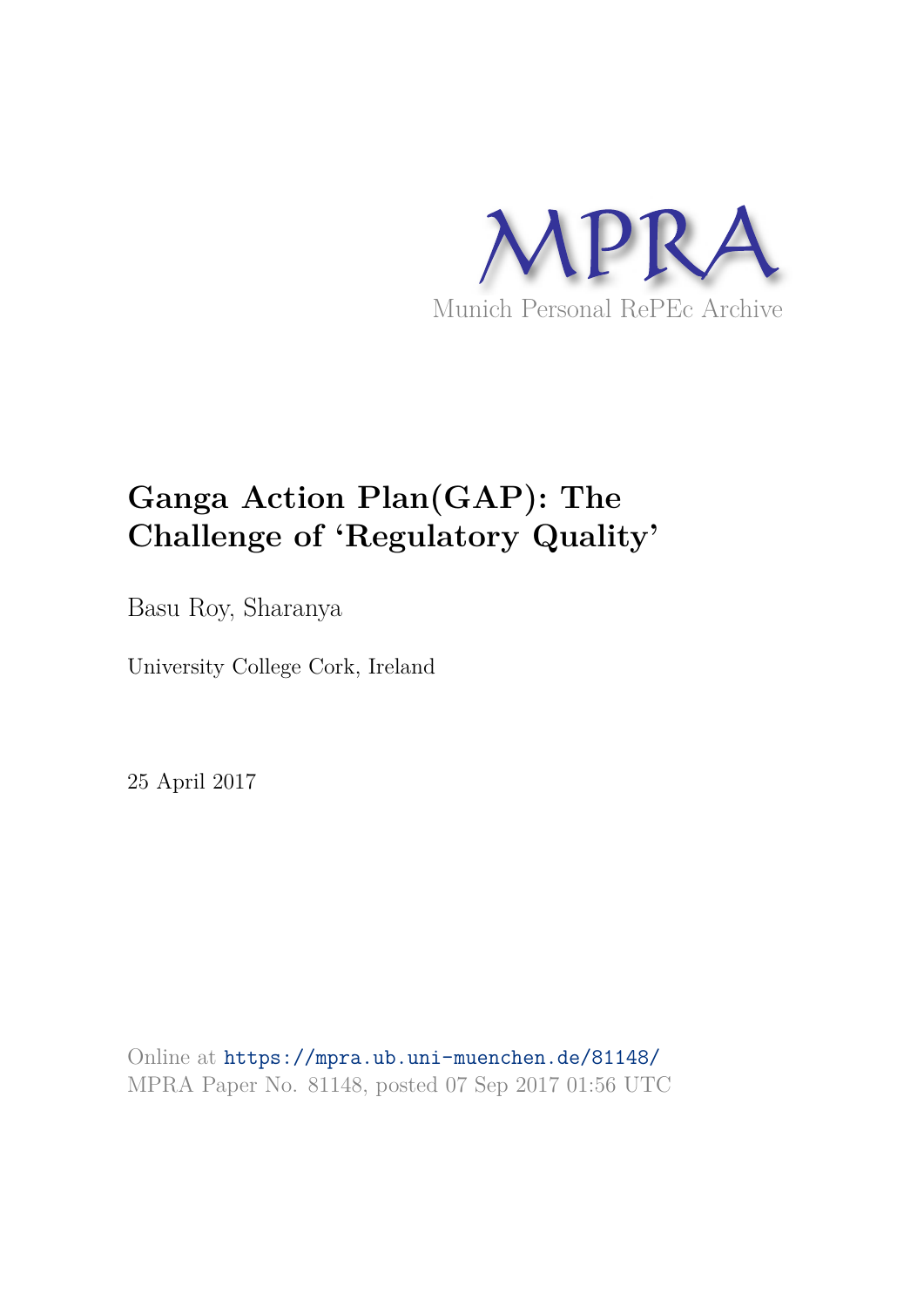# **Ganga Action Plan(GAP): The Challenge of 'Regulatory Quality'**

#### **Sharanya Basu Roy<sup>1</sup>**

**Abstract**: The largest river basin of India, the Ganges (locally referred as Ganga) is one of the most important river systems in the world. It is home to almost one tenth of the world's population. Billions of litres of sewage, industrial waste, thousands of animal and human corpses are also released into the river every day. Consequently, the Ganga Action Plan (GAP) was launched in 1985 for pollution abatement as a Federal and state sponsored scheme and till date, three phases have been implemented. Even after establishing numerous institutional arrangements under the GAP and investing billions of dollars there has been no major improvement in the Ganges river water quality, in fact it has further deteriorated. Clearly governmental intervention through pollution control policies, specifically regulation has failed miserably. Therefore, an attempt has been made to analyse empirically, the legal and institutional framework of the GAP using the transdisciplinary method '*economic analysis of law*'. The results reveal that the chief underlying reason for ineffective GAP regulations is lack of a welldefined legal basis

#### **Introduction**

<span id="page-1-0"></span>The Ganges is the fourth largest river basin<sup>2</sup> in the world and is home to half a billion people<sup>3</sup> which is projected to increase to over one billion by the year 2030<sup>4</sup>. This river basin provides more than one-third of India's surface water and over forty per cent of the country's GDP is generated in this region. Ironically, this region is also home to more than 200 million people living below the poverty line<sup>5</sup>.

Apart from this river's economic and social importance, river Ganges holds religious significance in India. Regarded sacred by the Hindus, ritual bathing in the Ganges is an important aspect of this religion and ashes of the cremated are often spread over the waters<sup>6</sup>.

Unfortunately, the Ganges is also amongst the world's most polluted rivers. Nearly 1.3 billion litres of sewage per day, runoff from 6 million tons of fertilisers, 9000 tons of pesticides utilised in agriculture within the river basin, 260 million litres of industrial and solid waste, including thousands of animal carcasses and human corpses are released into the river every day. This eventually led to an erosion of

<sup>5</sup> World Bank, 'The National Ganga River Basin Project' (2015) <

l

<sup>&</sup>lt;sup>1</sup> PhD candidate, School of Law, University College Cork (UCC), Ireland

I would like to thank my PhD supervisor Professor Owen McIntyre for his critical feedback on this paper and without whose support this work would not have been possible

<sup>&</sup>lt;sup>2</sup> covering an area of 861,404 square kilometers

 $3$  It supports 29 Tier-1 cities, 23 Tier- 2 $3$  cities and 48 towns in India (The Reserve Bank of India (RBI) classifies centres (city/towns/ village) into 6 tiers based on population (as per 2011 census). Tier 1 corresponds to cities with a population of 1, 00,000 and above. Centres with a population of 50,000 to 99,999 are classified as Tier 2 [\(https://rbidocs.rbi.org.in/rdocs/content/pdfs/100MCA0711\\_5.pdf](https://rbidocs.rbi.org.in/rdocs/content/pdfs/100MCA0711_5.pdf) )

<sup>4</sup> A. Markandya and M.N Murty, 'Cost–benefit analysis of cleaning the Ganges: some emerging environment and development issues' (2004) null Environment and Development Economics 61

[http://www.worldbank.org/en/news/feature/2015/03/23/india-the-national-ganga-river-basin-project>](http://www.worldbank.org/en/news/feature/2015/03/23/india-the-national-ganga-river-basin-project) accessed 12 April 2016

 $6$  Ibid 4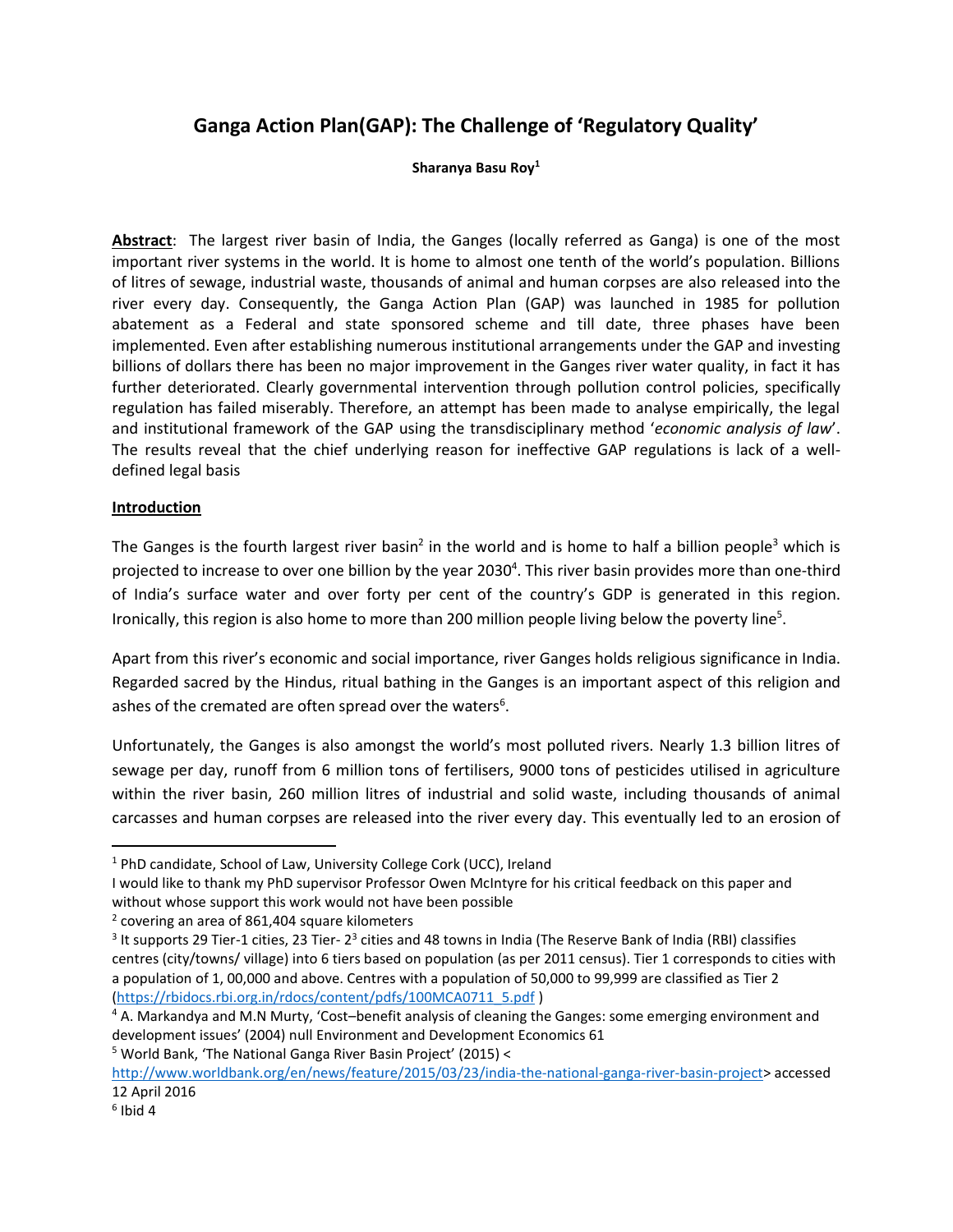the river water quality. In fact, by the 1970s, over 600 kilometers of the river had deteriorated. As Ganges water is used directly for drinking, religious bathing and other household purposes by people living along the river, it also poses a considerable public health threat<sup>7</sup>.

#### **Post-Independence Environmental quality**

After India's independence in 1947 the federal policies concentrated solely towards heavy industrialization and later in the 1960s the focus shifted to agricultural policies. But during this entire period, the lack of policies and regulations for environmental quality encouraged ecologically unfavourable industrial and agricultural practices.

It was in 1974, that the Water (Prevention and Control of pollution) Act <sup>8</sup> was introduced to set up pollution control boards at the Federal and state level to prevent and control water pollution. It was joined by the Air (Prevention and Control of Pollution) Act in 1981. Later in 1986, the comprehensive Environment (Protection) Act was enacted<sup>9</sup>. This Act is an 'umbrella' legislation intended to provide framework for coordinating all the federal government activities under the previous environmental laws such as, the Water and the Air Act.

As water is a state subject in India, ideally state legislative assemblies should adopt a legislative framework for water management. But, despite national water policies being adopted on three different occasions (the first one dating back to 1987) by the Ministry of Water Resources, it did not result in water management legislative framework being adopted by the states. Instead, in practice the process has remained entirely driven by the Executive<sup>10</sup>. Although this provides more flexibility in adapting to new circumstances, it also bypasses the various safeguards that the '*constitutionally established process for the adoption of legislation provides'*<sup>11</sup> .

In the 1980s the water quality deteriorated further with a policy shift towards promoting privatization. This led to the Ministry of Environment and Forests' (MoEF) establishment to assist the Department of Environment (DOE)<sup>12</sup>. Despite MoEF's efficient monitoring system, lack of enforcement capabilities at

 $\overline{\phantom{0}}$ 

<sup>&</sup>lt;sup>7</sup> Markandya and Murty ([n 4\)](#page-1-0) 62

 $8$  in pursuance of clause (1) of Article 252 $8$  of the Indian Constitution [Article 252(1) gives the general power to the States to make Laws for matters regarding which the Parliament has no power to make laws except as provided in the Articles 249 and 250 which should be regulated in such states by Parliament by law. If resolutions are passed by all the House of legislatures by those states, it would be lawful for Parliament to pass an Act for regulating that matter accordingly. Any Act so passed would apply to any other states by which it is adopted afterwards by resolution passed in that behalf by the House or the two Houses of that state]

<sup>9</sup> Under Article 253

 $10$  If parliamentarians belong to the majority in the Parliament, then the Legislature is usually controlled by the Executive

<sup>11</sup> Philippe Cullet, *'*Water regulation and public participation in the Indian context' in Mara Tignino and Komlan Sangabana (eds), *Public Participation and Water Resources Management- Where do we stand in International Law?*  (Paris: UNESCO, 2015)

<sup>&</sup>lt;sup>12</sup> The Department of Environment was established in 1981 to evaluate the environmental aspects of development projects, monitor air and water quality, promote environmental research and coordinate activities between the federal, state and local governments. But the DOE was criticized for its small financial and political base. As a result in 1985 the MoEF was established which had the same functions as the DOE. The DOE then served as an advisory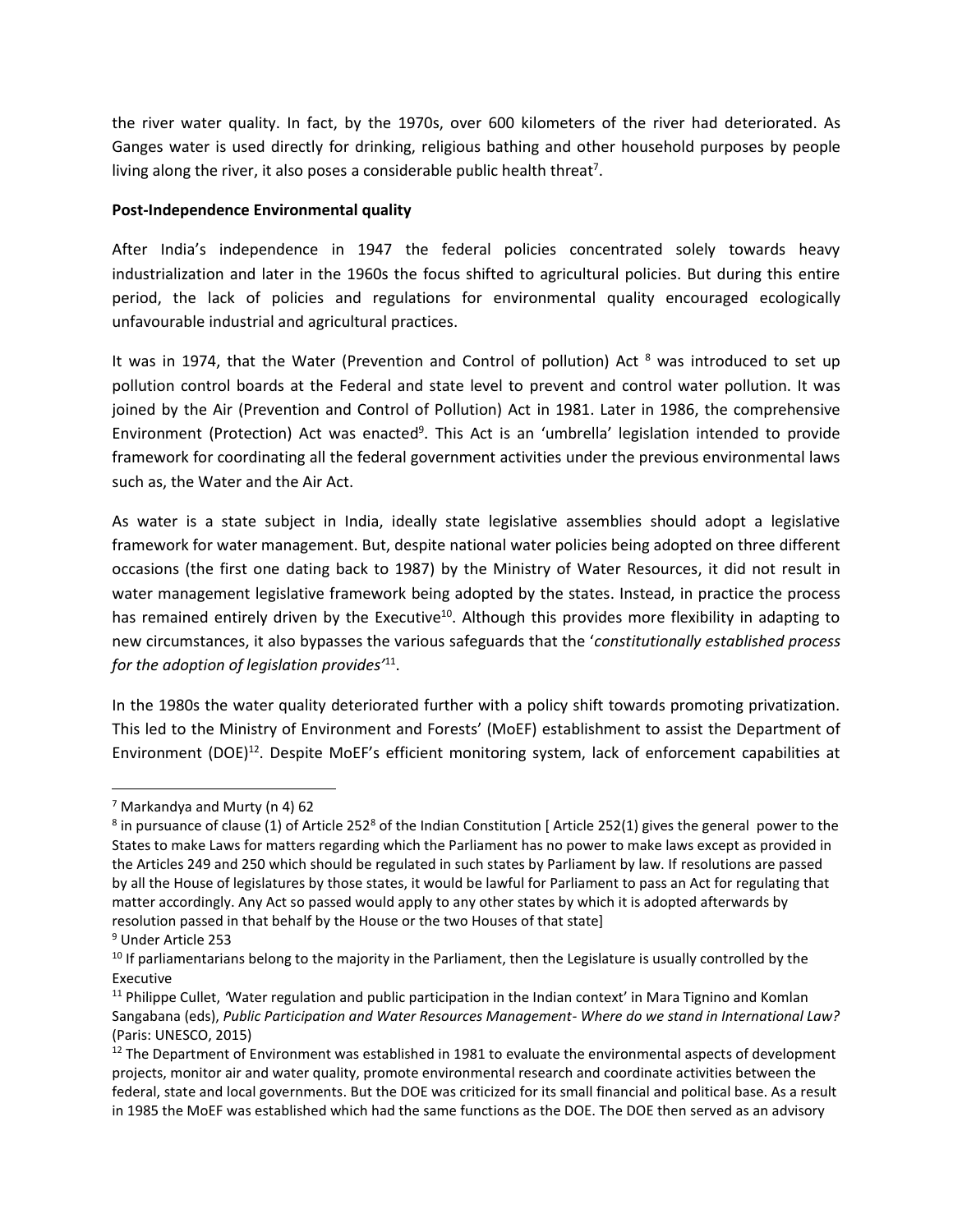the Central (Federal) and state levels and ineffective coordination amongst Ministries at the planning stage of the projects deterred satisfactory control of environmental pollution (Economic Survey of India, 1998-99)<sup>13</sup>.

# **Ganga Action Plan (GAP)**

The GAP was formulated in 1985 on the basis of a survey conducted by the Central Pollution Control Board (CPCB)<sup>14</sup> for gauging the extent of Ganges water pollution. The objective of this massive river program (an approximate investment of 300 million US dollars) was to control pollution in the Ganges and its tributaries. GAP was introduced with the objective to restore the entire river water's quality to 'Class B' or the 'Bathing Class'<sup>15</sup> (Table1 in appendix). For this purpose, the CPCB requires the industries to treat wastewater before discharging into the river. But the corresponding effluent standards set up by the CPCB has been adopted from the ISI (Indian Standards Institution, now known as Bureau of Indian Standards) which are completely arbitrary as they were framed without any scientific rationale<sup>16</sup>.

GAP was launched in phases namely, Phase I, Phase II and Namami Gange (referred to as Phase III here). The initial objective of this river action plan included establishing sewage treatment plants at major urban centers, refurbishing existing sewage pumping and treatment stations and installing wastewater sub-pumping stations. In 2009 when Ganges was declared as the 'National River', the GAP was relaunched with the objective to implement a river basin approach instead $^{17}$ .

#### **GAP Phase I**

l

# **1.1** *Legal Framework*

The GAP's implementation wing, CGA was set up under the DOE. It's responsibilities included improving the river water quality of the Ganga and its tributaries to acceptable standards through mobilizing efforts of State Governments, local bodies, voluntary agencies and other organizations<sup>18</sup>.

body which had few enforcement powers ( S. Managi and P.R. Jena, 'Environmental productivity and Kuznets curve in India' (2008) 65(2) Ecological Economics 432 )

<sup>&</sup>lt;sup>13</sup> G. Mythili and S. Mukherjee, 'Examining Environmental Kuznets Curve for river effluents in India' (2011) 13(3) Environment, Development and Sustainability 627

<sup>&</sup>lt;sup>14</sup> The CPCB is a statutory organization under the MoEF providing technical services under the Environment (Protection) Act 1986. It was established in 1974 under the Water (Prevention and Control of pollution) Act. CPCB has also been delegated with the functions and power under the Air (Prevention and Control of Pollution) Act 1981 <sup>15</sup> V. Tare, B. Bose and S.K Gupta, 'Suggestions for a Modified Approach Towards Implementation and Assessment of Ganga Action Plan and Other Similar River Action Plans in India' (2003) 38(4) Water Quality Resource Journal Canada 607

<sup>&</sup>lt;sup>16</sup> For further details refers to: D.S Bhargava, 'Why the Ganga (Ganges) Could Not be Cleaned' (1992) 19(2) Environmental Conservation 170

<sup>&</sup>lt;sup>17</sup> River Basin Approach is an integrated water resources management approach. This concept involves promoting changes in practices which are considered fundamental to improved management of the river water. For instance, in the case of river Ganga, apart from managing industrial and sewage discharge, efforts would be made for conservation of aquatic life and biodiversity, promoting tourism and shipping in the river basin, restoration and conservation of wetlands etc.

<sup>&</sup>lt;sup>18</sup> The Gazette of India(16 February, 1985)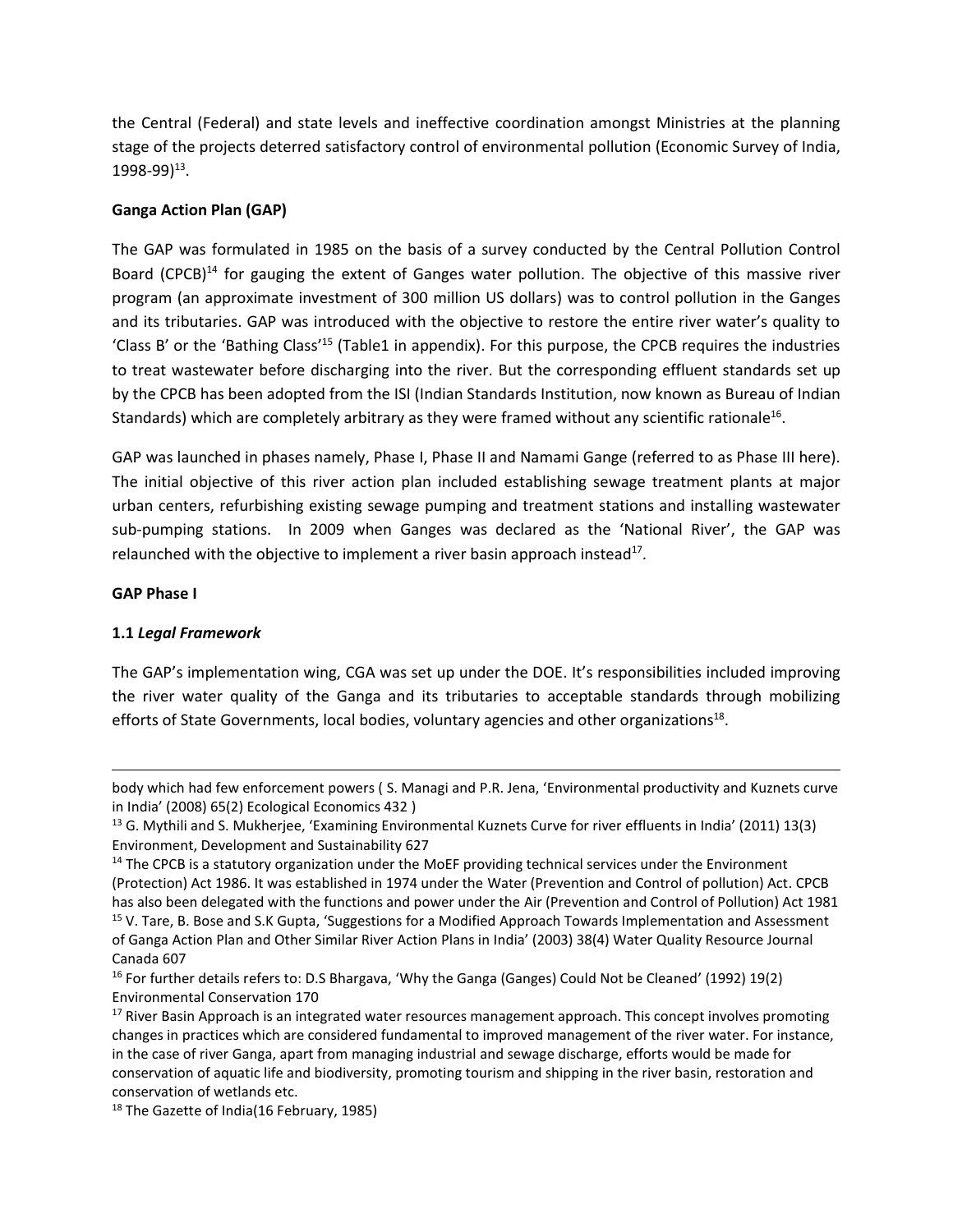<span id="page-4-0"></span>A few months later into GAP's implementation, M.C Mehta, an activist advocate, social worker and a renowned Supreme Court lawyer filed a petition<sup>19</sup> against the public authorities responsible for the GAP<sup>20</sup>. It claimed that despite the strides made in the legal code with respect to GAP, the government authorities failed to take effective steps to prevent Ganges river pollution. The Court ordered the Central (Federal) Government, Uttar Pradesh Pollution Control Board (UPCB) and the District Magistrate, Kanpur to restrain leather tanneries and Kanpur's municipal corporation from dumping industrial and domestic effluents in river Ganga. The Court bifurcated the petition into two parts. The first one dealt with Kanpur tanneries and the second one with the Municipal Corporation. These are the most significant water pollution litigation in the history of Indian environmental law. Eighty-nine respondents were named in the petition; which apart from the seventy-five tanneries of the Jajmau district (Kanpur) also included the Union of India, Chair of the CPCB, Chair of the UPCB and the  $ISI<sup>21</sup>$ .

This case was treated as a representative action by the Court. Therefore, when this petition came up for preliminary hearing, notice was given to all the industrialists, municipal corporations and the town municipal councils having jurisdiction over which the Ganga flows by publishing a summary of the petition in the newspapers in circulation in Northern India. The defendants were also instructed to appear before the Court and to explain the reasons for not issuing those directions as requested by the petitioner and for allowing trade effluents and sewage into river Ganga without treating them appropriately before discharging into the river. Following this, a large number of industrialists and local bodies (Kanpur Nagar Mahapalika) filed counter-affidavits explaining steps taken by them for treating the effluents/sewage before discharging into the river<sup>22</sup>.

The Supreme Court (SC) directed tanneries (thirty, in number) which failed to the minimum steps required for primary treatment of industrial effluents to shut down as the pollution of river Ganges outweighs the inconvenience that may be faced by the management and labour employed in these polluting tanneries. The Kanpur Nagar Mahapalika (local government) was instructed to relocate the dairies outside the cities, which released an enormous amount of waste into the river. Further, the local bodies were also ordered to build sufficient amount of urinals to prevent people from defecating in the open land near the river. In addition, the Central Government was instructed to introduce weekly classes and sensitize children on the importance of the protection and improvement of the natural environment across all educational institutions<sup>23</sup>.

<span id="page-4-1"></span>It is worth noticing that this case was filed under Article 32, in the absence of the CGA legislation. This clearly points towards a weak legal basis of the GAP from the very beginning.

 $\overline{a}$ 

<sup>&</sup>lt;sup>19</sup> Filed a petition under Article 32.

Article 32(i) of the Indian Constitution allows an aggrieved person to move the Supreme Court for a legal remedy in case of an alleged infringement of his fundamental rights. In such a scenario the Court protects his/her fundamental rights with the aid 'writs'. However, clause (4) mentions an exception. If the President proclaims an emergency under Article 352 of the Constitution the provision for guaranteed remedy of fundamental rights is suspended

<sup>&</sup>lt;sup>20</sup> M.C. Mehta vs Union Of India & Ors [1988] AIR 1115

<sup>&</sup>lt;sup>21</sup> A.K Singhal, 'Some Legal Cases on Ganga River Pollution' (2012) 4(2) Researcher 61

<sup>22</sup> Auburn University, *The Enviro-Litigators: Environmental Law and Activism in India (*2015)

<sup>&</sup>lt;sup>23</sup> M.C Mehta v Union of India (n 20)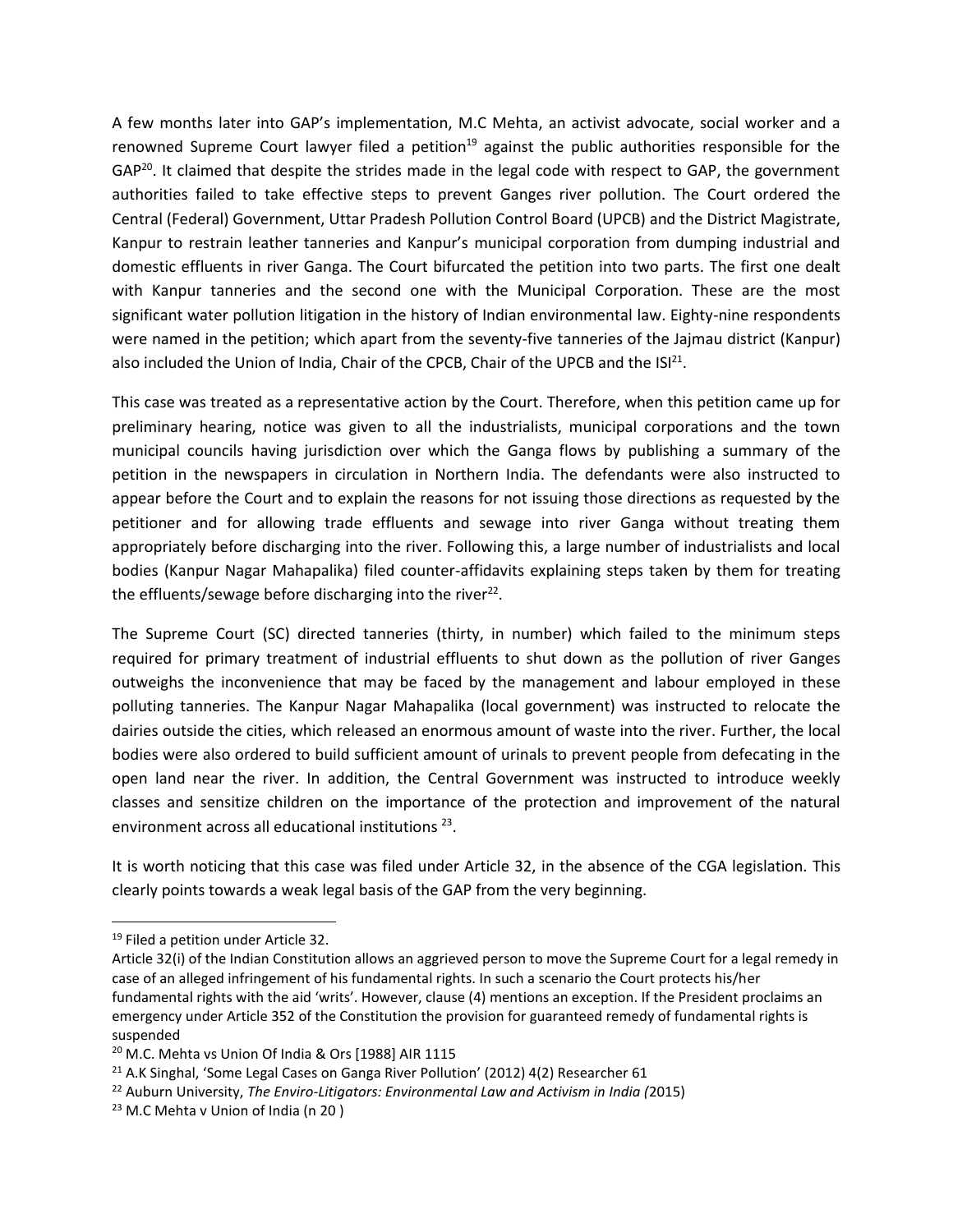#### **1.2** *Institutional Structure*

The CGA was under the chairmanship of the Prime Minister and the Government of India was represented by the Ministers of Finance, Planning and Urban Development, Water Resources and Environment and Forests. The three states through which river Ganga flows were represented by their respective Chief Minsters<sup>24</sup>. The CGA's implementing agency was the Central Steering Committee which had the Secretary of the MoEF as the Chairman and other secretaries of the relevant central ministries as its members. The CGA's executing agencies were the respective State Public Health Engineering Departments who had many experiences of implementing similar schemes. Implementation of the programs under the GAP included preparing city based schemes and conducting extensive review of progress every five years<sup>25</sup>.

As water is a state property in India, the state is responsible for the protection of its water resources. However, since the Ganges is an inter-state river the Central Government also has a concurrent responsibility towards its maintenance. This resulted in a dispute between the states and the Centre (Federal) regarding sharing of the GAP's cost. Therefore, to ensure the state's coordination in GAP Phase I's implementation, the Central government decided to bear the entire implementation cost except the maintenance cost<sup>26</sup>. GAP Phase I was launched with an estimated budget of 37 million US Dollars (at the current exchange rate).

#### **1.3** *Outcomes/Difficulties*

There was a clear lack of planning in the first phase of GAP. For instance, schemes were prepared without an appropriate survey of the locations, including the routes along which the intercepting sewer would be laid. In addition, an actual outflow of the estimated sewage was estimated incorrectly which resulted in installing more sophisticated systems than required. This further resulted in implementation delays and cost escalations. Also, the plan did not concentrate on treatment and resource recovery system. For instance, there was no emphasis on maintenance and proper operation of the assets and requirement of trained personnel for this purpose. In addition, maintenance required annual recurring expenditure, but there were no provisions made for this in the annual budget<sup>27</sup>.

#### **GAP Phase II**

GAP Phase II was launched in stages between 1993 and 1996. Apart from including other cities and towns along the Ganges (which were not included earlier in GAP I), pollution abatement programmes for its tributaries (like Yamuna, Gomati and Damodar) which discharged directly into the river were also integrated in the second phase of GAP. Later in 1995, under the National River Conservation Plan (NRCP) river action plans for other major rivers (for instance, Godavri, Krishna, Mahanadi, Mandakini etc.) were

 $\overline{\phantom{0}}$ 

<sup>&</sup>lt;sup>24</sup> Before 1998, the state of Uttarakhand was merged with the state of Uttar Pradesh. In the year 2000, Jharkhand was carved out of the state of Bihar.

<sup>&</sup>lt;sup>25</sup> Nilay Chaudhuri, 'Cleaning of the river Ganga: Planning,Methodology and Progressive Implementation' (*Managing Water Resources for Large Cities and Towns - Report of Beijing Water Conference* ,1996)

<sup>26</sup> Ibid 399

<sup>27</sup> Ibid 399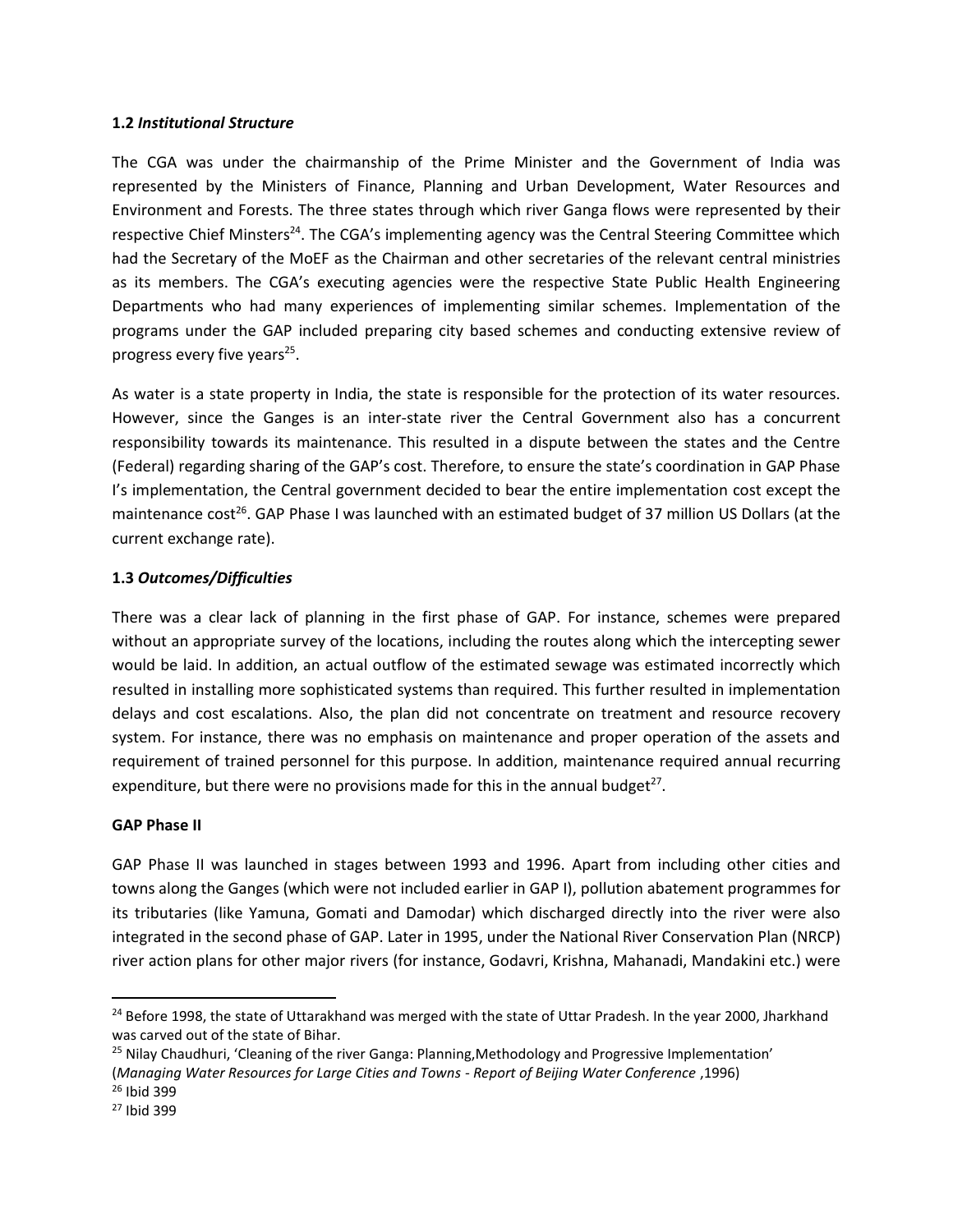also launched. In 1996, GAP Phase II and NRCP were merged<sup>28</sup> as a centrally sponsored single scheme. Under the NRCP, the CGA was renamed as National River Conservation Authority (NRCA) which covered all programs supported by the National River Conservation Directorate (NRCD)<sup>29</sup> under the MoEF.

# **2.1** *Legal Framework*

Though GAP Phase II was launched after making modifications in GAP Phase I's blueprint, it was unable to improve the water quality of the Indian rivers. This is evidenced by the fact that in 1998, Gopeshwar Nath Chaturvedi, a social activist filed a petition<sup>30</sup> against the Government of India<sup>31</sup>, the State Government of Uttar Pradesh and municipal bodies (local government) of Mathura and Vrindavan for failing to clean up river Yamuna under GAP Phase II. It is an ongoing case, where he claimed that despite the Uttar Pradesh Jal Nigam (local water body) investing millions of rupees (64 million USD at the current exchange rates) in Mathura and Vrindavan<sup>32</sup> it has failed to clean up the river. In fact, the directions issued by the Supreme Court in the Mehta cases<sup>33</sup> regarding setting up sewage treatment plants by the local government were not followed out even after more than ten years. With regards to this ongoing case the High Court of Allahabad instructed<sup>34</sup> the MoEF to present a detailed account of the implementation of the GAP and which departments are liable for its failure, as till then no Department or Authority was able to validate it**<sup>35</sup> .** 

<span id="page-6-0"></span>This indicates that the GAP not only had a loose and vague legal framework (as even after GAP phase II's implementation, Chaturvedi filed a case under Article 226 $36$  in the absence of NRCA legislation) but it also lacked clarity about the roles of the various stakeholders involved in the implementation of GAP and its institutional structure<sup>37</sup>.

# **2.2** *Institutional Structure*

The Chairman of GAP Phase II's Steering Committee was the Secretary of the MoEF. Other members of the Committee included the chief secretaries of the states through which river Ganga flows, secretaries

 $\overline{a}$ 

<sup>28</sup> Ministry of Environment and Forests(MoEF), *Regeneration and Development* (2003)

<sup>&</sup>lt;sup>29</sup> NRCD is the implementing agency for Centrally sponsored schemes of NRCP and National Plan for Conservation of Aquatic ecosystem(NPCA)

<sup>&</sup>lt;sup>30</sup> Gopeshwar Nath Chaturvedi vs. State of Uttar Pradesh and others (No. 1644 of 1998)

<sup>&</sup>lt;sup>31</sup> under Article 32

<sup>&</sup>lt;sup>32</sup> Cities in the state of Uttar Pradesh. Mathura city has a lot of small scale saree (Indian traditional female garment) dying units which discharge highly toxic untreated waste in the river.

<sup>33</sup> M.C Mehta v Union of India (n 20)

<sup>34</sup> Order dated 6 May 1998

<sup>35</sup> Gopeshwar Nath Chaturvedi vs. State of Uttar Pradesh and others [1998] WRIT 1644

<sup>&</sup>lt;sup>36</sup> Article 226 of the Indian Constitution allows an aggrieved person to move the High Court for a legal remedy in case of an alleged infringement of his fundamental rights. In such a scenario the Court protects his/her fundamental rights with the aid 'writs'. The jurisdiction of the High Court when compared to the Supreme Court with regards to writ petition is wider and provides greater constitutional rights.

<sup>37</sup> Indian Institutes of Technology, *SWOT Analysis of Ganga Action Plan* (2011)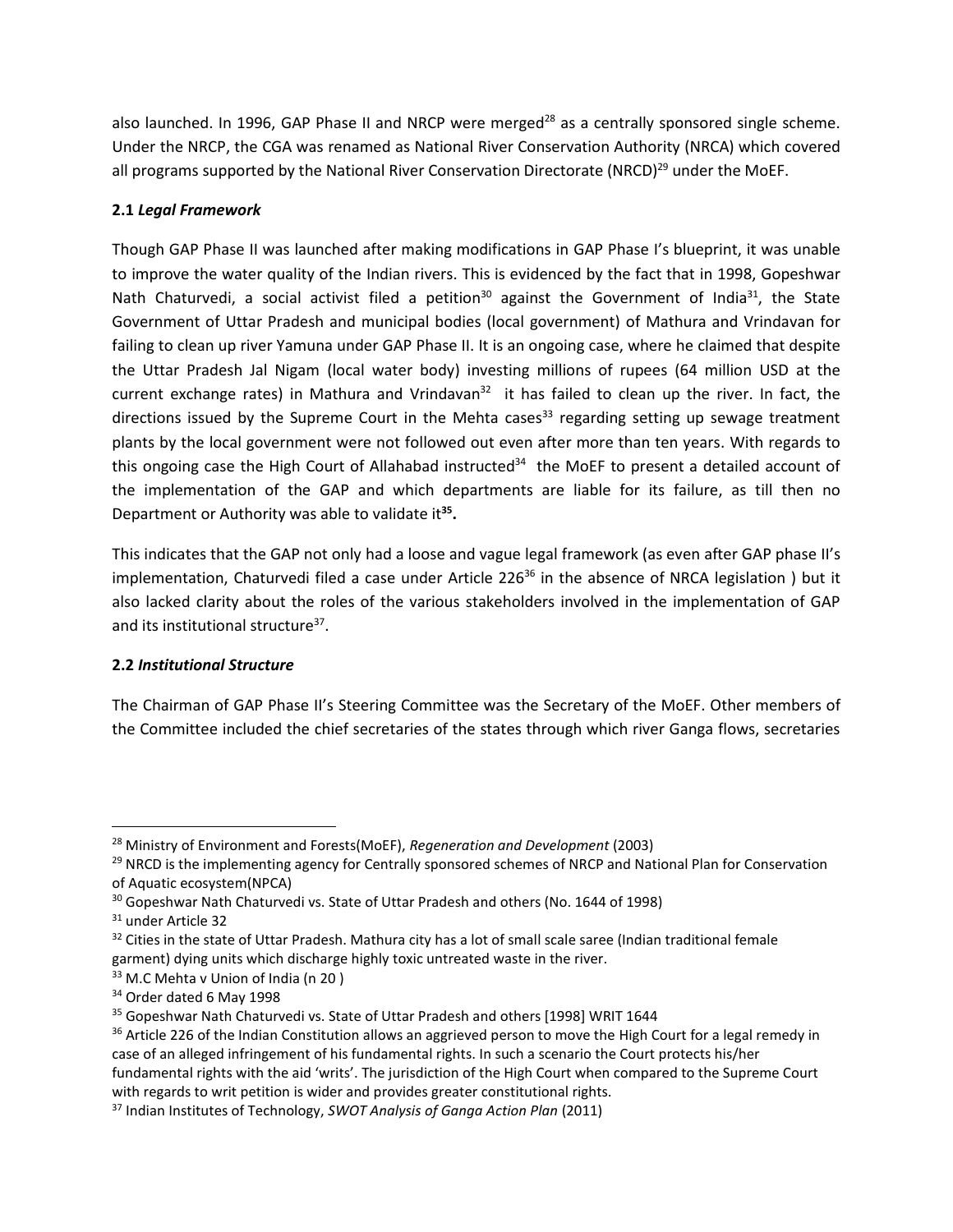of the concerned Central (Federal) ministries, Chairman of CPCB, Directorate General Health services, Directorate General Indian Council of Medical Research(ICMR) and other experts<sup>38</sup>.

At the state level, the state governments and its agencies were assigned with the responsibility to prepare and execute projects related to the treatment of municipal wastes. The Urban Development Department in the state of Uttar Pradesh was the nodal department for this purpose. Under it's supervision, the other state government agencies were assigned with the preparation and execution of individual schemes. An inter-departmental committee was formulated as well, convened by the secretary of the inter-departmental committee<sup>39</sup>.

GAP Phase II's monitoring mechanism included a multi-tier monitoring system. At the state level, it included a monthly progress review by the implementing agency apart from regular monitoring by a team of engineers. At the Federal (Central) level frequent site visits were conducted by the NRCD and quarterly progress reviews were done by the Steering and the Monitoring Committees<sup>40</sup>.

Despite the GAP having an elaborate institutional structure, its leadership and staff lacked commitment and vision towards cleaning river Ganges. Although monitoring and reviewing of the river action plan were conducted regularly, the problems identified were never addressed and even if they were, the decisions taken then were never enforced. Also, officials responsible for implementing the GAP at the lowest tier were not kept well informed regarding the next course of action to be taken $41$ .

#### **2.3** *Outcomes/Difficulties*

<span id="page-7-1"></span>GAP Phase II has been criticised for lack of planning and implementation. For instance, cities/towns facing a shortage of electricity supply relied on increased supply of electricity for operating the sewage treatment plants<sup>42</sup>. In addition, the selection of towns and cities were inconsistent as the funds were allocated on the basis of imprecise estimate of sewage load<sup>43</sup>.

<span id="page-7-0"></span>GAP Phase II also encountered administrative incompatibilities. As decision making powers were under the district magistrates and commissioners and cleaning the sewers were under the jurisdiction of the municipal authorities, it led to conflict of interest between the two. Further, the state governments were reluctant to cooperate with other states or the Central government if they had different political parties in power<sup>44</sup>. Despite multiple agencies being entangled with GAP, there was no single

 $\overline{\phantom{0}}$ 

<sup>38</sup> Rakesh K Jaiswal, 'Ganga Action Plan: A critical analysis' (2007) <

[http://www.ecofriends.org/main/eganga/images/Critical%20analysis%20of%20GAP.pdf>](http://www.ecofriends.org/main/eganga/images/Critical%20analysis%20of%20GAP.pdf) accessed 13 February 2016

 $39$  Ibid 5

 $40$  Ibid 6

 $41$  Ibid 4

<sup>42</sup> Venkatesh Upadhyay, 'Ganga at Varanasi: Lessons from Environmental Abuse' (2009) 44(37) Economic and Political Weekly 64

<sup>&</sup>lt;sup>43</sup> Priyam Das and Kenneth R. Tamminga, 'The Ganges and the GAP: An Assessment of Efforts to Clean a Sacred River' (2012) 4(8) Sustainability 1647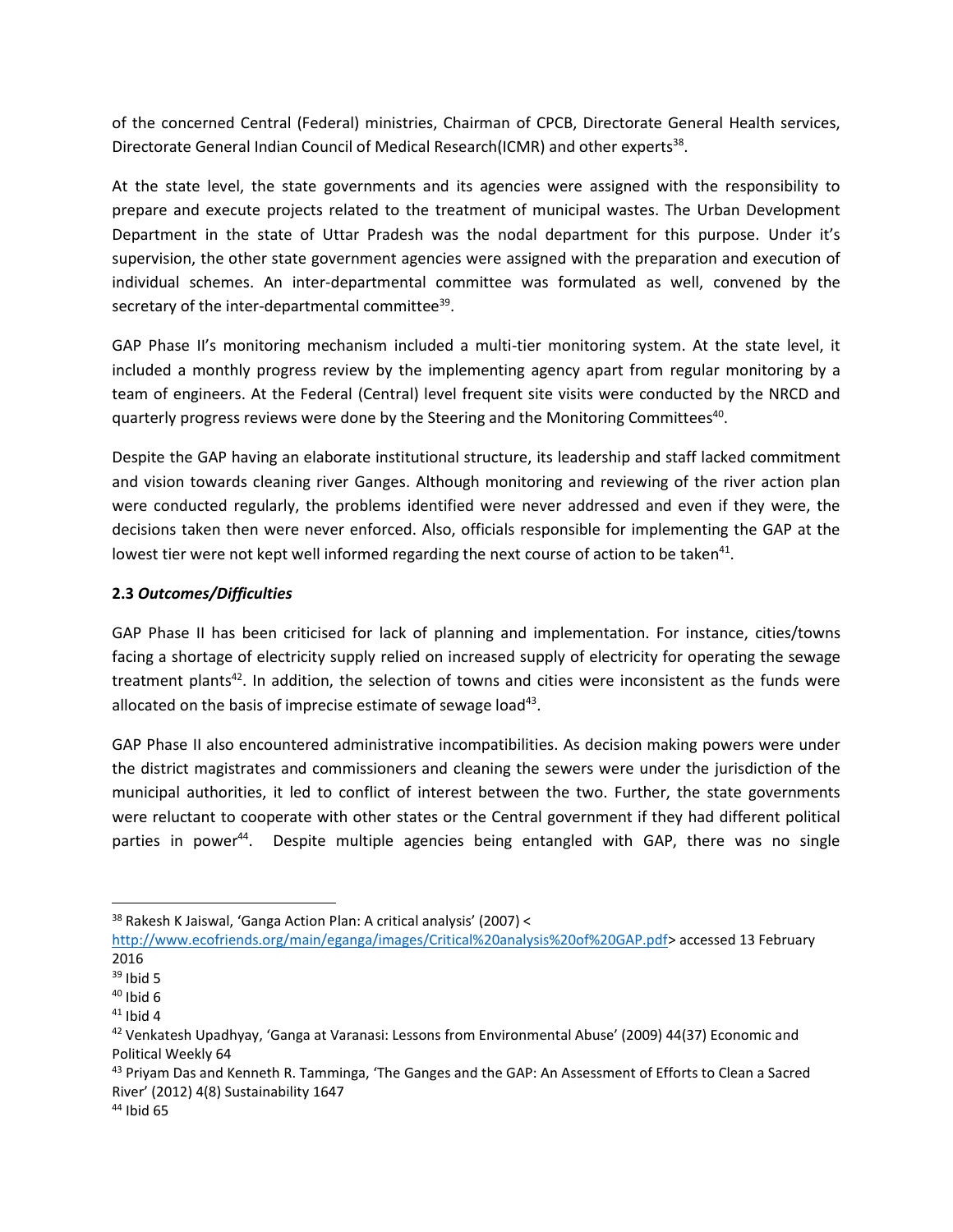<span id="page-8-0"></span>coordinating body with corresponding powers to give directions<sup>45</sup>. Another major shortcoming was that the local government institutions were not consulted during the GAP's formulation, to assess their readiness for taking upon the responsibilities in a timely fashion. As a result, due to lack of necessary human resources and on-site knowledge and training the local governments were unable to ensure efficient implementation and monitoring<sup>46</sup>.

Although GAP on paper professed to be a 'people's program', participation was supported mainly for political expediency misusing the religious sentiments of the Hindus. 'People's participation' was only limited to infrequent 'ghat<sup>47</sup>' clean ups. Though the local governments/ Non-Governmental Organizations (NGO's) were expected to promote public participation but they did not receive any financial support from the government for the same<sup>48</sup>.

#### **Namami Gange/Phase III**

The Mission Clean Ganga was an initiative launched by the National Ganga River Basin Authority (NGRBA)<sup>49</sup> from 2009 to 2014. With the change of party in the Central (Federal) Government in 2014, 'Namami Gange', an integrated conservation mission replaced Mission Clean Ganga. It is launched with a changed approach for wastewater management, solid waste management, industrial pollution and river front development.

# **3.1** *Legal Framework*

The NGRBA was constituted<sup>50</sup> in 2009. Apart from this, the MoEF and the CPCB/ State Pollution Control Boards (SPCBs) have also been entrusted with the responsibility to administer the legislation under the Environment Act<sup>51</sup>.

The jurisdiction of the authority was extended to states through which River Ganga and its tributaries flow. In addition, the State Governments of Uttarakhand, Uttar Pradesh (UP), Bihar, Jharkhand and West Bengal (WB) were also authorized to constitute a State Ganga River Conservation Authority (SGRCA)

 $\overline{a}$ 

<sup>45</sup> Praveen Singh, 'Bridging the Ganga Action Plan: Monitoring failure at Kanpur' (2006) 41(7) Economic and Political Weekly 590

<sup>46</sup> Das and Tamminga (n [43\)](#page-7-0) 1648

<sup>&</sup>lt;sup>47</sup> River front steps leading to the banks of river Ganges

<sup>48</sup> Das and Tamminga (n [43\)](#page-7-0) 1666

<sup>&</sup>lt;sup>49</sup> The NGRBA started the Mission Clean Ganga when it was established in 2009 as a nodal agency for the Ministry of Water Resources, River Development and Ganga Rejuvenation (when the Central Government changed in 2014, the GAP's responsibility was transferred from the MoEF to the Ministry of Water). The NGRBA's functions included inter-sector coordination for planning under the GAP and effective abatement of pollution of the river Ganges.  $50$  In exercise of the powers conferred by section 3(1) of the Environment (Protection) Act 1986 $50$  to the Central (Federal) Government. Section 3(1) of the Environment (Protection) Act 1986 bestows the Central(Federal) Government with the power to take all necessary measures for the purpose of protecting and improving the environmental quality and preventing, controlling and abating environmental pollution.

<sup>51</sup> National Ganga River Basin Authority Ministry of Environment and Forests(MoEF), *Volume II Environmental and Social Management Framework (ESMF)* (2010)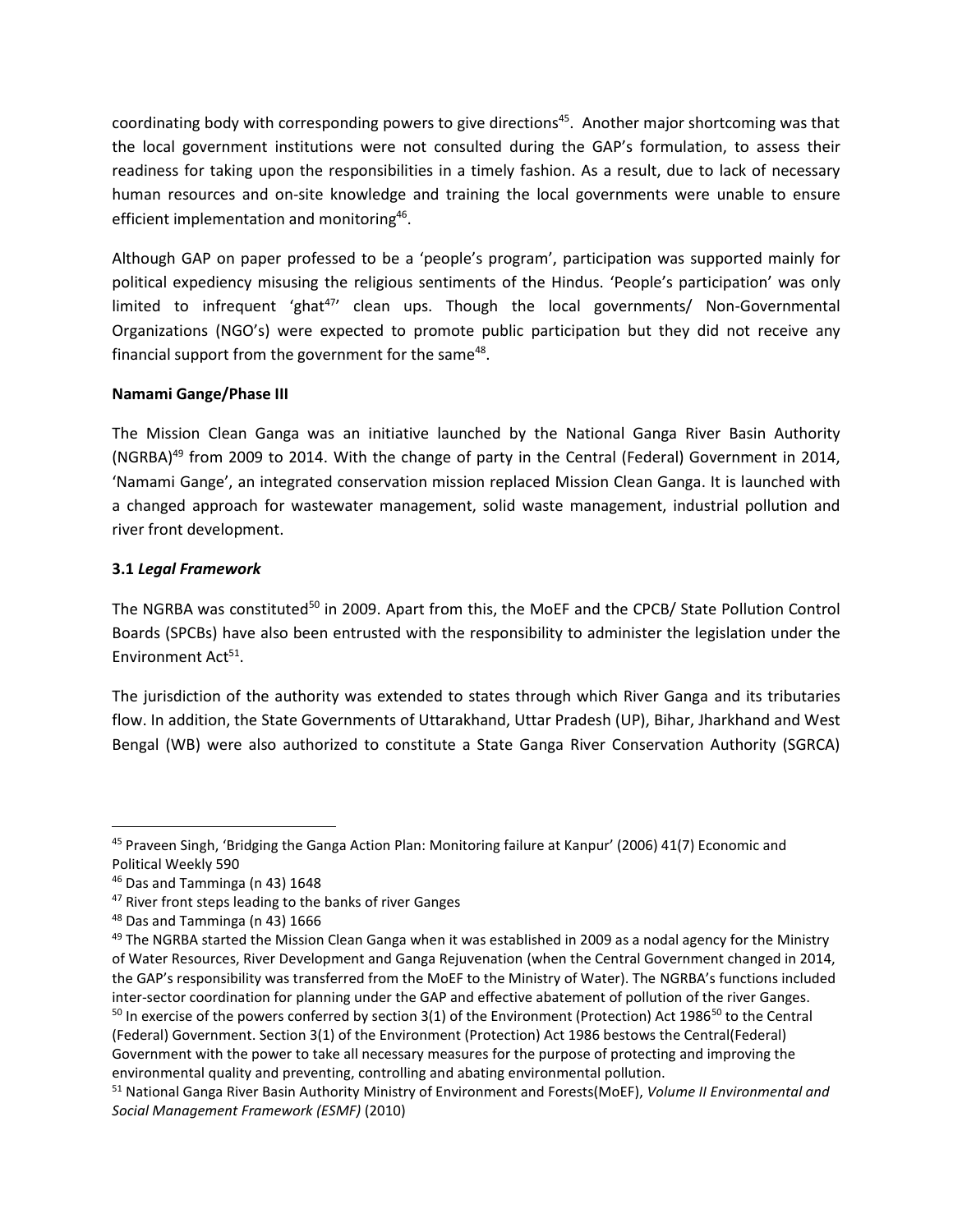under the Chairmanship of the Chief Ministers. Consequently, the Central Government (Federal)<sup>52</sup> set up the SGRCAs<sup>53</sup>.

As in several other countries, India's constitutional articles on environment were adopted in response to commitments entered into international conferences/conventions. The first provision for environment in law was made through the Forty-Second Amendment to the Indian Constitution. This Amendment was passed in 1976, in response to the Stockholm Declaration adopted by the International Conference on Human Environment in 1972<sup>54</sup>.

#### *The Environment (Protection) Act 1986*

 $\overline{\phantom{0}}$ 

The Environment (Protection) Act 1986 was formulated<sup>55</sup> to lay down a general legislative framework for environmental protection and to account for the uncovered gaps in areas of major environmental hazards. It provides an umbrella legislative measure with a single focus towards protection of the environment<sup>56</sup>. Objects of legislation includes co-ordination of the activities of the regulatory agencies for the purpose of environmental protection, creation of authorities with adequate powers, regulation of handling hazardous substances and discharge of environmental pollutants, provision for deterrent punishments and accidents threatening the environment. This Act clearly extends to control water pollution as section 2(a) defines the environment as including water and interrelationships existing between water and human beings, plants, animals and other living beings<sup>57</sup>.

<span id="page-9-0"></span>This Act provides concentration of power in the hands of the Central Government<sup>58,59</sup>. For instance, issuing direct written orders, including orders to shut down or regulate any industry, operation or process or stop the supply of water, electricity or other services. These powers might be exercised by the Central Government or through its agencies and occasionally in its promotion towards development

<sup>&</sup>lt;sup>52</sup> In exercise of the powers conferred by 3(3) of the Environment (Protection) Act, 1986. Section 3(3) of the Environment (Protection) Act 1986 provides the Central(Federal) Government to constitute an authority/authorities by such name/names as specified in the order (as published in the Official Gazette) for the purpose of this Act.

<sup>&</sup>lt;sup>53</sup> The Uttarakhand State Ganga River Conservation Authority was constituted on 14<sup>th</sup> May 2010. The Uttar Pradesh State Ganga River Conservation Authority was established on 30<sup>th</sup> September 2009. On 8<sup>th</sup> February, 2010 the Bihar State Ganga River Conservation Authority was set up. In the state of Jharkhand and West Bengal, their respective Ganga River Conservation Authorities were set up on 30th September 2009.

<sup>54</sup> Kelly D. Alley, 'Legal Activism and Pollution Prevention' [2009] Georgetown International Environmental Law Review 1

<sup>55</sup> Under provisions of Article 253 in the Constitution. This article provides power to the Parliament to make any law for the whole or any part of India for implementing any agreement, treaty or conventions with other country/countries or any decision made at any international conferences/seminars, association or body. <sup>56</sup> S.R Wate,'An Overview of Policies Impacting Water Quality and Governance in India' (2012) 28(2) International Journal of Water Resources Development 265

<sup>&</sup>lt;sup>57</sup> Kumar Abhijeet, 'Governing water pollution effectively: A comparative study of Legal frameworks and their implementation in India and Sweden' (Master's Degree, Royal Institute of Technology(KTH) Sweden, 2013) <sup>58</sup> Section 3(1) of the Environment Protection Act states explicitly, '*take all such measures as it deems necessary or expedient for the purpose of protecting and improving the quality of the environment and preventing, controlling and abating environmental pollution'*

<sup>&</sup>lt;sup>59</sup> Shodhganga, 'Environmental Protection and Ecological Development- Constitutional Imperatives and Legislative Frameworks' (2011)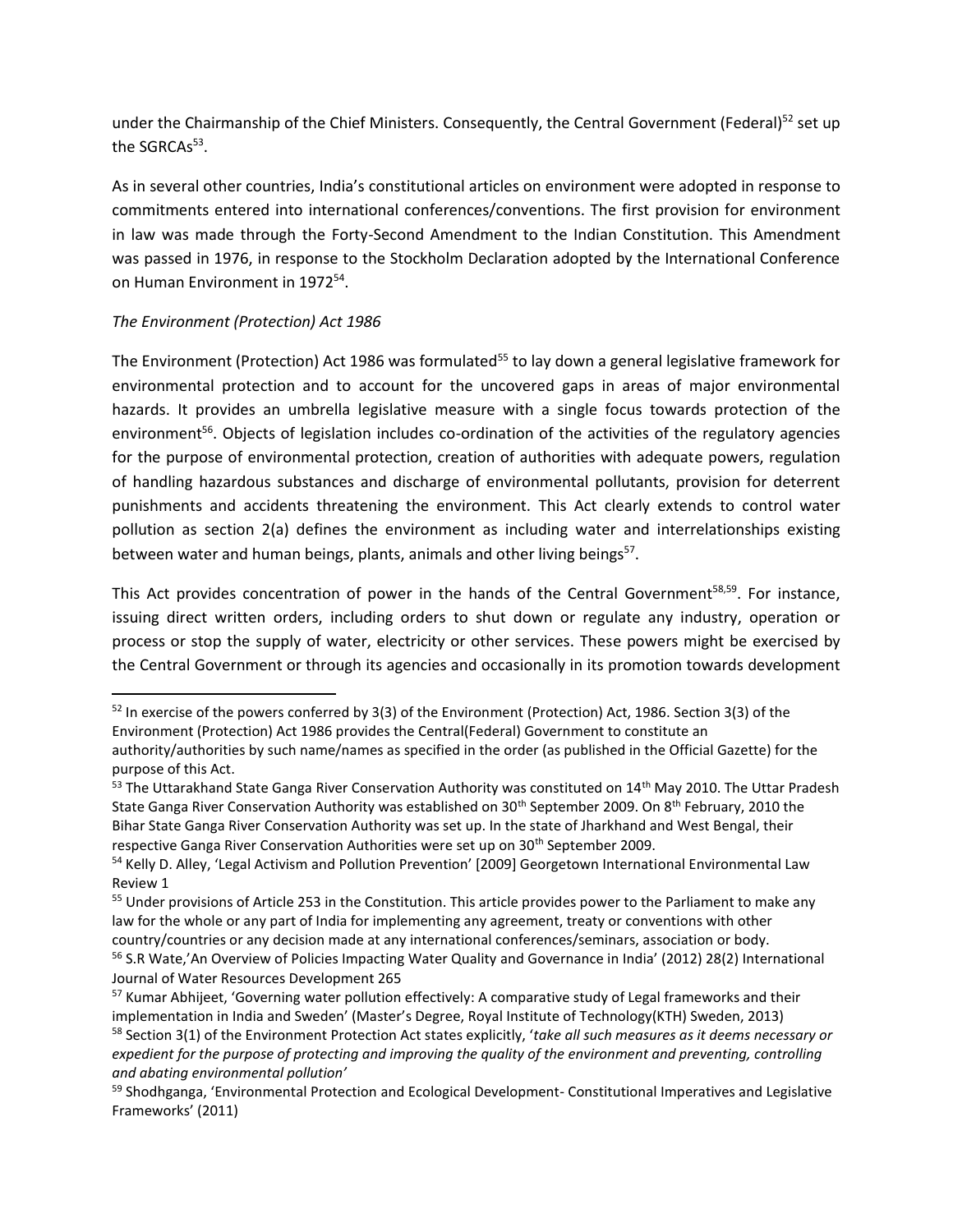this power also might be exploited by overlooking critical environmental considerations when approving projects<sup>60</sup>.

Though the rule-making powers under this Act are exhaustive and they might reach wide and varied  $dimensions<sup>61</sup>$  but it has not been invoked even in the most deserving cases. It has turned out to be at best a paper meant to alleviate the feeling of the environmental hazards $^{62}$ .

#### **3.2** *Institutional Structure*

The NGRBA chaired by the Prime Minister, is the governing body of Namami Gange. Its members comprise of Government of India ministers and Chief Ministers of the five basin states (Uttarakhand, UP, Jharkhand, Bihar and WB). Its implementation wing is the National Mission for Clean Ganga (NMCG)<sup>63</sup>, chaired by the Minister, MoEF<sup>64</sup>.The NGRBA has five wings for efficient discharge of its duties, namely, Information and Communication wing, Environmental Monitoring and Impact Assessment wing, Investigation wing, Research and Development Wing and the Policy, Planning and Advocacy Wing<sup>65</sup>.

At the state level, the SGRCAs are responsible for program implementation through its implementation wing, State Program Management Group (SPMG)<sup>66</sup>. At the national level, the Program Management Group (PMG) is responsible for ensuring effective implementation of the overall NGRBA program<sup>67</sup>

Unlike GAP Phase I and II in the third phase, provision has been made for post-implementation management of the assets created. This includes submitting a Detailed Project Report (DPR) containing a plan for operation and maintenance of assets created under the NGRBA program<sup>68</sup>.

One of the important functions of the NGRBA includes preparing and implementing the Ganga River Basin Environment Management Plan (GRBEMP). In 2010, the responsibility for preparing the GRBEMP was given to the consortium of the seven Indian Institute of Technology<sup>69</sup> (IIT's) by the MoEF. This Plan identified seven important missions for a focused intervention as follows: Mission Aviral Dhara (Continuous flow), Mission Nirmal Dhara (Unpolluted flow), Mission Ecological Restoration, Mission

 $63$  a registered society under the Societies Registration Act 1860

l

<sup>&</sup>lt;sup>60</sup> Peggy Rodgers Kalas, 'Environmental Justice in India' (2000) 97(1) Asia-Pacific Journal on Human Rights and the Law 97

 $61$  It allows the Central Government to make rules in respect of all or any of the matters referred to in Section 3 of this Act, which also includes specific matters. For instance, maximum allowable concentration limits of various environmental pollutants, prohibition and restrictions on handling of hazardous substances and restrictions with respect to location of industries ([n 59](#page-9-0) )

 $62$  Philippe Cullet, Suhas Paranjape et al.' Water Conflicts in India: Towards a New Legal and Institutional Framework' (Forum for Policy Dialogue on Water Conflicts in India, Pune 2012)

<sup>&</sup>lt;sup>64</sup> National Mission for Clean Ganga websit[e http://envfor.nic.in/sites/default/files/nmcg-ad-05062014.pdf](http://envfor.nic.in/sites/default/files/nmcg-ad-05062014.pdf) accessed 8th March 2016

<sup>65</sup> Indian Institute of Technology, *'Implementation of Ganga River Basin Management Plan: Recommendations on Legal and Institutional Aspects'* (2013)

 $66$  The state of Jharkhand does not have an implementation wing as a relatively small stretch of Ganga passes through this state. Instead it is provided with a dedicated cell within the Urban Development Department.

<sup>67</sup> Ministry of Environment and Forests(MoEF), 'NGRBA Programme Framework' (2011)

<sup>68</sup> Ibid 10

<sup>&</sup>lt;sup>69</sup> IIT Bombay, Delhi, Guwahati, Kanpur, Kharagpur, Madras and Roorkee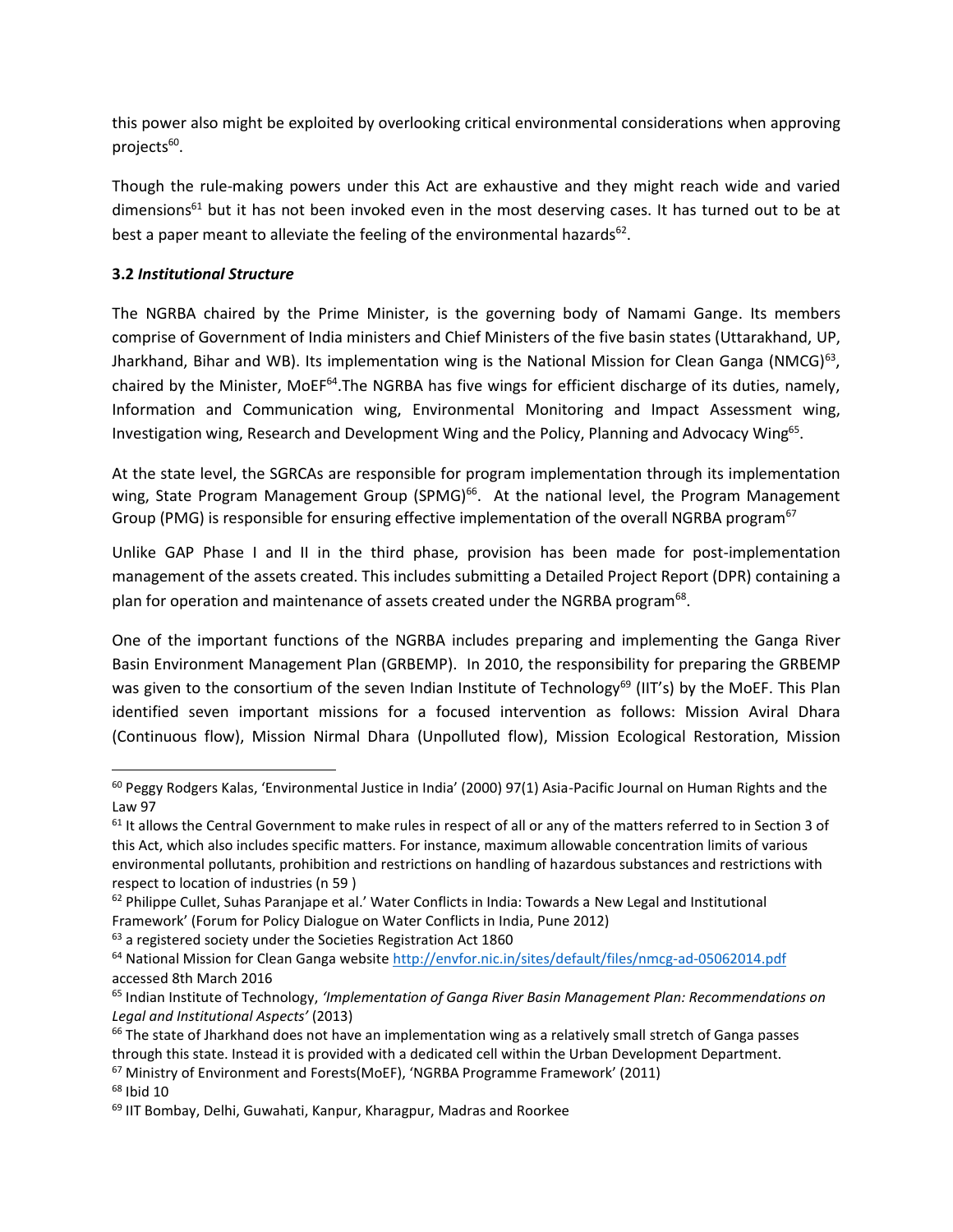Geological safeguarding, Mission Disaster Management, Mission Sustainable agriculture and Mission Environmental Knowledge Building and sensitization. Based on these findings, action plans are being formulated under NRGB to counter harmful anthropogenic activities and promote helpful activities<sup>70</sup>.

Though multiple institutions/agencies were set up for cleaning the Ganges, but overlapping and conflicting jurisdictions of government agencies could be traced to the underlying cause of institutional failure of the Mission Clean Ganga. This led to many disputes regarding decision-making and implementation of GAP, as discussed later $71$ .

# **4. Literature Review**

l

Government intervention is necessary in the resolution of pollution problems. Lack of government restraints in terms of pollution, permits individuals and firms to pollute as much as they want, because market imperfections allows them to not internalise the cost imposed upon others through their polluting activities<sup>72</sup>. To correct for these market imperfections, the government can intervene only through its agencies namely the executive, administrative, legislative and judicial bodies<sup>73</sup>. Therefore, one of its major tools to control pollution includes the regulatory mechanism.

<span id="page-11-0"></span>In the global context there exists quite a number of case studies<sup>74</sup> which tries to examine the effect of formal regulatory quality on river pollution.

<sup>70</sup> Consortium of seven Indian Institute of Technology's(IIT's),*'Ganga River Basin Environment Management Plan'*(2013)

<sup>71</sup> Indian Institute of Technology, *'Implementation of Ganga River Basin Management Plan: Recommendations on Legal and Institutional Aspects'* (2013)

 $72$  Market imperfections in pollution usually result when pollution imposes a negative externality, which further leads to market failure. Negative externality occurs when a product or decision of an individual or group of individuals imposes a cost on another group of individuals or the society, as a whole. For instance, if an individual buys an energy inefficient car he would use it as much as he wants without internalising the costs imposed by him on the society through pollution (increased health expenditure). In such cases, the government intervenes ( by levying fines on that individual, imposing automobile or energy taxes) to prevent market failure.

<sup>&</sup>lt;sup>73</sup> James E. Krier, 'The Pollution Problem and Legal Institutions: A conceptual Overview' [1970-71] 18 UCLA L. Rev. 429

<sup>74</sup> Case studies on China includes: Wang Xi and Xu Zhengxian, 'Legal Control of Water Pollution in Huai River Valley, China: A Case Study' (Conference Paper for Sixth International Conference on Environmental Compliance and enforcement, San Jose, Costa Rica, April 2002)< http://www.inece.org/conf/proceedings2/25-Legal%20Control.pdf > date accessed on 17 June 2016 ; Yao Qi and Xin Zhou, 'Water Pollution Control in China: Review Of Laws, Regulations And Policies And Their Implementation' (2009) 4 Institute for Global Environmental Strategies(IGES) < [http://pub.iges.or.jp/modules/envirolib/upload/2775/attach/policy%20review\\_water%20pollution%20control\\_chi](http://pub.iges.or.jp/modules/envirolib/upload/2775/attach/policy%20review_water%20pollution%20control_china.pdf) [na.pdf](http://pub.iges.or.jp/modules/envirolib/upload/2775/attach/policy%20review_water%20pollution%20control_china.pdf) > accessed on 17 June 2016.

A comparative case study of the regulatory framework of the water sector between UK and China can be found in: Organisation for Economic Co-operation and Development(OECD), '*OECD Reviews of Regulatory Reform in China'* (ISBN 978-92-64-05939-9, 2009)

Case study on US which examines water pollution and its control from the twentieth century: Jouni Paavola, 'Interstate Water Pollution Problems and Elusive Federal Water Pollution Policy in the United States, 1900-1948' (2006) 12(4) Environment and History 435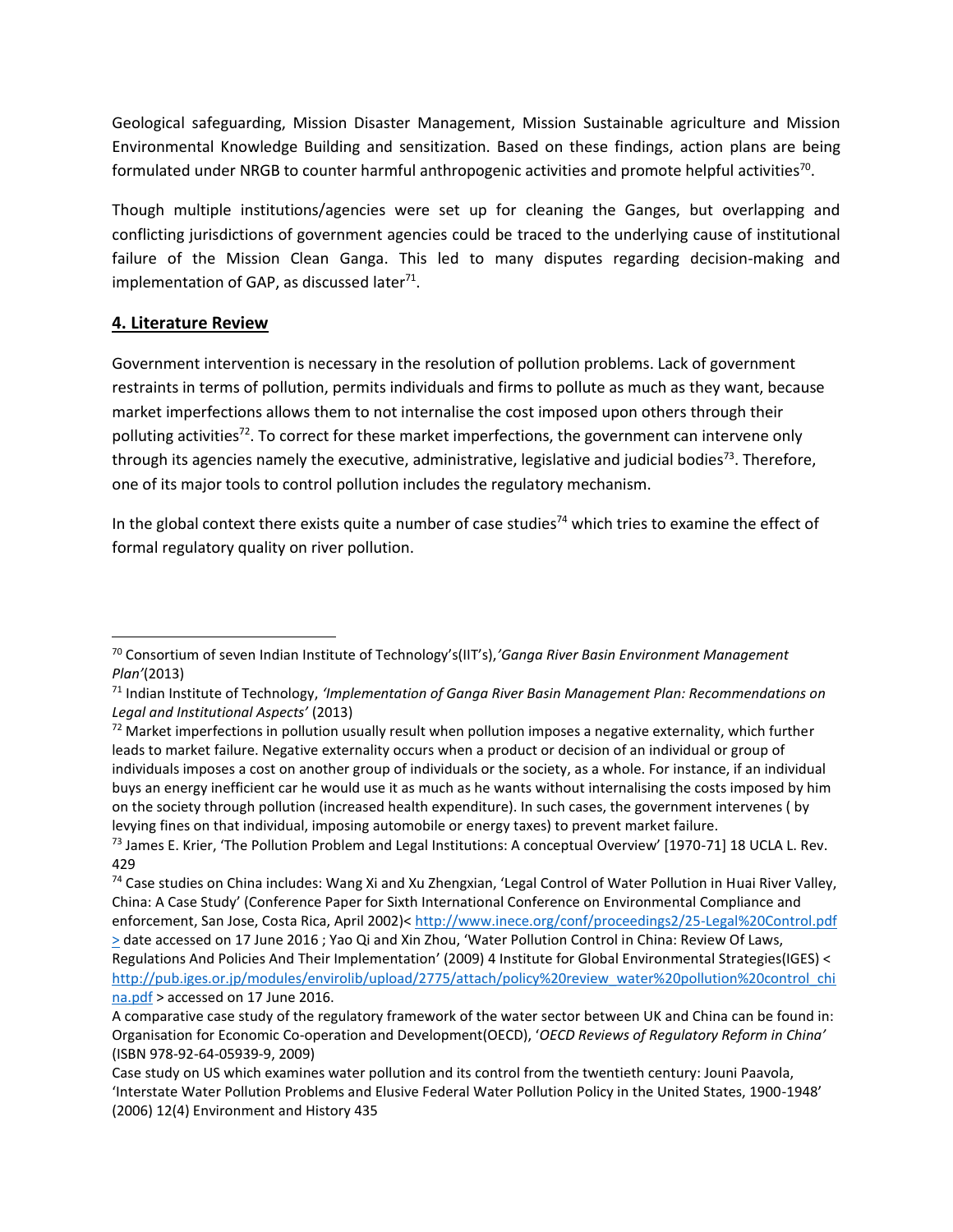In the Indian context, very few studies have been conducted to comprehend the influence of regulatory quality on river pollution. One of the papers conducted an econometric analysis to identify the effect of informal regulation of pollution on ten important Indian rivers using poll percentage as a proxy for informal regulation (informal pressure on industrial firms). The results revealed that informal regulation has a significant favourable effect on water pollution in India<sup>75</sup>.

Another study assessed India's environmental regulations using a difference-in-differences approach<sup>76</sup>. A city level dataset for air pollution, water pollution, environmental regulations and infant mortality was constructed for a systematic evaluation of the environmental regulations. The study demonstrates that air pollution regulations in India are more effective than water pollution regulations. Substantial decline in air pollution are a result of higher demand for air quality which ensures effective enforcement of air pollution regulations. This further establishes that strong public support permits environmental regulations to succeed in weak institutional settings<sup>77</sup>.

<span id="page-12-0"></span>Further, one of the papers analyses the impact of a particular piece of judicially mandated environmental legislation in the city of Kanpur, situated on the banks of the river Ganga (or Ganges) using a reduced form model. The legislative piece evaluated in this study was an order of India's Supreme Court (SC) from 1987 which instructed the Kanpur tanneries to treat sewage before discharging into the rivers. The results obtained demonstrate that the SC order issued has been effective in reducing the Ganges water pollution substantially along with a decline in infant neo natal mortality<sup>78</sup>.

One of the studies also attempted to analyse theoretically the prevailing legal and institutional measures that affect the state of Indian rivers. Some of the relevant Acts and their relevant provisions evaluated includes the Interstate River Water Disputes Act 1956, River Boards Act 1956 and State Irrigation and Drainage Acts. This study concludes that the regulatory and institutional framework is inadequate for resolution of water conflicts for interstate rivers<sup>79</sup>.

Comparative analysis of water pollution and its regulatory quality in Japan, United States, United Kingdom,

l

Netherlands, France and Sweden: Jean-Phillippe Barde, Gardner M. Brown Jr. and Pierre Frédéric Teniere Buchot, 'Water Pollution Control Policies Are Getting Results' (1979) 8(4) Ambio 152

<sup>75</sup> Biswanath Goldar and Nandini Banerjee, 'Impact of informal regulation of pollution on water quality in rivers in India' (2004) 73(2) Journal of Environmental Management 117

 $76$  Difference-in- differences is a statistical technique used in Econometrics and quantitative research in the social sciences that attempts to mimic an experimental research design using observational study data.

<sup>77</sup> Michael Greenstone and Rema Hanna, 'Environmental Regulations, Air and Water Pollution, and Infant Mortality in India' (2011) 17210 The National Bureau of Economic Research(NBER)

[<sup>&</sup>lt;http://www.nber.org/papers/w17210.pdf >](http://www.nber.org/papers/w17210.pdf) accessed on 13 June 2016

<sup>&</sup>lt;sup>78</sup> Quy-Toan Do, Shareen Joshi and Samuel Stolper, 'Environmental Policy, River Pollution, and Infant Health: Evidence from Mehta vs. Union of India' (2016) International Growth Centre(IGC) < [http://www.theigc.org/wp](http://www.theigc.org/wp-content/uploads/2016/02/Joshi-et-al-2016-Working-paper.pdf)[content/uploads/2016/02/Joshi-et-al-2016-Working-paper.pdf](http://www.theigc.org/wp-content/uploads/2016/02/Joshi-et-al-2016-Working-paper.pdf) > accessed on 13 June 2016

<sup>79</sup> Himanshu Thakkar, 'Rivers: Legal and Institutional Issues in India' [2012] South Asia Network on Dams, Rivers and People < [http://sandrp.in/rivers/Rivers\\_Legal\\_and\\_Institutional\\_Issues\\_in\\_India.pdf](http://sandrp.in/rivers/Rivers_Legal_and_Institutional_Issues_in_India.pdf) > accessed on 13 June 2016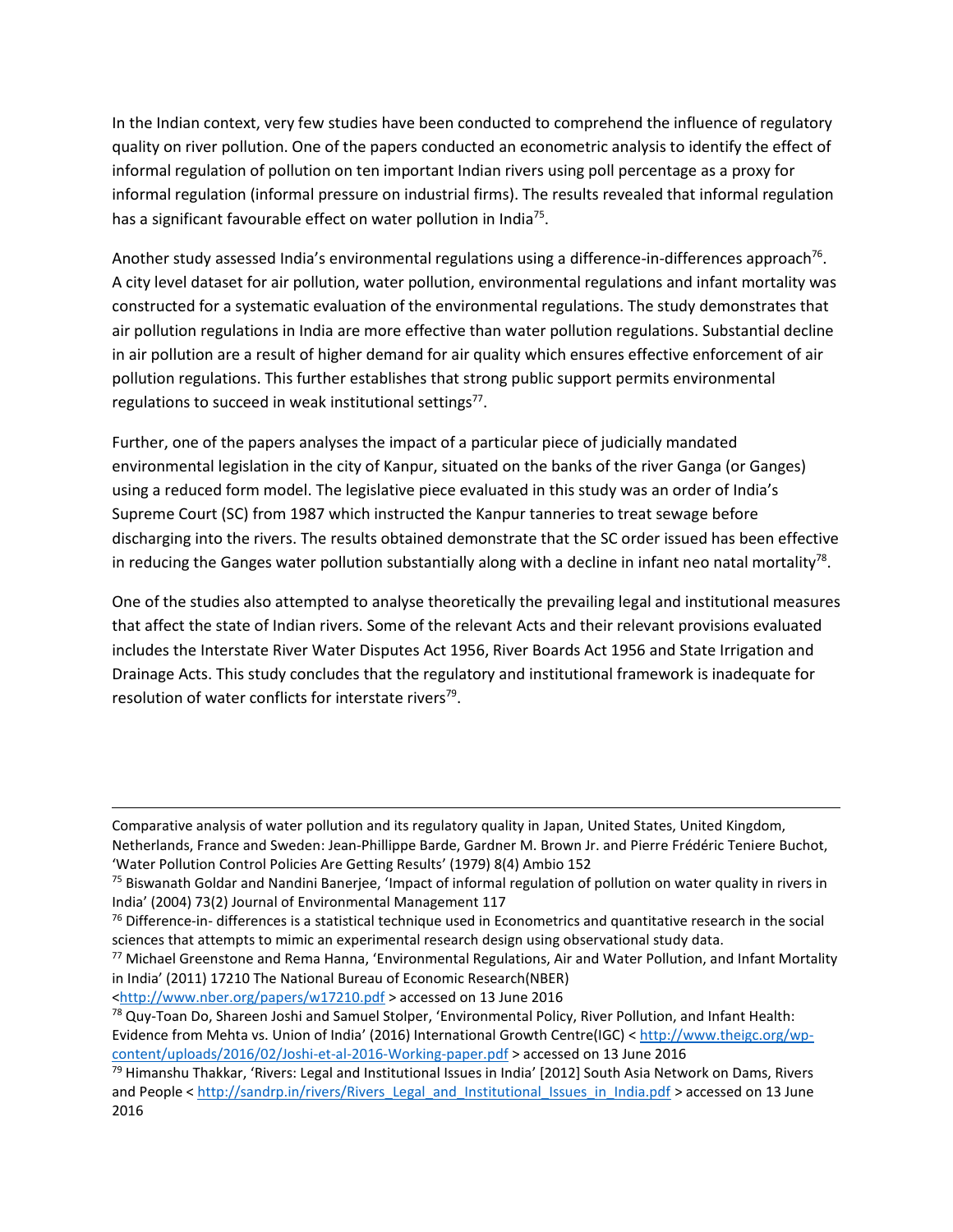A few studies have also evaluated the formal regulatory quality of the GAP theoretically, criticising it on the following grounds:

- 1. Failure of implementation, monitoring and lack of planning<sup>80</sup>
- 2. Lack of support from the Government<sup>81</sup>
- 3. Exploiting the religious sentiments of the Hindus<sup>82</sup>

Though a lot of papers have tried to analyse empirically the formal regulatory quality of India for river pollution, none of them have attempted to do so specifically for the Ganga Action Plan (GAP). Moreover, it should be noted that the few existing previous studies on GAP take a theoretical or qualitative approach and there exists virtually no study which attempts to analyse the formal regulatory quality of the GAP using an empirical or quantitative approach. In this context, this study extends the literature in this direction by analysing the formal regulatory quality of the GAP using an econometric approach.

# **5. Methodology and data description**

The methodology adopted in this study includes doctrinal legal research<sup>83</sup> and economic analysis of law. The latter would comprise using quantitative or econometric methods to analyse the regulatory quality of the GAP. The models employed in this study are ad hoc models where the variables have been selected after a thorough review of the existing literature. The concept of regulatory quality (RQ), rule of law (RL) and government effectiveness (GE) is based on the annual Worldwide Governance Indicators (WGI) report developed by the World Bank since 1996 for over 200 countries. Though the WGI is a composite governance indicator which reports on six broad measures of governance including RQ, RL and GE, for the purpose of this study only the environmental governance component of the measures has been developed<sup>84</sup>.

# *5.1 Theoretical model*

# *Economic Analysis of Law (EAL)*

<span id="page-13-1"></span><span id="page-13-0"></span>The 'marrying' of Law and Economics is not new, it dates back to the early 1960s when Ronald Coase's article on social cost<sup>85</sup> and Guido Calabresi's article on torts<sup>86</sup> was published. Though economic methods in legal analysis were used well before the 1960's, but the earlier applications of EAL were limited to the

l

<sup>80</sup> Praveen Singh (n 45); Priyam Das and Kennith R. Tamminga (n [43](#page-7-0)); Ashok Das and Priyam Das, 'Institutional Change for Environmental Challenges: Lessons from gaps in the GAP' in K.R.Gupta (Ed), *Encyclopedia of Environment* (Atlantic Publishers and Distributors, 2005); Upadhyay (n [42](#page-7-1) )

 $81$  Upadhyay (n 42)

<sup>82</sup> Ibid 66 and Das and Tamminga ([n 43\)](#page-7-0)

<sup>83</sup> For a detailed study refer to: Richard A. Posner, 'The Present Situation in Legal Scholarship' (1981) 90 The Yale Law Journal 1113; Ashish Kumar Singhal and Ikramuddin Malik, 'Doctrinal and socio-legal methods of research: merits and demerits' (2012) 2(7) Educational Research Journal < [http://resjournals.com/journals/educational](http://resjournals.com/journals/educational-research-journal/EDU%202012/EDU%202012%20JULY/Singhal%20and%20Malik.pdf)[research-journal/EDU%202012/EDU%202012%20JULY/Singhal%20and%20Malik.pdf>](http://resjournals.com/journals/educational-research-journal/EDU%202012/EDU%202012%20JULY/Singhal%20and%20Malik.pdf) accessed on 1 February 2016 <sup>84</sup> Worldwide Governance Indicators(WGI), World Bank

 $85$  R.H. Coase, 'The problem of social cost' (1960) 3 The Journal of Law and Economics 1

<sup>86</sup> Guido Calabresi, 'Some Thoughts on Risk distribution and the Law of Torts' (1961) 70(4) The Yale Law Journal 499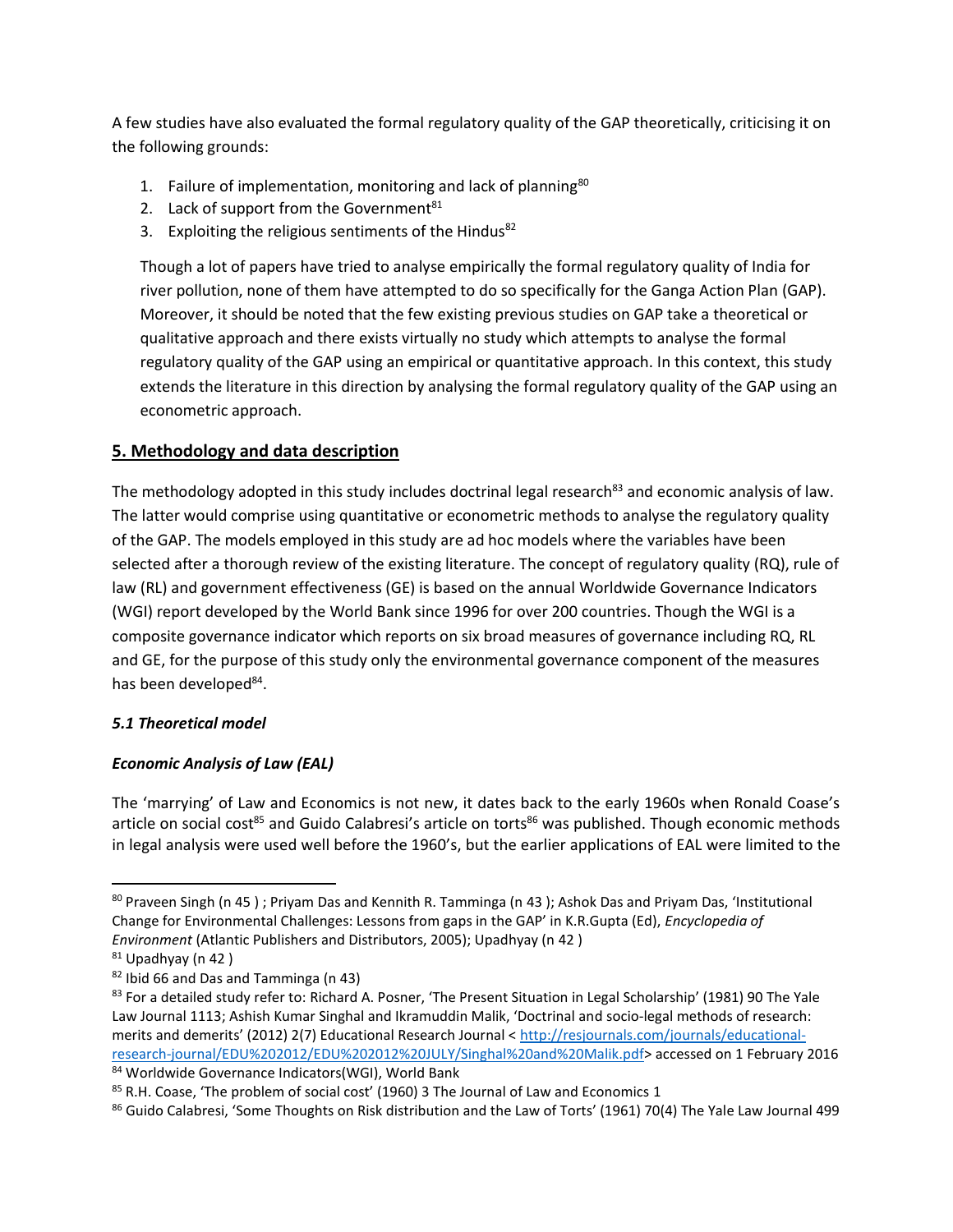areas of law where economics was centrally important in understanding the concepts (competition law, common law, public utilities). It was in 1960's that Coase $^{87}$  and Calabresi $^{88}$  made the initial attempts to employ economic analysis in areas of Law where Economics had never been utilised to acquire quantitative and qualitative insights into the operation of the legal system. Since then this methodology has been extended and applied to virtually all fields of Law, including family law, environmental law, legal procedure, human rights, conflict of laws, judicial behavior and so on<sup>89</sup>. EAL contributes to legal analysis by emphasising the unintended or undesirable consequences of the existing or proposed laws<sup>90</sup>. It is quite well established from the EAL literature that quantitative study of the legal system can be fruitful<sup>91</sup>.

Within EAL, there are two approaches, normative and positive analysis. This research would concentrate on the latter. Positive analysis employs mathematical models and empirical tools to postulate the existing relationship between various variables along with explanations and predictions of the effect of changes in the variable on others. This aids in determining the effect of legal rules on the various phenomena that the law is required to deal with. For instance, positive economic analysis of law can deal with and quantify how crime is influenced by different methods of punishments, enforcement efforts, effect of alternative liability rules on the rate of accidents etc. $92$ 

Although economic analysis when applied to Environmental Law has its limitations but it also offers a robust theoretical framework for systemizing questions of the concerned Law and policy<sup>93</sup>.

#### *5.2 Analytical Method*

Econometric methods, particularly regression has been used to analyse the formal regulatory quality of the GAP. Econometrics is a branch of Economics which facilitates sifting through complex data to identify and extract simple relationships. Conducting a quantitative analysis, sheds light on issues that either cannot be or usually are not answered by qualitative methods and in addition, permits re-

 $\overline{a}$ 

[http://weblaw.haifa.ac.il/he/Journals/din\\_udvarim/pabN/d/%D7%A2%D7%9C%D7%99%20%D7%96%D7%9C%D7](http://weblaw.haifa.ac.il/he/Journals/din_udvarim/pabN/d/%D7%A2%D7%9C%D7%99%20%D7%96%D7%9C%D7%A6%D7%91%D7%A8%D7%92%D7%A8%20-%20The%20Economic%20Analysis%20of%20Law%20-%20The%20Dominant%20Methodology%20fo.pdf) [%A6%D7%91%D7%A8%D7%92%D7%A8%20-%20The%20Economic%20Analysis%20of%20Law%20-](http://weblaw.haifa.ac.il/he/Journals/din_udvarim/pabN/d/%D7%A2%D7%9C%D7%99%20%D7%96%D7%9C%D7%A6%D7%91%D7%A8%D7%92%D7%A8%20-%20The%20Economic%20Analysis%20of%20Law%20-%20The%20Dominant%20Methodology%20fo.pdf) [%20The%20Dominant%20Methodology%20fo.pdf >](http://weblaw.haifa.ac.il/he/Journals/din_udvarim/pabN/d/%D7%A2%D7%9C%D7%99%20%D7%96%D7%9C%D7%A6%D7%91%D7%A8%D7%92%D7%A8%20-%20The%20Economic%20Analysis%20of%20Law%20-%20The%20Dominant%20Methodology%20fo.pdf) accessed on 28 June 2016

<sup>87</sup> Coase (n [85\)](#page-13-0)

<sup>88</sup> Calabresi (n [86](#page-13-1) )

<sup>89</sup> John E. Velntzas, Kyriaki K. Savvidou and Georgia K. Broni, 'Economic Analysis of Environmental Law: Pollutions Control and Nuisance Law' ( International Conference on Applied Economics, 2009) <

[http://kastoria.teikoz.gr/icoae2/wordpress/wp-content/uploads/articles/2011/10/066-2009.pdf >](http://kastoria.teikoz.gr/icoae2/wordpress/wp-content/uploads/articles/2011/10/066-2009.pdf) accessed on 26 June 2016

<sup>90</sup> Richard A. Posner, 'Values and Consequences: An introduction to Economic Analysis of Law' (2000) John M.Olin Law and Economics Working paper Number 53 2D < [http://www.law.uchicago.edu/publications>](http://www.law.uchicago.edu/publications) accessed 30<sup>th</sup> December 2015

 $91$  Richard A. Posner, 'The Economic Approach to Law' (1974-1975) 53 Tex. L. Rev. 757

<sup>&</sup>lt;sup>92</sup> Eli Salzberger, 'The Economic Analysis of Law - The Dominant Methodology for Legal Research?!' (University of Haifa Faculty of Law Legal Studies Research Paper No. 1044382, 2007) <

<sup>&</sup>lt;sup>93</sup> James Krier and Richard B. Stewart, 'Using Economic Analysis in Teaching Environmental Law: The Example of Common Law Rules' (1980) 1 UCLA Journal of Environmental Law and Policy 13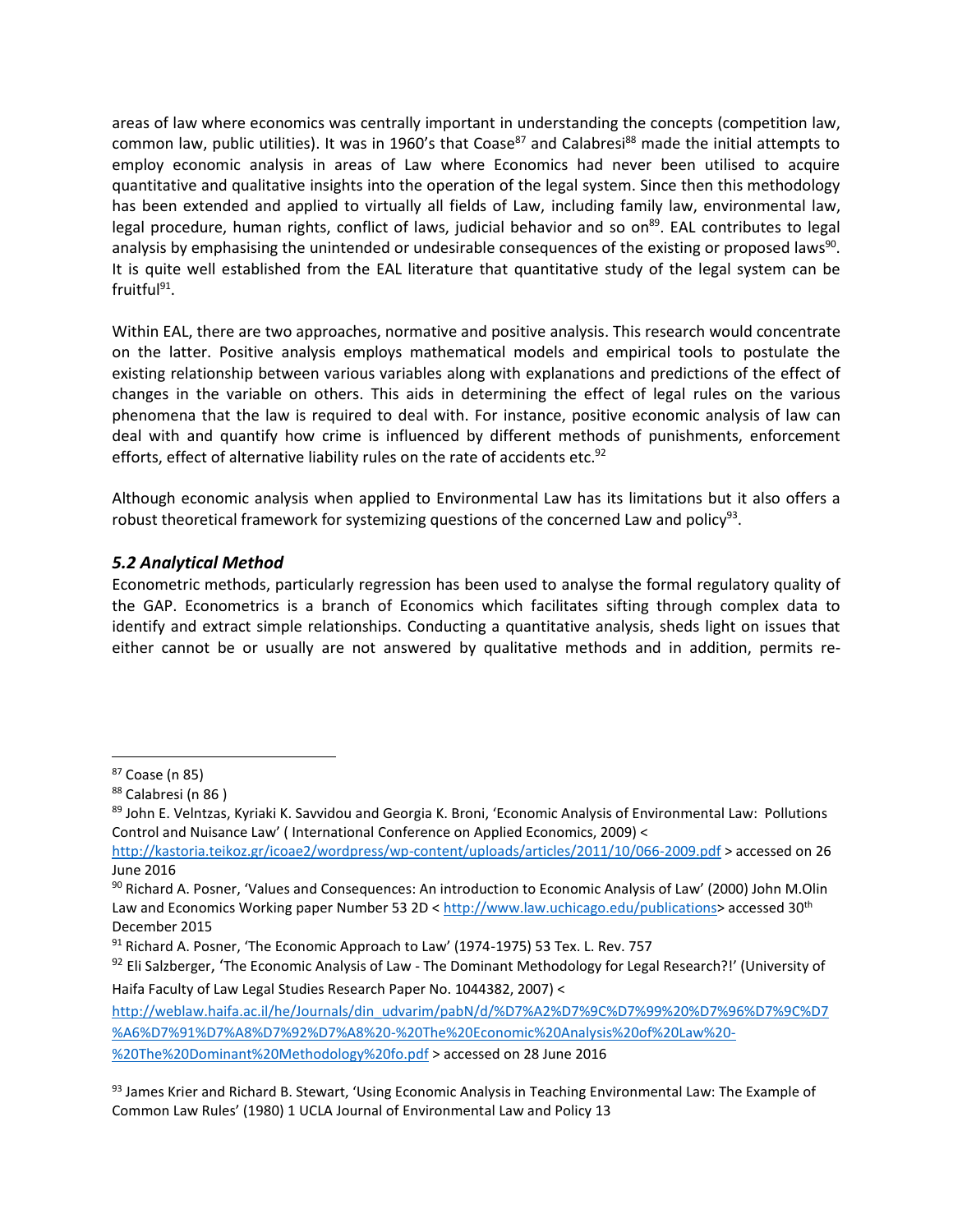examination of the questions addressed earlier by qualitative methods. In short, quantitative analysis proposes a valuable addition to qualitative techniques in assessing environmental regulations<sup>94</sup>.

This study involves analyzing the regulatory quality of GAP at the level of Indian states with the aid of two Econometric models, as discussed below. Both the models have been estimated using panel model analysis over the time period, 2006 to 2014 for the four Indian states namely, Uttarakhand, UP, Bihar and WB through which the Ganges flows.

# *5.3 First Model*

# *Model Description*

The first model of this study tries to determine the impact of regulatory quality, rule of law and government effectiveness of the GAP on Ganges river pollution. In this model at time 't' and in state 'i', Ganges water pollution (waterpoll) is expressed as a function of regulatory quality (RQ), government effectiveness (GE), rule of law (RL), per capita Net State Domestic Product (PCNSDP), industrialisation(Indst) and population(Pop). The model is expressed as follows:

 $water poll_{it} = \beta_0 + \beta_1 RQ_{it} + \beta_2 GE_{it} + \beta_3 RL_{it} + \beta_4 PCNSDP_{it} + \beta_5 Indst_{it} + \beta_6 Pop_{it} + u_{it}$ 

where u is the error term

The aim of the model formulated is to establish a correlation between the concept of 'regulatory quality' and the results in terms of pollution abatement. The coefficients of the  $\beta'$ s helps quantify the exact relationship between the dependent variable (waterpoll) and the independent variables (RQ, GE, RL, PCNSDP, Indst, Pop)

# *Variable Description*

'Regulation' has been defined as statutory law by Cento Veljanovski<sup>95</sup>. Regulatory quality (RQ) on the other hand, is defined by the World Bank as the ability of the government to formulate and implement effective policies and regulations for the protection of the environment<sup>96</sup>. Therefore, for the purpose of this study RQ is defined as the ability of the government (State/Central) to formulate and implement effective environmental statutory law for GAP. RQ is included in the model as most of the studies analysing the GAP theoretically, have concluded that failure of implementation is a major cause of concern<sup>97,98</sup>. Similarly, studies on China where water pollution is a rising concern have also indicated that despite the existence of a comprehensive system of environmental law, lack of implementation is an underlying reason for the inefficient regulatory quality<sup>99</sup>. To capture RQ for the GAP, stringency of

 $\overline{a}$ 

<sup>94</sup> Ronald B. Mitchell, 'A Quantitative Approach to Evaluating International Environmental Regimes' in Arild Underal and Oran R. Young(eds.), *Regime Consequences: Methodological Challenges and Research Strategies* (Springer 2004)

<sup>95</sup> Cento Veljanovski, 'The Economics of Law' [2006] Institute of Economics Affair Hobart Paper No. 157

<sup>96</sup> Worldwide Governance Indicators (WGI), World Bank

 $97$  Singh (n 45)

<sup>98</sup> Das and Tamminga (n 43)

 $99$  Qi and Zhou (n 74)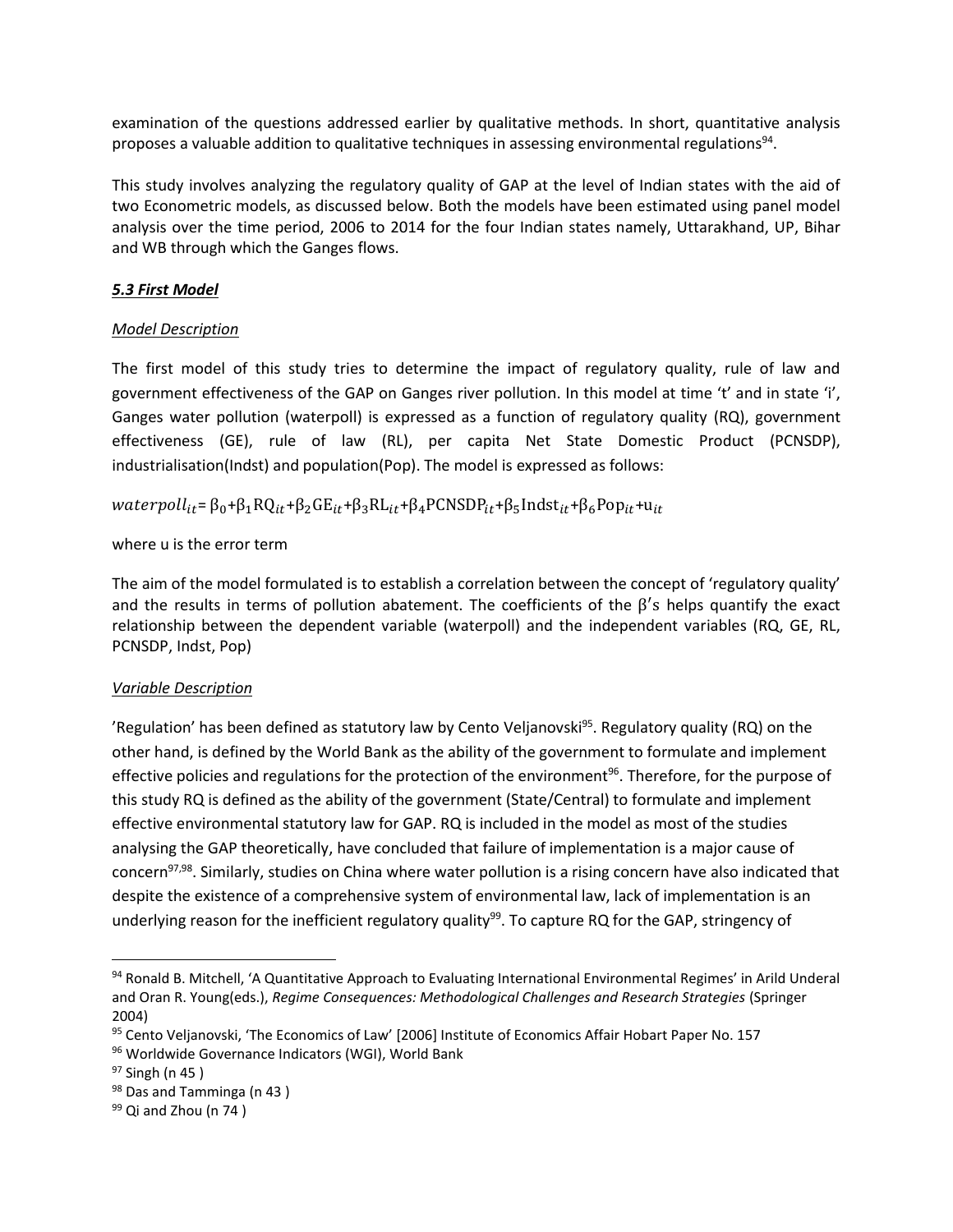environmental statutory law was initially considered as a proxy $100$ . But later due to data limitations, number of Civil or Criminal judgements for environmental cases resolved per year (CivC+CrimC) by the Supreme Court of India and the National Green Tribunal (NGT) has been taken as a proxy.

Government Effectiveness (GE) gauges the credibility of the government's commitment to environmental policies. More often than not, the mere existence of institutional solutions does not always translate to desirable environmental outcomes especially in the presence of lack of institutional capacity<sup>101</sup>. To capture GE, the financial capacity of the institutions functioning under the GAP is considered. To be precise, investment in effluent treatment plants per year (IETP) under the GAP is chosen as a proxy.

Rule of Law (RL) measures the quality of environmental policing. Along with the existence of a comprehensive environmental law framework, continuous supervision and severe punishment and prosecution is required for an effective water management framework<sup>102</sup>. In the case of the GAP, initially the number of inspectors and the level of fine levied on industries were considered as a proxy for the RL variable. But later, due to data unavailability, the number of trainings conducted every year for inspectors at the state level for maintaining the Ganges water quality (No.T) under the Ganga Action Plan (GAP) is taken as a proxy for RL.

Industrialisation (Indst) is measured as the proportion of the absolute size of the manufacturing sector (registered and unregistered sectors) to Net State Domestic Product (NSDP).

Population (Pop) is measured by the number of people living in a state during a given period of time. Population data was inconsistent, as census in India is conducted decennially therefore, the dataset was extrapolated from the projected population of the Indian states.

Per capita Net State Domestic Product (PCNSDP) has been used to capture the volume of economic activity of the states. NSDP is the measure of all the goods and services produced within the boundaries of the state during a given period of time. Therefore, PCNSDP is the ratio of NSDP at constant prices for the base year 2004-05 to the corresponding population of the state.

The dependent variable (DV) in this model, Ganges water pollution (waterpoll) is gauged by Biochemical Oxygen Demand (BOD). The BOD refers to the amount of oxygen that would be consumed if all the organics in one litre of river water were oxidized by bacteria and protozoa. Microorganisms such as bacteria are responsible for decomposing organic waste. When organic matter such as dead plants, leaves, manure, sewage, etc. is present in a water supply the bacteria begins the process of breaking down this waste. When this happens, much of the available dissolved oxygen in the water is consumed by aerobic bacteria, robbing other aquatic organisms of the oxygen they need to survive. BOD is a

 $\overline{\phantom{0}}$ 

<sup>&</sup>lt;sup>100</sup> At times due to data unavailability, proxy variables are considered. A proxy or proxy variable is a variable that in itself is not important in the model but serves in place of the variable for which data is not available or is

immeasurable. In order for a variable to be a good proxy, it must be closely related with the variable of interest by some theory or logic.

<sup>101</sup> Jouni Paavola (n [74](#page-11-0) )

<sup>102</sup> Wang Xi and Xu Zhengxian (n 74)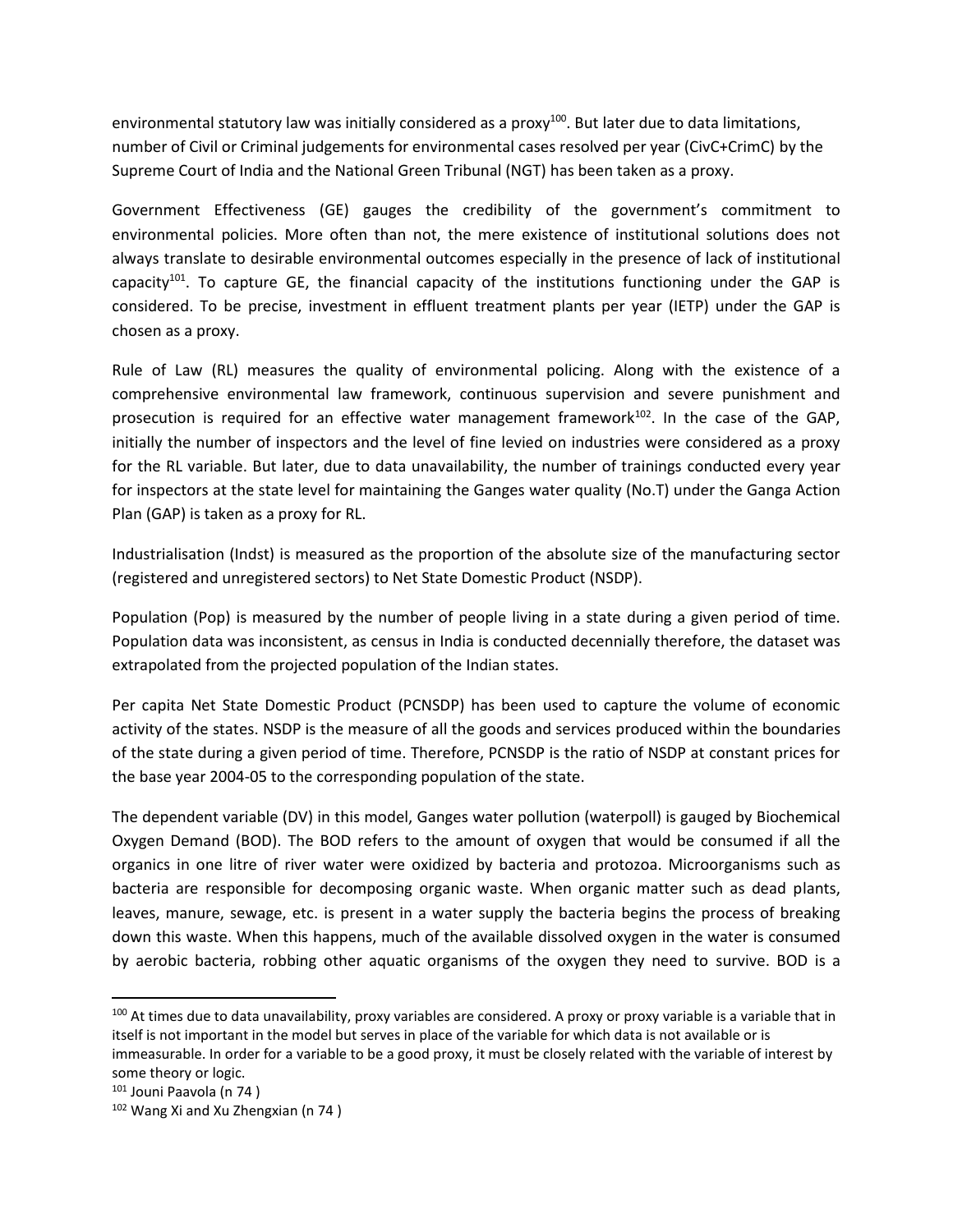measure of the oxygen used by microorganisms to decompose this waste. Therefore, a higher BOD is indicative of higher water/ river pollution (For the data sources of the variables, refer to Table 2 in the Appendix)

Therefore, the estimating equation for the first model after including the proxies can be expressed as follows, where log has been taken for IETP, PCNSDP and Pop:

 $BOD_{it} = \beta_0 + \beta_1(\text{CivC + CrimC})_{it} + \beta_2ln\text{IETP}_{it} + \beta_3\text{No.}$   $T_{it} + \beta_4ln\text{PCNSDP}_{it} + \beta_5\text{Indst}_{it} + \beta_6ln\text{Pop}_{it} + u_{it}$ 

where u is the error term

#### *5.4 Second Model*

# *Model Description*

The second model is formulated to comprehend the impact of the GAP's regulatory quality on the decision making of the institutions/public. In this model, regulatory quality (RQ) is taken as the dependant variable (DV). The independent variables (IVs) include environmental expenditure by the local government (LGEE), water pollution of the Ganges (waterpoll), number of Non-Governmental Organisations (NGO's) (NNGO) and Population (Pop). The model is expressed as follows:

 $RQ_{it} = \beta_0 + \beta_1 L GEE_{it} + \beta_2 w \text{aterpoll}_{it} + \beta_3 NNGO_{it} + \beta_4 Pop_{it} + u_{it}$ 

where u is the error term

# *Variable description*

l

The dependent variable (DV), regulatory quality (RQ) in the second model has been defined the same as in the first model and therefore its proxy is the same as in the previous model. Among the independent variables (IVs), the proxy for Ganges water pollution (waterpoll) is also the same as in the previous model. Population (Pop) has also been considered in this model as an IV.

Local environmental expenditure is a key aspect of a state's environmental policy, regulatory framework and institutional framework, as development and implementation of most policies require public expenditures of some kind. Increased local environmental expenditure contributes to better environmental management at the state level along with supplementing other policy tools, such as legislation and regulation<sup>103</sup>. Therefore, local government environmental expenditure (LGEE) has been included in this model. The investment made by the states under the NRCP for GAP has been considered as a proxy for this variable.

Another IV considered is the number of Non-Governmental Organisations (NGO). NGO's or civil society organisations recently have started playing an important role in environmental management especially in the developing world in the following ways: (1) through conducting public awareness programs as the

<sup>103</sup> The World Bank, *'Public Environmental Expenditure Reviews (PEERS) Experience and Emerging Practice'* (7, 2003)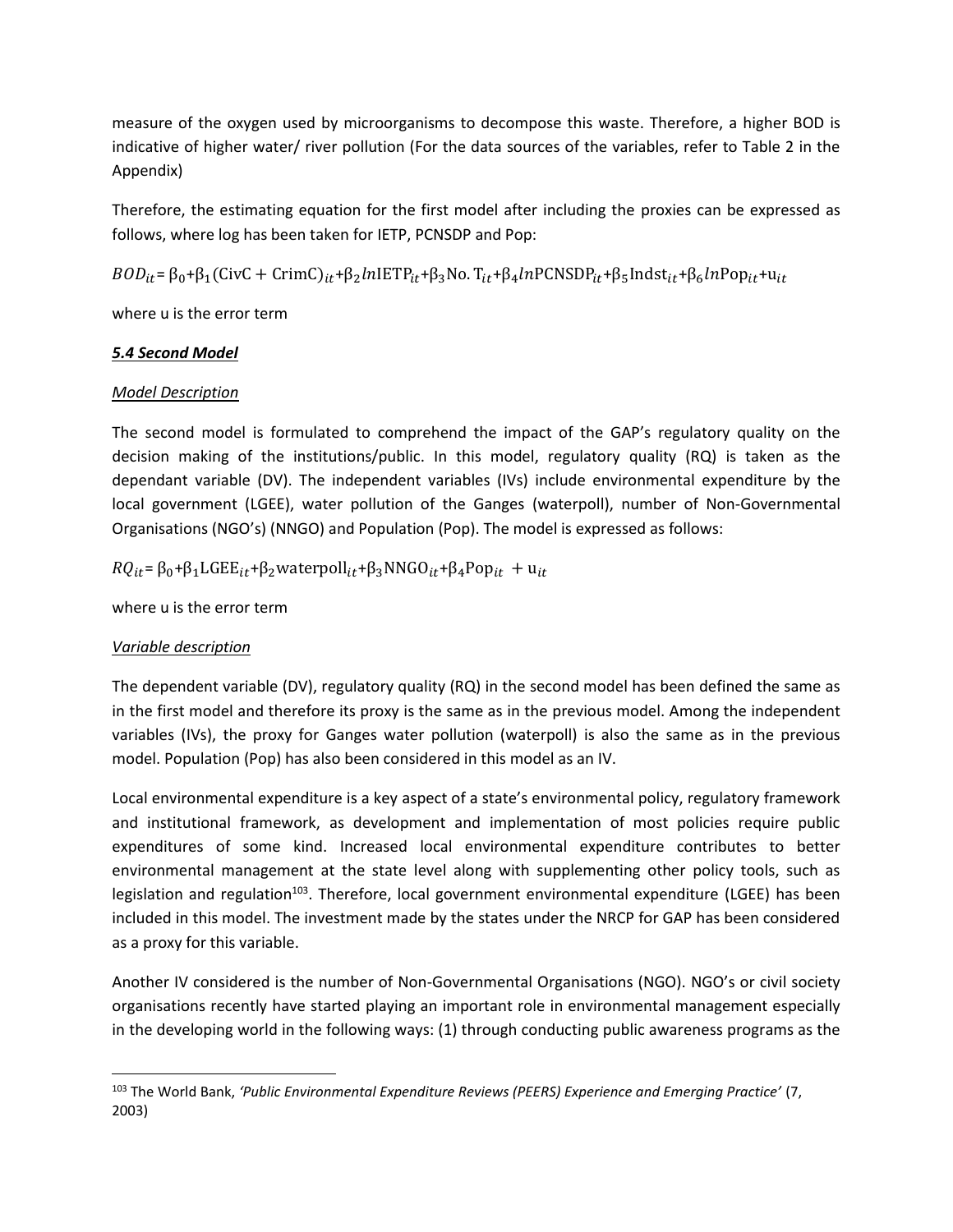public is more likely to believe the NGOs than the government (2) most participants in these organisations tend to be highly committed to protecting the environment (3) the activism of these organisations helps improve the regulatory quality (4) apart from these organisations generally lacking a larger political agenda towards protecting the environment, they also take on responsibilities which would otherwise need to be undertaken by the over-strained and under-funded environmental protection agencies<sup>104</sup>. For this study, the number of NGO's working at the state level has been included (For the data sources of the variables, refer to Table 2 in the Appendix).

Therefore, the estimating equation for the second model (including the proxies) is as follows, where log has been taken for Pop, LGEE and NNGO:

 $(CivC + CrimC)_{it} = \beta_0 + \beta_1 lnNNGO_{it} + \beta_2 BOD_{it} + \beta_3 lnLGEE_{it} + \beta_4 lnPop_{it} + u_{it}$ 

where u is the error term

#### **6.Results and Discussions**

#### *6.1 Model 1 results*

 $\overline{a}$ 

Originally the equation is examined to determine whether Random Effects Model (REM) or Fixed Effects Model (FEM) should be used by conducting the Hausman Test. The test ruled in favour of using REM model. But in the REM estimation results, first order autocorrelation was detected and therefore those results have not been used to draw inferences. Instead, the model is re-estimated using the Feasible Generalized Least Squares (FGLS) Method to correct for autocorrelation. FGLS method allows estimation in the presence of first order autocorrelation, heteroscedasticity or cross-sectional correlation across panels<sup>105</sup>.

The REM and FGLS results for the first model are as follows:

| Independent Variables (IVs) | REM (Model 1)                 | FGLS Model (Model 1) |
|-----------------------------|-------------------------------|----------------------|
| $CivC + CrimC_{it}$         | $-0.103$                      | $-0.10$              |
| No. $T_{it}$                | 0.00 <sub>1</sub>             | 0.00                 |
| $ln$ IETP <sub>it</sub>     | 0.157                         | 0.15                 |
| $ln$ PCNSDP <sub>it</sub>   | $-0.018$                      | $-0.01$              |
| $ln$ Pop $_{it}$            | $0.772***$                    | $0.77***$            |
| Indst $_{it}$               | 16.871***                     | $16.871***$          |
|                             | <b>Hausman Test</b>           |                      |
|                             | $H_0$ : REM preferred         |                      |
|                             | $P-value = 0.5775$            |                      |
|                             |                               |                      |
|                             | <b>Multicollinearity Test</b> |                      |

Panel Model Estimation Results (Model 1, 2006-2014)

<sup>104</sup> Jonathan Schwartz, 'Environmental NGO's in China: Roles and Limits' (2004) 77(1) Pacific Affairs 28 <sup>105</sup> Sayantan Ghosh Dastidar, 'Essays on Public Education Expenditure, Trade Openness and Economic Growth of India' (Doctor of Philosophy, University of Dundee, 2015)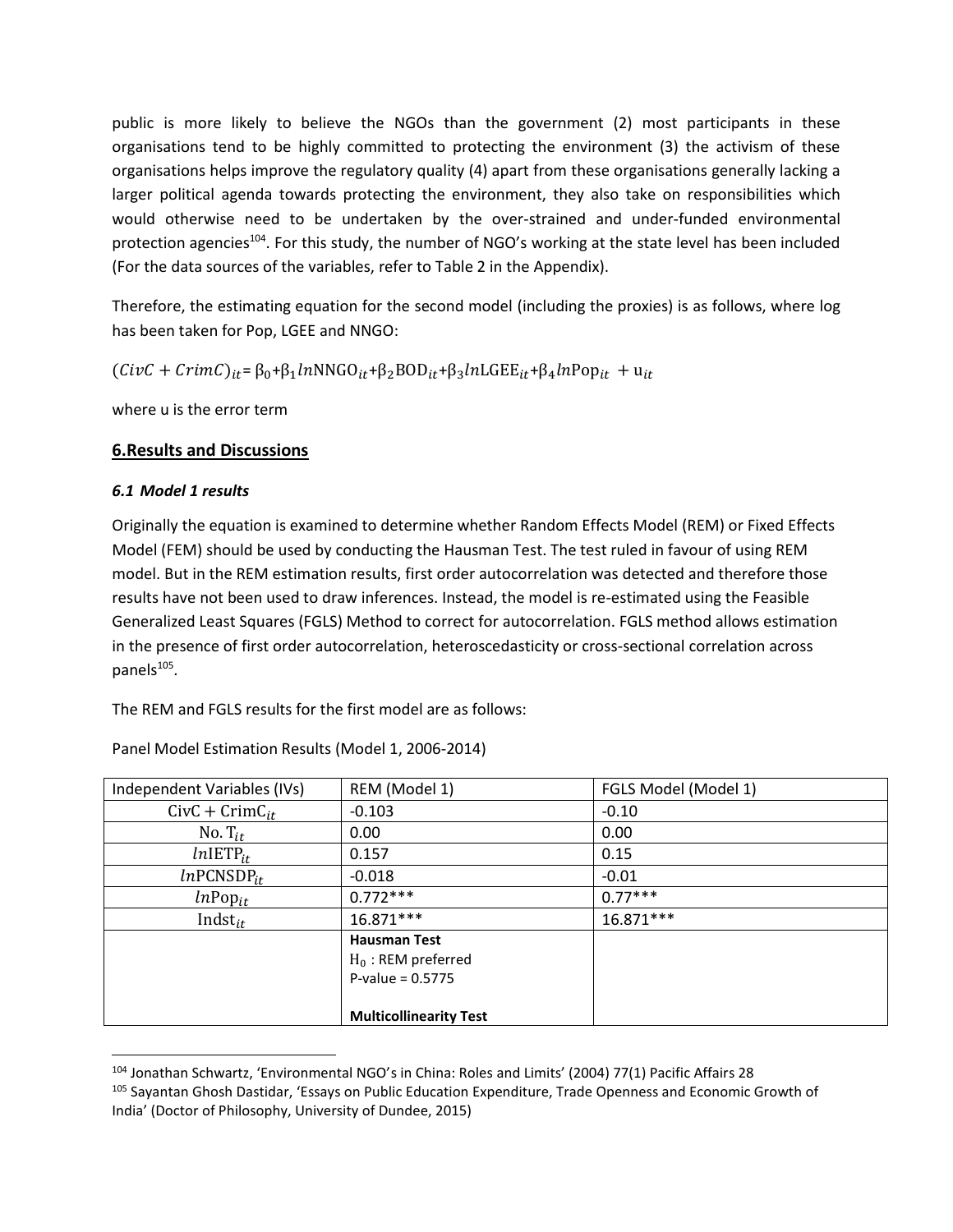| Mean VIF $= 2.18$                                                                                         |  |
|-----------------------------------------------------------------------------------------------------------|--|
| <b>Ramsey RESET Test</b><br>$H_0$ : Model has no omitted variables<br>$P-value = 0.6889$                  |  |
| <b>Breusch Pagan Test</b><br>$H_0$ : Constant Variance<br>P-value = $0.260$                               |  |
| <b>Woolridge Test for autocorrelation</b><br>$H_0$ : No first order autocorrelation<br>$P-value = 0.0975$ |  |

**Note:** Dependent Variable is  $BOD_{it}$ . Heteroscedasticity robust standard errors are used for REM. According to VIF estimate our model does not suffer from multicollinearity problem as the value of the mean VIF is less than 10. \*\*\*, \*\* , \* represent statistical significance at 1%, 5% and 10% level of significance respectively.

The results indicate that population affects BOD significantly and there exists a positive relationship between the two. This implies that growth in population leads to an increase in Ganges water pollution. In this study, the model predicted that a one percent increase in population would lead to 0.008 per cent increase in the Ganga water pollution levels. Some other studies also attempted to estimate the relationship between population growth and pollution levels using mathematical models<sup>106</sup> or theoretically<sup>107</sup> and concluded the same. The growing population in India contributes towards a rise in the demand of per capita availability of water (domestic water usage), consequently leading to an increase in the per capita wastewater generation. In such a scenario, current and future fresh water demand could be met if efficient wastewater management system exists. But in major cities of India although an estimated 38,254 milllion litres of sewage (MLD) is generated per year from domestic usages, the sewage treatment capacity is only 11,786 MLD thereby leaving gap of more than 20,000 MLD in sewage treatment capacity. In fact, even the existing wastewater treatment facilities do not function efficiently and remain closed for most of the year due to improper design, poor maintenance, frequent electricity break downs and lack of technical personnel<sup>108</sup>. Therefore, with a growing population in India the water pollution levels in the Ganges are rising and would continue to rise if the sewage treatment facilities are not improved.

<span id="page-19-0"></span>Along with population, the results verified that industrialisation also contributes significantly to Ganges water pollution. According to this model, every unit increase in industrialisation leads to 16.871 units increase in the Ganges water pollution levels. Many studies have acknowledged the existing relation

 $\overline{a}$ 

<sup>106</sup> B. Dubey and A.S. Narayanan, 'Modelling effects of industrialization, population and pollution on a renewable resource' (2010) 11 Nonlinear Analysis: Real World Applications 2833

<sup>&</sup>lt;sup>107</sup> Dewaram A. Nagdeve, 'Population Growth and Environmental Degradation in India' (Population Association of America 2007 Annual Meeting, New York, March 2007)

<sup>108</sup> R. Kaur, S.P. Wani, A.K. Singh and K.Lal, 'Wastewater Production and Treatment Use in India' [2012] Country Report India <

[http://www.ais.unwater.org/ais/pluginfile.php/356/mod\\_page/content/111/CountryReport\\_India.pdf](http://www.ais.unwater.org/ais/pluginfile.php/356/mod_page/content/111/CountryReport_India.pdf) > accessed 3 September 2016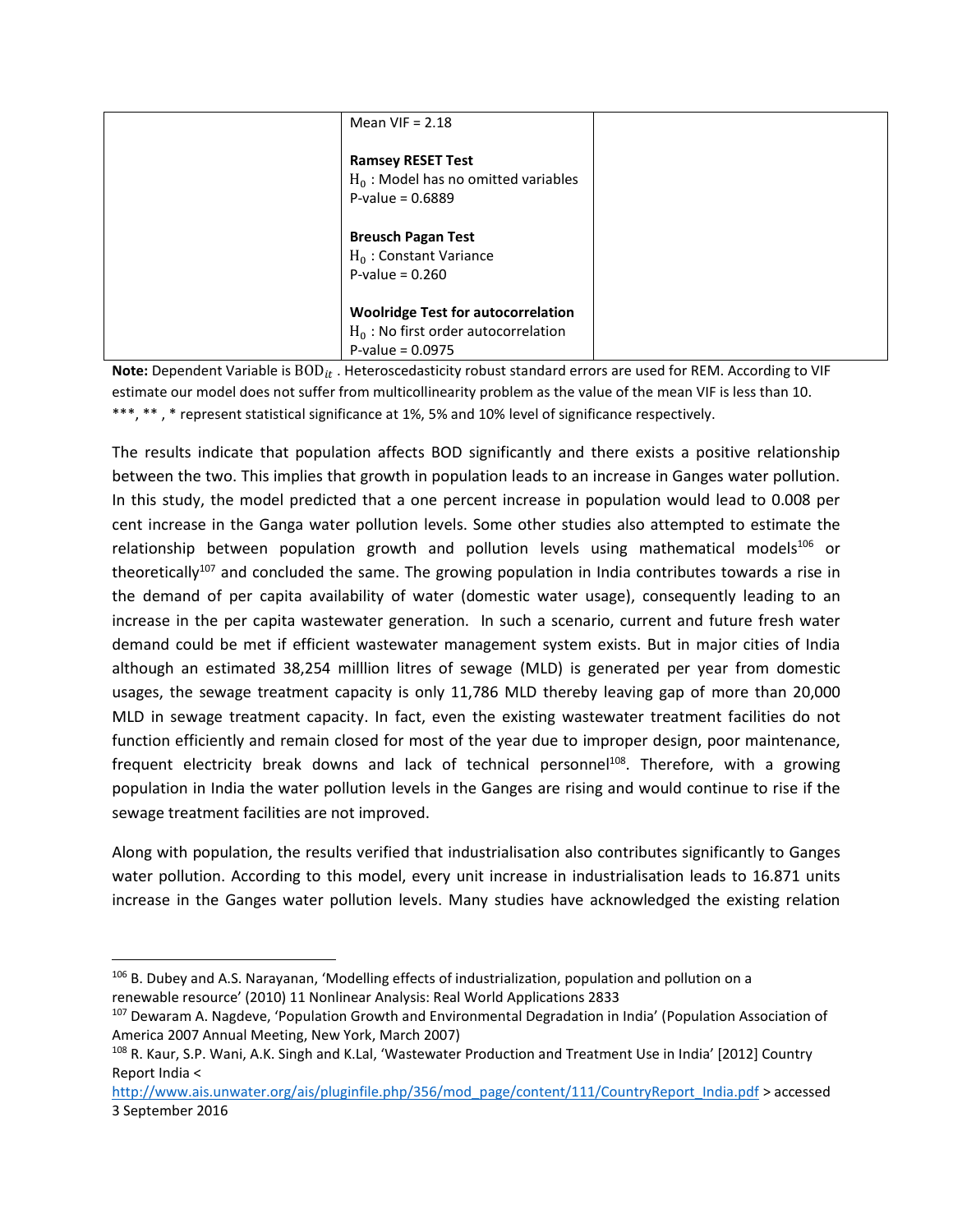between the two<sup>109</sup> and have also attempted to analyse the environmental costs imposed by industrialisation in India<sup>110</sup>. Despite a fast paced growth of industrialisation in India, only 60 per cent of industrial wastewater is treated before releasing into the water bodies. In addition, according to UNESCO the industrial water use productivity of India is the lowest and is only  $1/30<sup>th</sup>$  of that of Japan and Republic of Korea<sup>111</sup>. Currently with India being the most attractive destination in the world for investments in manufacturing and pollution intensive industries owing to its large domestic consumer base along with cheap labour, this trend represents a serious challenge. The country is already losing 10 per cent of its GDP due to environmental degradation and with an absence of effective pollution abatement program in place India's ecosystems seem to be in threat<sup>112</sup>.

The results also imply that the existing regulatory quality does not seem to affect the Ganges water quality significantly. Firstly, though the Indian judicial system is efficient in passing effective judgements with regards to prevention of Ganga water pollution<sup>113</sup> but with the given amount of cases working their way through the system most of the environmental cases are still ongoing or pending. For instance, the Chaturvedi vs. State of Uttar Pradesh<sup>114</sup> was filed in 1998 against the state government for failing to clean up the Yamuna river but it is still an ongoing case. Moreover, up until 2013 there were more than 31 million open cases in the Supreme Court (SC) of India<sup>115</sup>. Though in 2010, the National Green Tribunal (NGT) was established to aid the SC in resolving environmental disputes but despite being efficient it is facing its own set of problems. Inspite of disposing 82 per cent of the pending cases<sup>116</sup> by 2014, in 2015 the SC's Green Bench dumped 300 more cases on the NGT, some of them pending since the last 14 years<sup>117</sup>. The NGT apart from facing staff shortage<sup>118</sup> also faces opposition from the MoEF and other Central government bodies. In 2013, for instance the MoEF complained against the NGT before the SC claiming that though the Tribunal does not have the powers to act 'suo moto'<sup>119</sup> in environmental cases it has been doing so beyond its remit. The SC supported the NGT declaring that '*the [environment and forests] department is taking all-out efforts to ensure that the NGT does not function effectively so* 

l

<sup>109</sup> Shailender Singh, Pooja Jain and Abhay Kumar, 'Impact of Industrialisation on Environmental Pollution' (2009) 135(9) The Indian Forester

<sup>110</sup> Rajarshi Majumdar (2009), 'Environmental Costs of Industrialisation: A Study of Durgapur Region in West Bengal' [2010] Rabindra Bharati University Journal of Economics

<sup>111</sup> Kaur et.al (n [108](#page-19-0) ) 2

<sup>&</sup>lt;sup>112</sup> T. Rajaram and Ashutosh Das, 'Water pollution by industrial effluents in India: Discharge scenarios and case for participatory ecosystem specific local regulation' (2008) 40 Futures 56

<sup>113</sup> For reference, n [23](#page-4-1)

<sup>114</sup> Gopeshwar Nath Chaturvedi vs. State of Uttar Pradesh and others (n [35\)](#page-6-0)

<sup>115</sup> Tom Lasseter, 'India's Stagnant Courts Resist Reform' *Bloomberg BusinessWeek* (England, January 8 2015) <sup>116</sup> Press trust of India

<sup>117</sup> Utkarsh Anand, 'Projects stuck, Supreme Court transfers 300 cases to NGT, govt bodies' *The Indian Express*  (New Delhi, 21 October 2015)

<sup>118</sup> Explained in detail in model 2 results

 $119$  This term is generally used in Indian legal parlance. If a court takes 'suo moto' action, it means starting a legal process on its own.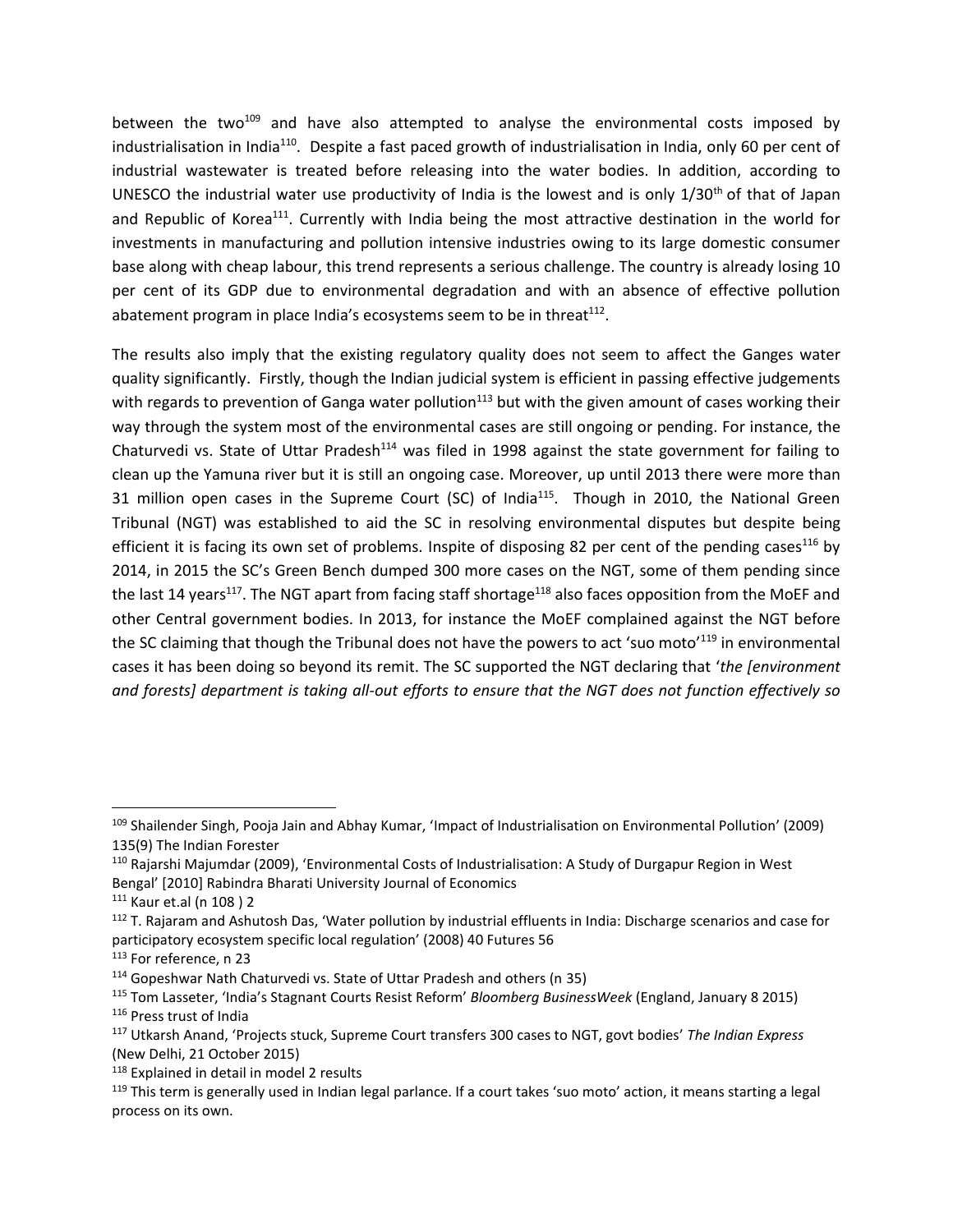*that the court may be compelled to pass an order for restoration of jurisdiction of the High Courts and other courts in matters which are presently dealt with by NGT'*<sup>120</sup> .

Secondly, there are no provisions made for following up the directions issued with regards to environmental cases. This is evidenced by the fact that in Chaturvedi v State of Uttar Pradesh<sup>121</sup>, one of the filed claims against the state government were that the directions passed earlier by the SC in the Mehta cases<sup>122</sup> were not followed out by the State or the Central government even after a span of more than ten years and further no action was taken against them regarding this $^{123}$ .

Thirdly, the legal basis of the GAP is characterised by overlapping responsibilities across multiple agencies with limited written guidance. Also due to the legislation not clearly providing a dedicated funding authority, it often leads to disputes regarding financing the project across all levels of government. In addition, there is an absence of widespread public support for implementation of water pollution regulations in India<sup>124</sup>.

It is worth to be noted that government effectiveness (IETP) and rule of law (No.T) of the GAP do not seem to affect the water quality significantly. This could possibly be due to the fact that institutional solutions and investment does not always translate into effective river action plans. Lack of political will<sup>125</sup>, absence of cooperation amongst the state and central governments<sup>126</sup> and inefficient institutional capacity in terms of availability of trained personnel could be a contributing reason. In short, existence of institutional arrangements is a necessary but not a sufficient condition<sup>127</sup> for successful water pollution abatement programs.

#### *6.2 Model 2 Estimation Results*

In the second model, initially the Hausmann test was conducted to determine whether REM or FEM should be used. The test ruled in favour of REM. But as first-order correlation was detected in REM, the model was re-estimated using FGLS.

| Independent Variables (IVs) | REM (Model 2)       | FGLS Model (Model 2) |
|-----------------------------|---------------------|----------------------|
| $ln \text{Pop}_{it}$        | $-0.698***$         | $-0.600***$          |
| $ln L GEE_{it}$             | 0.1865              | 0.134                |
| $lnNNGO_{it}$               | $0.704***$          | $0.413**$            |
| $BOD_{it}$                  | $-0.121$            | $-0.123$             |
|                             | <b>Hausman Test</b> |                      |
|                             |                     |                      |

Panel Model Estimation Results (Model 2, 2006-2014)

<sup>120</sup> Nitin Sethi, 'NGT does not have powers to act suo motu: government' *The Hindu* (New Delhi, September 11, 2013)

<sup>121</sup> Gopeshwar Nath Chaturvedi vs. State of Uttar Pradesh and others (n 35)

122 M.C. Mehta vs Union Of India & Ors [1988] AIR 1115 ([n 20 \)](#page-4-0)

<sup>123</sup> Gopeshwar Nath Chaturvedi vs. State of Uttar Pradesh and others (n 35)

<sup>124</sup> Greenstone and Henna (n 77)

 $125$  Paavola (n 74)

 $126$  Qi and Zhou (n [74\)](#page-11-0)

<sup>127</sup> Paavola ([n 74 \)](#page-11-0) 436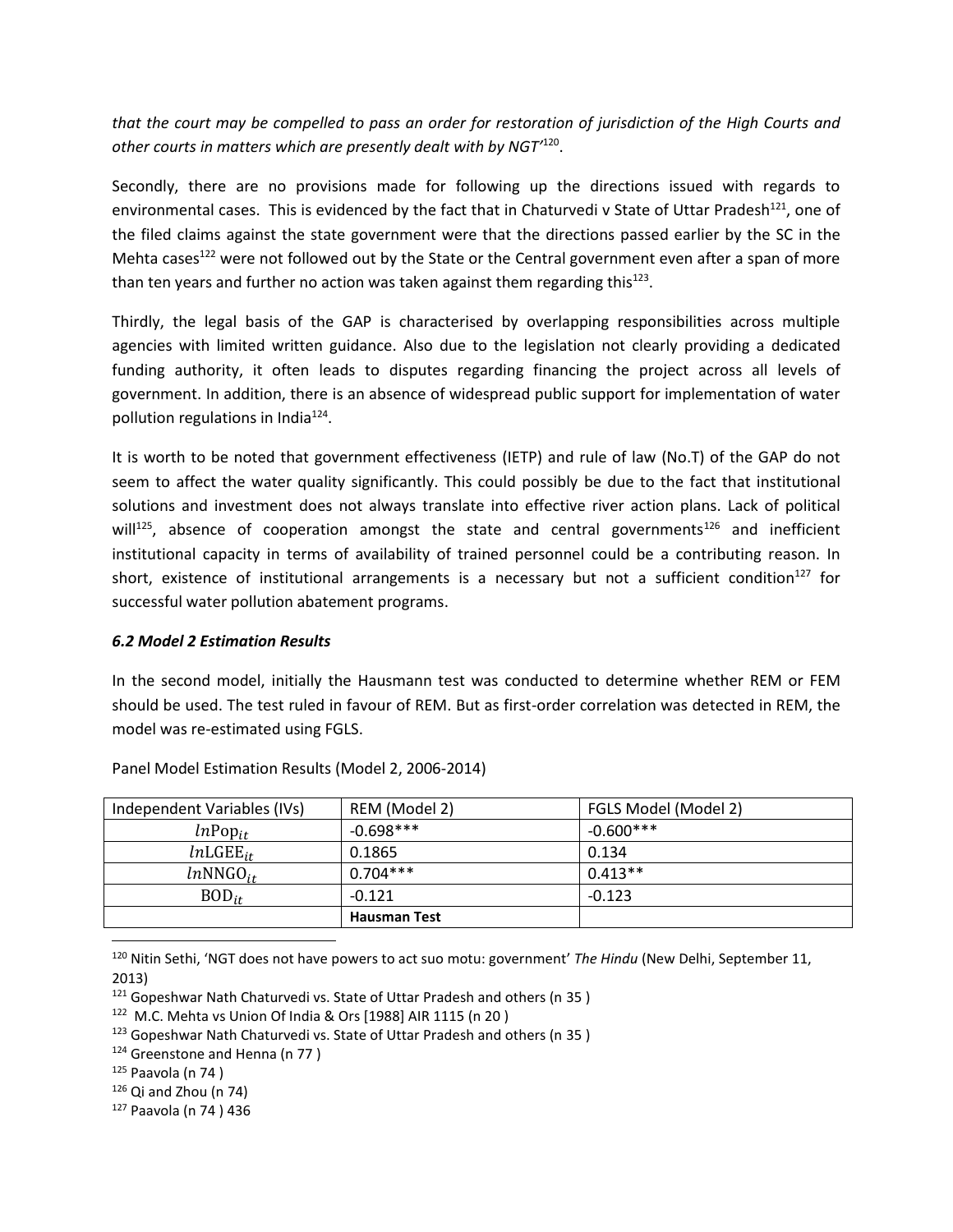| $H_0$ : REM preferred                  |  |
|----------------------------------------|--|
| $P-value = 0.333$                      |  |
|                                        |  |
|                                        |  |
| <b>Multicollinearity Test</b>          |  |
| Mean VIF = $2.45$                      |  |
|                                        |  |
|                                        |  |
| <b>Ramsey RESET Test</b>               |  |
| $H_0$ : Model has no omitted           |  |
| variables                              |  |
|                                        |  |
| $P-value = 0.252$                      |  |
|                                        |  |
| <b>Breusch Pagan Test</b>              |  |
| $H_0$ : Constant Variance              |  |
|                                        |  |
| P-value = $0.0044$                     |  |
|                                        |  |
| <b>Woolridge Test for</b>              |  |
| autocorrelation                        |  |
|                                        |  |
| $H_0$ : No first order autocorrelation |  |
| $P-value = 0.015$                      |  |
|                                        |  |
|                                        |  |

**Note:** Dependent Variable is  $CivC + CrimC_{it}$ . Heteroscedasticity robust standard errors are used for REM. According to VIF estimate our model does not suffer from multicollinearity problem as the value of the mean VIF is less than 10. \*\*\*, \*\* , \* represent statistical significance at 1%, 5% and 10% level of significance respectively.

The FGLS results demonstrate that a rising population (Pop) affects the regulatory quality (RQ) significantly and negatively. This implies that with everything else constant a one percent increase in population leads to 0.006 per cent weakening of the regulatory quality in India. Population growth, along with the resulting lower per capita resource availability puts pressure on the existing natural resources thereby resulting in their over-exploitation. This is evident from the results of our first model which demonstrate that a rising population results in deterioration of the Ganges water quality. The NGT though effective in resolving environmental disputes already faces a shortage of resources to have a strict environmental vigilance across India. In addition, with the increasing population resulting in rising water pollution levels the resource crunch of the NGT has worsened further. Two years into NGT's functioning, six judges had quit citing 'shortage of resources' as the reason. Several of the judiciary members were not provided accommodation by the government in the city of the NGT's operation. In fact, initially for the first two years the court was run out of a guesthouse till before the intervention of the SC. Also, the cases filed in the NGT's of other cities than New Delhi (the Indian capital) were also run out of makeshift offices<sup>128</sup>. In 2014 the southern bench of the NGT which handled cases of four states apart from facing staff shortage, also had to operate from a building which lacked even basic facilities such as, adequate chambers for advocates, common visitor's halls, library, storage for important documents and sufficient washrooms $129,130$ . Sadly, the staff shortage of the Indian judiciary is not limited to the NGT, India has only eighteen judges for every one million people as against thirty-five to forty in

 $\overline{a}$ 

<sup>128</sup> Nitin Sethi, 'Green tribunal in red as two more judges quit' *The Times of India* (New Delhi, 6 July 2012) <sup>129</sup> *The Hindu*, '' Not enough space at Green Tribunal office'' (9 November 2014)

<sup>130</sup> Gargi Verma, '' National Green Tribunal's Pune bench faces staff crunch'' *The Golden Sparrow* (13 May 2016)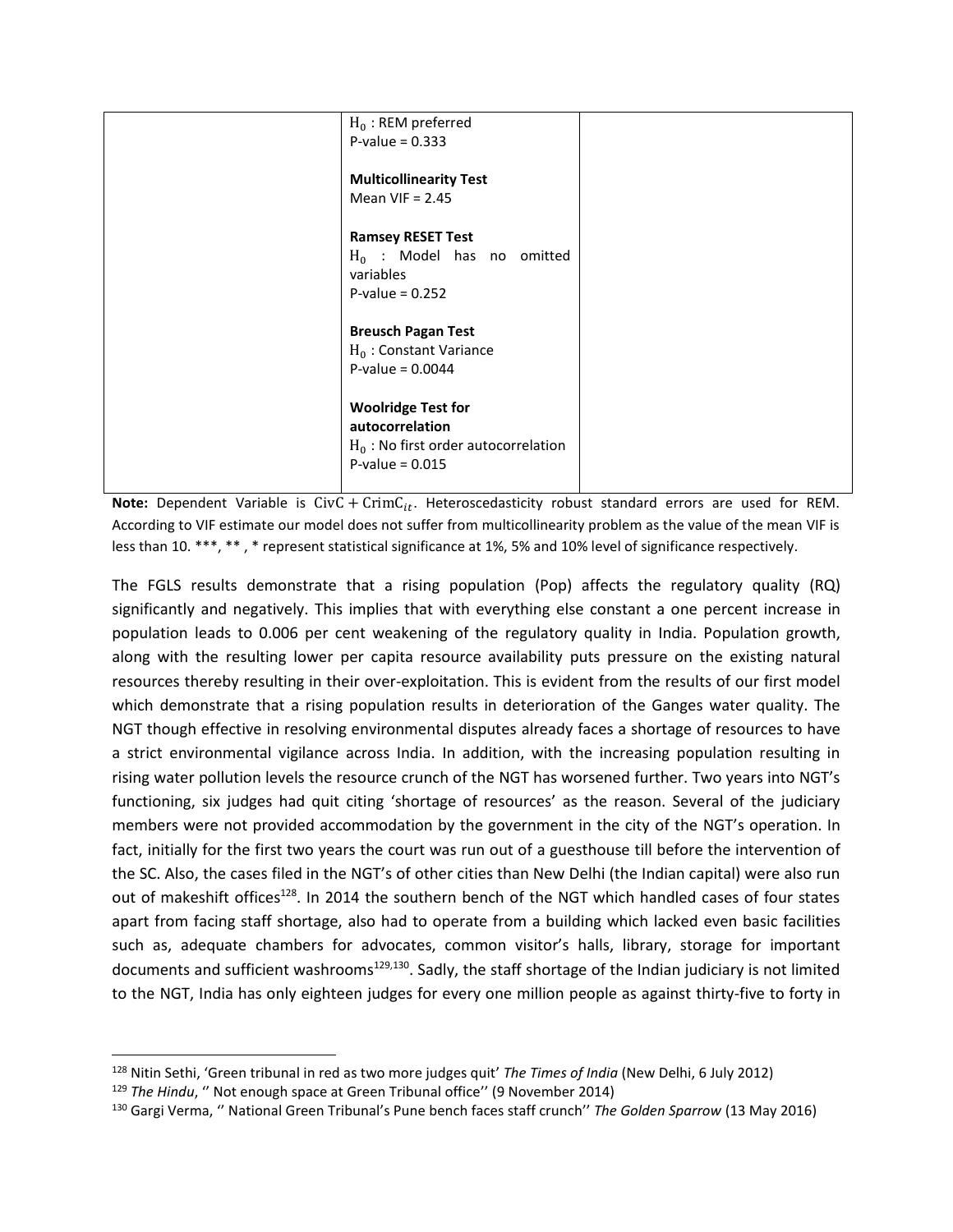other developing nations and around fifty in the developed nations<sup>131</sup>. Even if this shortage of judges is accounted for, there would not be enough courtrooms to accommodate them all (there exists a shortage of 3,989 court rooms across the country) $^{132}$ . Judicial infrastructure has clearly not kept pace with the rate of litigation in India. Along with this, the current rate of population and the consequent declining levels of environmental quality is further weakening the existing environmental regulatory quality.

The local government environmental expenditure (LGEE) on the other hand, does not translate into an improvement in the regulatory quality (RQ) of the GAP. This further implies that the mere existence of institutions and investments through them does not necessarily lead to better environmental quality supporting the earlier results in Model 1. Lack of implementation might be a reason for this. The underlying reasons for failure of implementation are far beyond existence of inefficient institutions<sup>133</sup>.

The second model results also indicate that existence of environmental NGO's (NNGO) has led to an improvement in the regulatory quality of the GAP. In India NGO's have played a critical role in social, health and environmental issues. Public participation in environmental management has recently been encouraged by the legislation, providing greater powers to the NGO's and other civil society organisations to contribute significantly towards environmental protection. Quite a few studies of river action plans have demonstrated that public awareness campaigns in the long term can go a long way towards promoting pollution abatement<sup>134</sup>. In fact, in India one of the campaigns specifically for the Ganges, 'Swatcha Ganga' (Clean Ganges) run by the Sankat Mochan Foundation (SMF) contributed significantly in improving the regulatory quality of the GAP. Under GAP-I, in Varanasi (UP) only three sewage plants were constructed which were inadequate for treating the city's waste. But due to erratic electricity supply these plants were unable to function continuously. Further, during the rainy season when water levels rose in the Ganges it submerged the sewage plants and they could not be operated. To resolve this, in the mid 1990's the SMF approached the University of California, Berkeley for a partnership to look for an alternative solution for this issue, as the University had developed an affordable 'advanced integrated wastewater pond system'(AIWPS) which treated sewage naturally without using electricity at all. In 1997, the SMF proposed the Varanasi city government to set up the AIWPS, who in turn claimed<sup>135</sup> funds from the GAP for the same. But the state and the federal governments refused to comply with the city government's request which resulted in Varanasi's leaders

l

<sup>131</sup> PTI, 'India has 18 judges per ten lakh people: Law Ministry' *The Indian Express* (New Delhi, 4 August 2016)

<sup>132</sup> Maneesh Chibber, ''Do we need more judges? CJI Thakur's plea to the government raises key questions'' *The Indian Express* (1 May 2016)

<sup>133</sup> Explained in detail in the conclusion

 $134$  Qi and Zhuo (n [74\)](#page-11-0)

 $135$  As per the 74<sup>th</sup> Amendment. The 74<sup>th</sup> Amendment was enacted in 1992 when it was realised that the state local bodies have become weak and ineffective due to failure for holding regular elections, prolonged suppression and inadequate delegation of powers and functions. Therefore, provisions relating to urban local bodies were incorporated into the Constitution. One of the provisions included 'grants-in-aid to the Municipalities from the consolidated funds of the State' and '*devolution by the State Legislature of powers and responsibilities upon the Municipalities with respect to preparation of plans for economic development and social justice, and for the implementation of development schemes as may be required to enable them to function as institutions of selfgovernment'*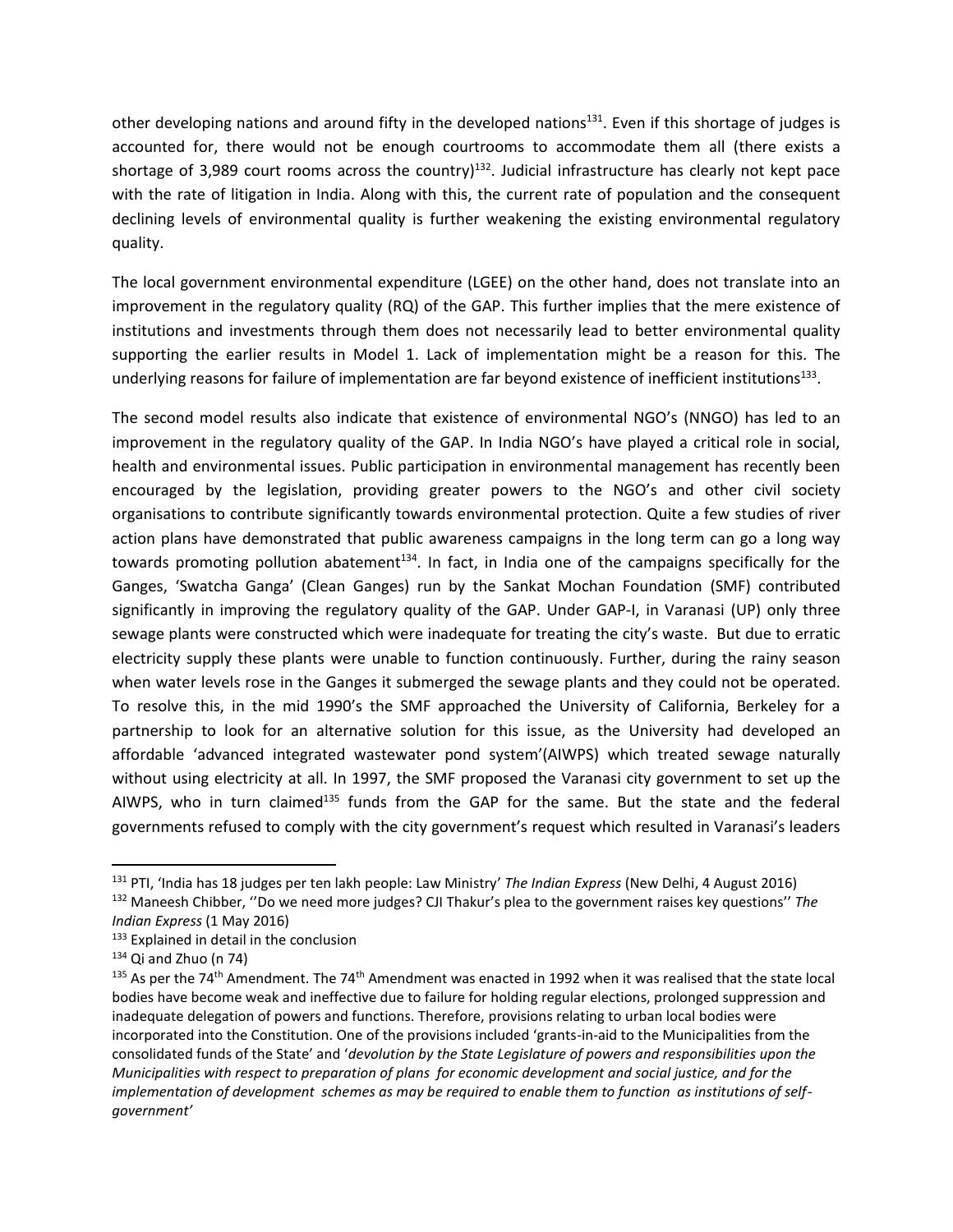filing a PIL for alleged breach of the  $74<sup>th</sup>$  Amendment. For eleven years, this case was pending. During this time, the SMF gained international support from the likes of USAID, Asia Foundation and US-AEP, for this issue and also promoted it domestically. Finally, in 2008 the Federal government formally agreed to support the AIWPS system in Varanasi<sup>136</sup>.

# **Conclusion**

 $\overline{\phantom{0}}$ 

India's ill-fated GAP was launched thirty years ago, but the Ganges water quality has deteriorated further. This study was conducted to analyse the existing formal environmental regulatory quality of the GAP using two models. The first model attempted to comprehend the existing relationship of GAP's regulatory quality, rule of law and government effectiveness on the Ganges river pollution. The results revealed that neither of these seem to have made any significant contribution towards improving the river water quality. With around 22 million cases pending in the Indian courts and six million of those lasting longer than five years, one cannot really expect GAP's formal regulatory quality to have deterred Ganges water pollution. In addition, there is a lack of government support in terms of finances to the Judiciary which adds on to the weakening regulatory quality. In 2016, for instance, only 0.2 per cent of the government budget was allocated to the Ministry of Law and Justice, one of the lowest proportions in the world<sup>137</sup>. Further, the mere existence of institutions and investment through them does not necessarily translates into successful river action plans is substantiated by the fact that even government effectiveness and rule of law of the GAP do not seem to have any impact on the Ganges river water quality.

The second model in this study was formulated to understand the role of GAP's regulatory quality in decision making of institutions or public at large. The NGO's or civil society organisations seem to affect the regulatory quality of the GAP significantly and positively. Of late, in India the NGO's have contributed considerably towards environmental management through conducting public awareness programs, promoting the issues internationally to gain more funding, working at the ground level to get a better understanding of the obstacles faced by GAP and also find viable solutions. Though in this model as well, the local government environmental expenditure does not seem to affect the regulatory quality in any way.

Through both the results, it could be concluded that the existing institutions under the GAP do not seem to be working efficiently due to implementation failure. But the underlying causes for implementation failure are not limited to inefficient institutions. Along with an indistinct legislative basis for the GAP, absence of heavy penalties/fines for not meeting targets on time, non-existent system for a follow up of the directions issued by the environmental courts, lack of legal powers of the environmental courts, lack of personnel training at the ground level for the GAP, inefficient monitoring systems, involvement of multiple agencies for the same work and planning the GAP without a thorough

<sup>&</sup>lt;sup>136</sup> Jennifer S. Schiff, 'Silencing the Opposition: The State v. Civil Society in India's Ganges River Basin' [2014] International Studies Perspectives 229

<sup>137</sup> Vidhi Doshi, 'India's long wait for justice: 27m court cases trapped in legal logjam' *The Guardian* ( India, 5 May 2016)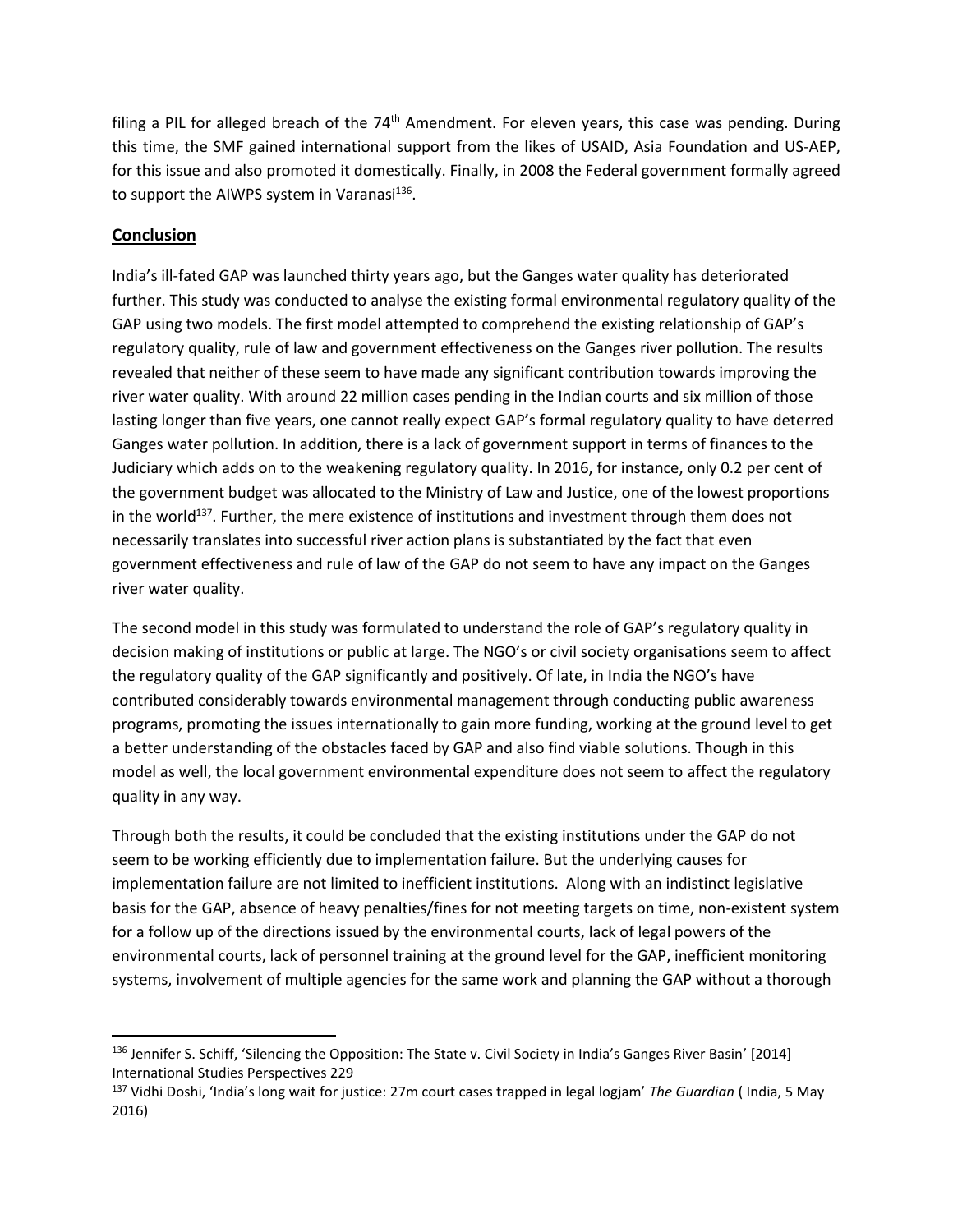field investigation contributes towards it. Also the effluent standards of the wastewater discharged into the river is completely arbitrary and framed without any scientific rationale.

# **Policy implications**

 $\overline{\phantom{0}}$ 

The legal basis of the GAP is weak and provides limited guidance characterised by overlapping responsibilities across multiple agencies. Therefore, the need of the hour is to formulate a well-defined legal basis for GAP which clearly outlines the responsibilities of each agency involved, along with indicating the Ministries responsible for the implementation of the GAP. In case of failure of implementation of the GAP, the legislative basis should also include strict penalties/fines to be imposed on the Ministries or the government bodies responsible for it. Further to ensure effective regulatory quality results in lowering the Ganga water pollution, along with giving greater legal powers to the NGT<sup>138</sup> there is also an urgent need to make provisions for following up of the directions issued by the Judiciary, as more often than not the state governments/ Central government/pollution control boards fails to comply with them.

This study also found that NGO's seem to have a greater impact in reducing Ganga water pollution. In the existing GAP though NGO's have been included on paper but they have not been allocated funds nor were they included while formulation of the GAP. Given the Ganga water quality is reducing at an unprecedented rate, in a country like India with wide geographical, demographical and income differences it is extremely important to understand that the hurdles faced by different regions cannot have the same solutions. For instance, the SMF functioning in the state of UP identified that cities like Kanpur were facing shortage of electricity and were therefore unable to operate the sewage treatment plants. The SMF along with the local municipality also helped the city come up with a viable solution for this. To understand the problems at the ground level, the NGO's are the best option available as they usually do not have any bigger political motives. Therefore, there is a need to grant considerable amount of economic and legal power to NGO's and regional water authorities as well. Also, as the Ganges river is a religious river for the Hindus the GAP needs to be implemented without hurting the sentiments of the people. There is a greater need to conduct more public awareness programs especially in the rural areas to educate people regarding the dire consequences faced by their 'beloved river'. And as people are more likely to believe the NGO's than the government, involving them at the ground level is the only viable option available.

<sup>&</sup>lt;sup>138</sup> The NGT's success rate in terms of solving environmental disputes is really high (in a span of four years has disposed of 82 per cent of the cases) but because it does not have the powers to act 'suo moto'(term mostly used in India when a higher authority takes an action on an important issue without consulting any minister/ministries and that decision holds) in environmental cases the Ministries do not pay any attention to its orders.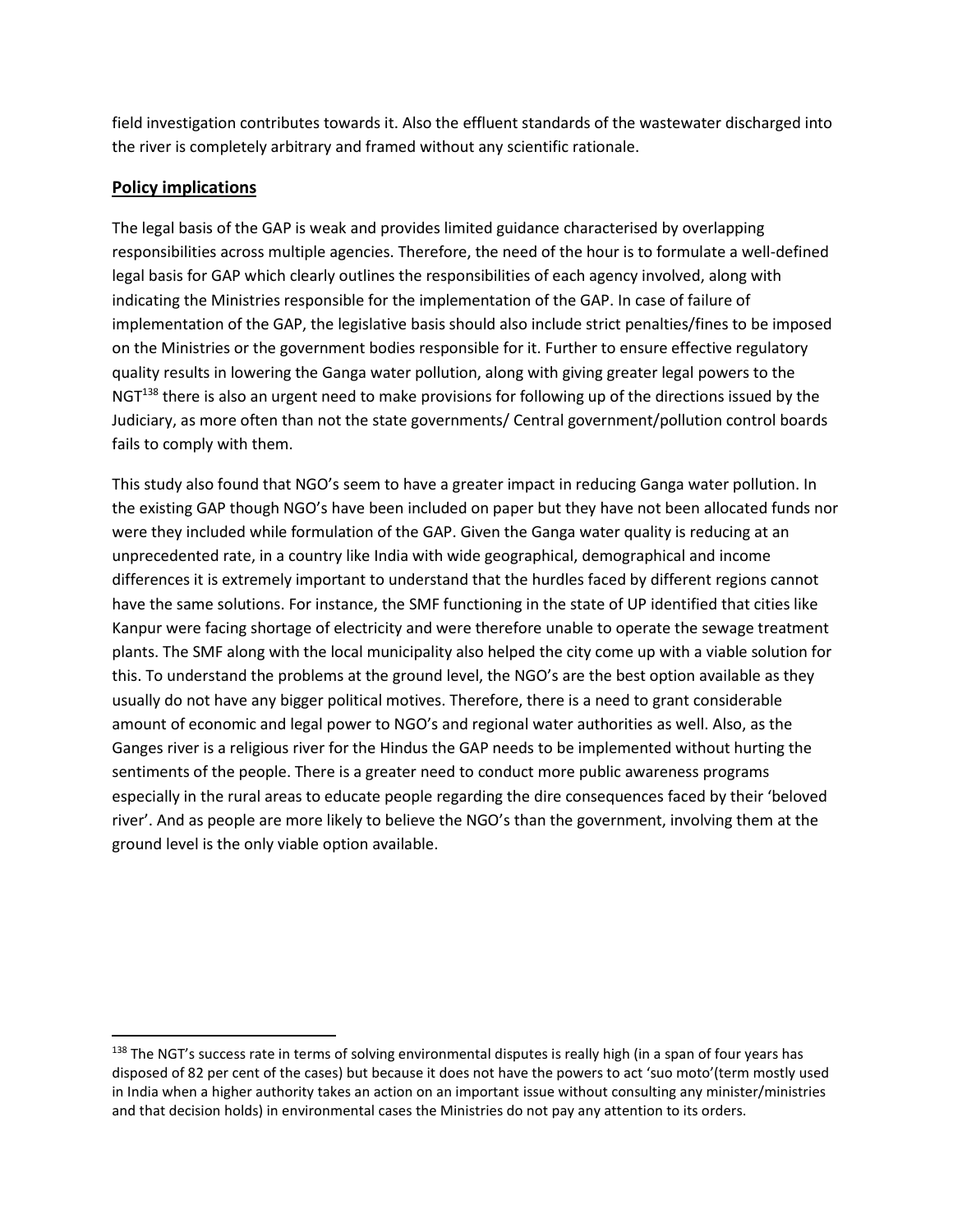# **Bibliography**

A. Markandya and M.N Murty, 'Cost–benefit analysis of cleaning the Ganges: some emerging environment and development issues' (2004) null Environment and Development Economics 61

A.K Singhal, 'Some Legal Cases on Ganga River Pollution' (2012) 4(2) Researcher 61

Ashok Das and Priyam Das, 'Institutional Change for Environmental Challenges: Lessons from gaps in the GAP' in K.R.Gupta (Ed), *Encyclopedia of Environment* (Atlantic Publishers and Distributors, 2005)

Auburn University, *The Enviro-Litigators: Environmental Law and Activism in India (*2015)

B. Dubey and A.S. Narayanan, 'Modelling effects of industrialization, population and pollution on a renewable resource' (2010) 11 Nonlinear Analysis: Real World Applications 2833

Biswanath Goldar and Nandini Banerjee, 'Impact of informal regulation of pollution on water quality in rivers in India' (2004) 73(2) Journal of Environmental Management 117

Cento Veljanovski, 'The Economics of Law' [2006] Institute of Economics Affair Hobart Paper No. 157

Consortium of seven Indian Institute of Technology's(IIT's),*'Ganga River Basin Environment Management Plan'*(2013)

D.S Bhargava, 'Why the Ganga (Ganges) Could Not be Cleaned' (1992) 19(2) Environmental Conservation 170

Dewaram A. Nagdeve, 'Population Growth and Environmental Degradation in India' (Population Association of America 2007 Annual Meeting, New York, March 2007)

Eli Salzberger, 'The Economic Analysis of Law - The Dominant Methodology for Legal Research?!' (University of Haifa Faculty of Law Legal Studies Research Paper No. 1044382,  $2007 <$ 

[http://weblaw.haifa.ac.il/he/Journals/din\\_udvarim/pabN/d/%D7%A2%D7%9C%D7%99%20%D](http://weblaw.haifa.ac.il/he/Journals/din_udvarim/pabN/d/%D7%A2%D7%9C%D7%99%20%D7%96%D7%9C%D7%A6%D7%91%D7%A8%D7%92%D7%A8%20-%20The%20Economic%20Analysis%20of%20Law%20-%20The%20Dominant%20Methodology%20fo.pdf) [7%96%D7%9C%D7%A6%D7%91%D7%A8%D7%92%D7%A8%20-](http://weblaw.haifa.ac.il/he/Journals/din_udvarim/pabN/d/%D7%A2%D7%9C%D7%99%20%D7%96%D7%9C%D7%A6%D7%91%D7%A8%D7%92%D7%A8%20-%20The%20Economic%20Analysis%20of%20Law%20-%20The%20Dominant%20Methodology%20fo.pdf) [%20The%20Economic%20Analysis%20of%20Law%20-](http://weblaw.haifa.ac.il/he/Journals/din_udvarim/pabN/d/%D7%A2%D7%9C%D7%99%20%D7%96%D7%9C%D7%A6%D7%91%D7%A8%D7%92%D7%A8%20-%20The%20Economic%20Analysis%20of%20Law%20-%20The%20Dominant%20Methodology%20fo.pdf) [%20The%20Dominant%20Methodology%20fo.pdf](http://weblaw.haifa.ac.il/he/Journals/din_udvarim/pabN/d/%D7%A2%D7%9C%D7%99%20%D7%96%D7%9C%D7%A6%D7%91%D7%A8%D7%92%D7%A8%20-%20The%20Economic%20Analysis%20of%20Law%20-%20The%20Dominant%20Methodology%20fo.pdf) > accessed on 28 June 2016

G. Mythili and S. Mukherjee, 'Examining Environmental Kuznets Curve for river effluents in India' (2011) 13(3) Environment, Development and Sustainability 627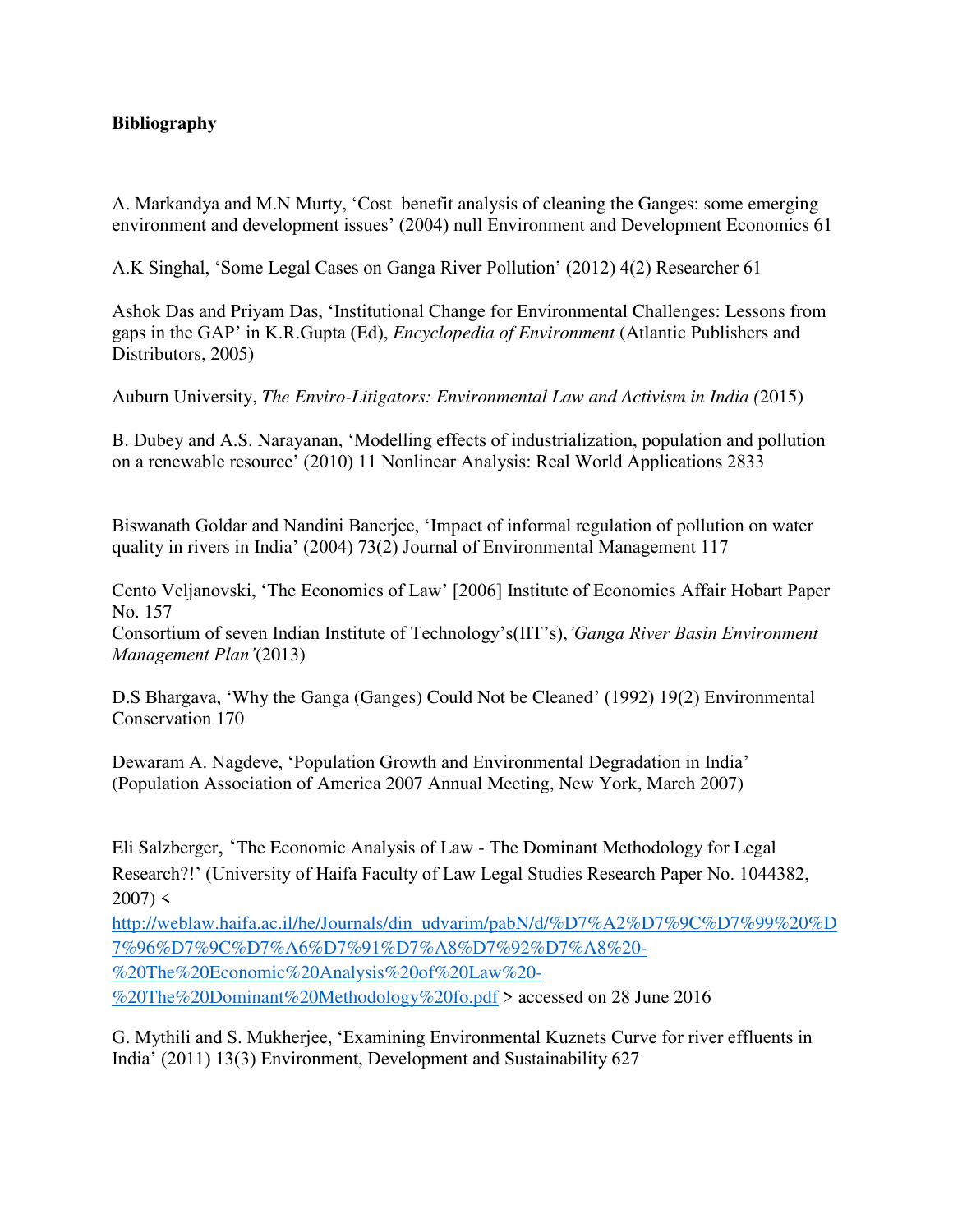Gargi Verma, '' National Green Tribunal's Pune bench faces staff crunch'' *The Golden Sparrow* (13 May 2016)

Gopeshwar Nath Chaturvedi vs. State of Uttar Pradesh and others (No. 1644 of 1998)

Gopeshwar Nath Chaturvedi vs. State of Uttar Pradesh and others [1998] WRIT 1644

Government of India (Ministry of Law and Justice), 'The Constitution '

Guido Calabresi, 'Some Thoughts on Risk distribution and the Law of Torts' (1961) 70(4) The Yale Law Journal 499 Himanshu Thakkar, 'Rivers: Legal and Institutional Issues in India' [2012] South Asia Network on Dams, Rivers and People < [http://sandrp.in/rivers/Rivers\\_Legal\\_and\\_Institutional\\_Issues\\_in\\_India.pdf](http://sandrp.in/rivers/Rivers_Legal_and_Institutional_Issues_in_India.pdf) > accessed on 13 June 2016 India' (Doctor of Philosophy, University of Dundee, 2015)

Indian Institute of Technology, *'Implementation of Ganga River Basin Management Plan: Recommendations on Legal and Institutional Aspects'* (2013) Indian Institutes of Technology, *SWOT Analysis of Ganga Action Plan* (2011) James E. Krier, 'The Pollution Problem and Legal Institutions: A conceptual Overview' [1970- 71] 18 UCLA L. Rev. 429

James Krier and Richard B. Stewart, 'Using Economic Analysis in Teaching Environmental Law: The Example of Common Law Rules' (1980) 1 UCLA Journal of Environmental Law and Policy 13

Jean-Phillippe Barde, Gardner M. Brown Jr. and Pierre Frédéric Teniere Buchot, 'Water Pollution Control Policies Are Getting Results' (1979) 8(4) Ambio 152

Jennifer S. Schiff, 'Silencing the Opposition: The State v. Civil Society in India's Ganges River Basin' [2014] International Studies Perspectives 229

John E. Velntzas, Kyriaki K. Savvidou and Georgia K. Broni, 'Economic Analysis of Environmental Law: Pollutions Control and Nuisance Law' ( International Conference on Applied Economics, 2009) < [http://kastoria.teikoz.gr/icoae2/wordpress/wp](http://kastoria.teikoz.gr/icoae2/wordpress/wp-content/uploads/articles/2011/10/066-2009.pdf)[content/uploads/articles/2011/10/066-2009.pdf](http://kastoria.teikoz.gr/icoae2/wordpress/wp-content/uploads/articles/2011/10/066-2009.pdf) > accessed on 26 June 2016

Jonathan Schwartz, 'Environmental NGO's in China: Roles and Limits' (2004) 77(1) Pacific Affairs 28

Jouni Paavola, 'Interstate Water Pollution Problems and Elusive Federal Water Pollution Policy in the United States, 1900-1948' (2006) 12(4) Environment and History 435

Kelly D. Alley, 'Legal Activism and Pollution Prevention' [2009] Georgetown International Environmental Law Review 1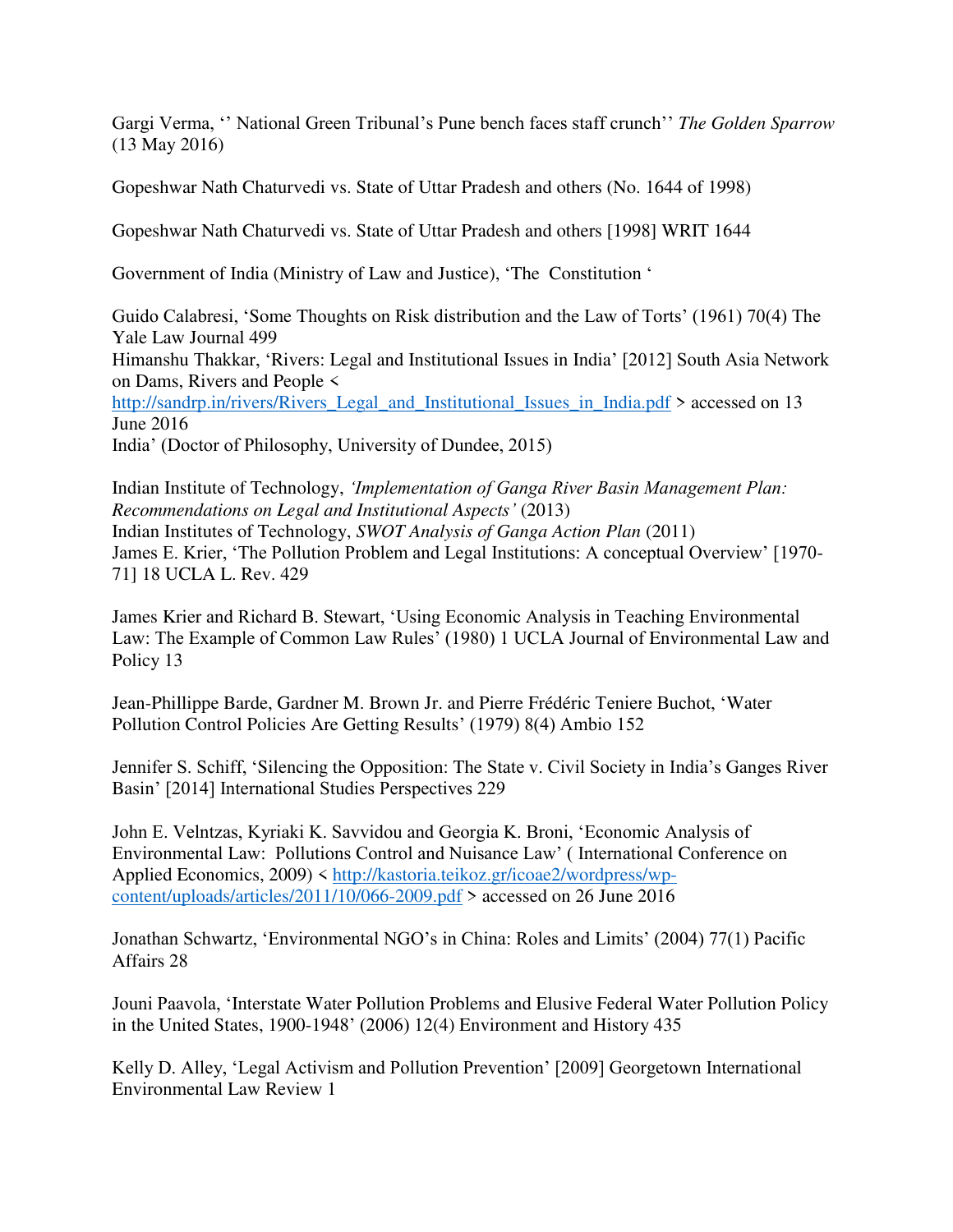Kumar Abhijeet, 'Governing water pollution effectively: A comparative study of Legal frameworks and their implementation in India and Sweden' (Master's Degree, Royal Institute of Technology(KTH) Sweden, 2013)

M.C. Mehta vs Union Of India & Ors [1988] AIR 1115

Maneesh Chibber, ''Do we need more judges? CJI Thakur's plea to the government raises key questions'' *The Indian Express* (1 May 2016)

Michael Greenstone and Rema Hanna, 'Environmental Regulations, Air and Water Pollution, and Infant Mortality in India' (2011) 17210 The National Bureau of Economic Research(NBER) [<http://www.nber.org/papers/w17210.pdf](http://www.nber.org/papers/w17210.pdf) > accessed on 13 June 2016

Ministry of Environment and Forests(MoEF), 'NGRBA Programme Framework' (2011)

Ministry of Environment and Forests(MoEF), *Regeneration and Development* (2003)

National Ganga River Basin Authority Ministry of Environment and Forests(MoEF), *Volume II Environmental and Social Management Framework (ESMF)* (2010)

National Mission for Clean Ganga website [http://envfor.nic.in/sites/default/files/nmcg-ad-](http://envfor.nic.in/sites/default/files/nmcg-ad-05062014.pdf)[05062014.pdf](http://envfor.nic.in/sites/default/files/nmcg-ad-05062014.pdf) accessed 8th March 2016

Nilay Chaudhuri, 'Cleaning of the river Ganga: Planning,Methodology and Progressive Implementation' (*Managing Water Resources for Large Cities and Towns - Report of Beijing Water Conference* ,1996)

Nitin Sethi, 'Green tribunal in red as two more judges quit' *The Times of India* (New Delhi, 6 July 2012)

Nitin Sethi, 'NGT does not have powers to act suo motu: government' *The Hindu* (New Delhi, September 11, 2013)

Organisation for Economic Co-operation and Development(OECD), '*OECD Reviews of Regulatory Reform in China'* (ISBN 978-92-64-05939-9, 2009)

Peggy Rodgers Kalas, 'Environmental Justice in India' (2000) 97(1) Asia-Pacific Journal on Human Rights and the Law 97

Philippe Cullet, *'*Water regulation and public participation in the Indian context' in Mara Tignino and Komlan Sangabana (eds), *Public Participation and Water Resources Management- Where do we stand in International Law?* (Paris: UNESCO, 2015)

Philippe Cullet, Suhas Paranjape et al.' Water Conflicts in India: Towards a New Legal and Institutional Framework' (Forum for Policy Dialogue on Water Conflicts in India, Pune 2012)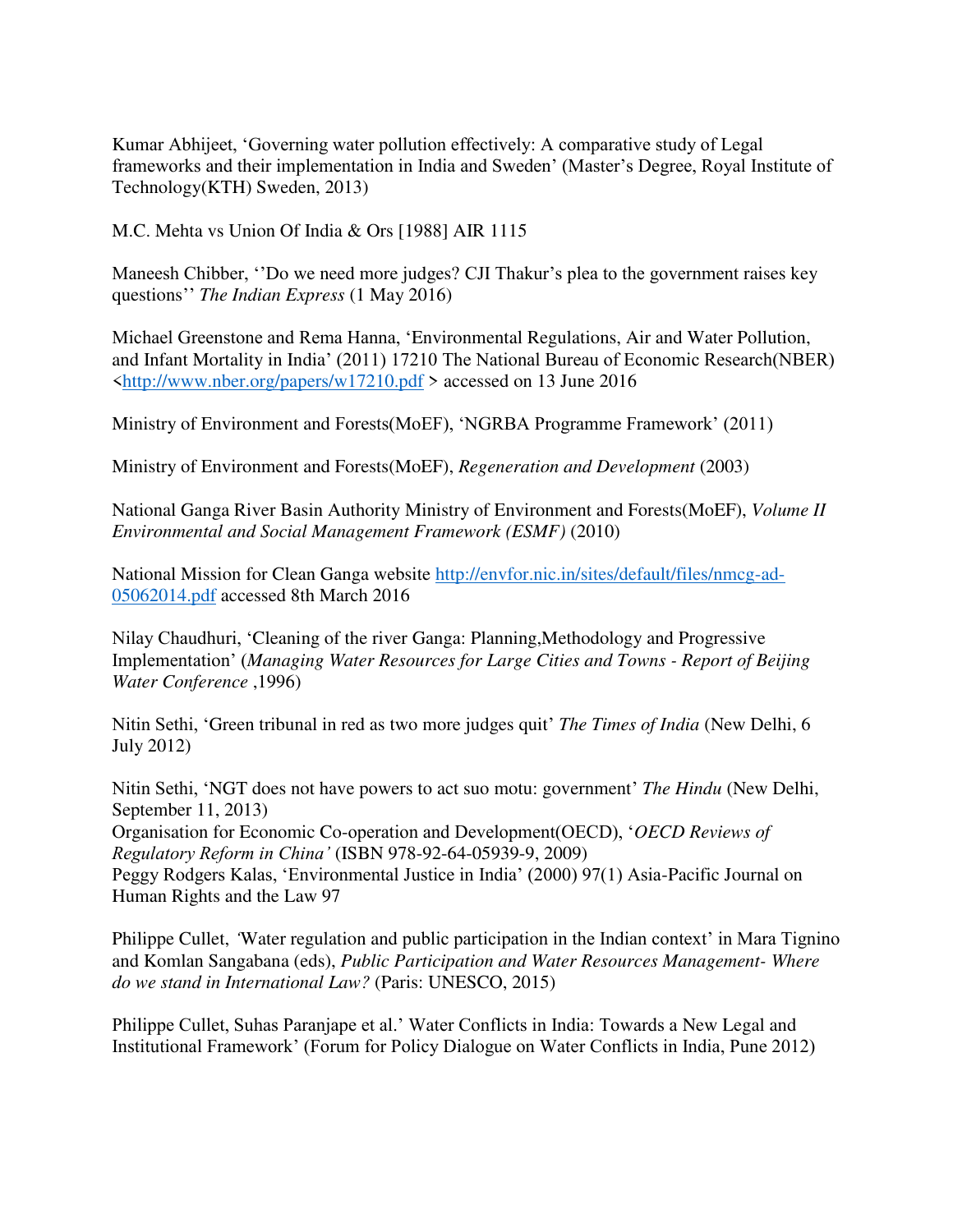Praveen Singh, 'Bridging the Ganga Action Plan: Monitoring failure at Kanpur' (2006) 41(7) Economic and Political Weekly 590

Press trust of India

Priyam Das and Kenneth R. Tamminga, 'The Ganges and the GAP: An Assessment of Efforts to Clean a Sacred River' (2012) 4(8) Sustainability 1647

PTI, 'India has 18 judges per ten lakh people: Law Ministry' *The Indian Express* (New Delhi, 4 August 2016)

Quy-Toan Do, Shareen Joshi and Samuel Stolper, 'Environmental Policy, River Pollution, and Infant Health: Evidence from Mehta vs. Union of India' (2016) International Growth Centre(IGC) < [http://www.theigc.org/wp-content/uploads/2016/02/Joshi-et-al-2016-Working](http://www.theigc.org/wp-content/uploads/2016/02/Joshi-et-al-2016-Working-paper.pdf)[paper.pdf](http://www.theigc.org/wp-content/uploads/2016/02/Joshi-et-al-2016-Working-paper.pdf) > accessed on 13 June 2016

R. Kaur, S.P. Wani, A.K. Singh and K.Lal, 'Wastewater Production and Treatment Use in India' [2012] Country Report India < [http://www.ais.unwater.org/ais/pluginfile.php/356/mod\\_page/content/111/CountryReport\\_India.](http://www.ais.unwater.org/ais/pluginfile.php/356/mod_page/content/111/CountryReport_India.pdf) [pdf](http://www.ais.unwater.org/ais/pluginfile.php/356/mod_page/content/111/CountryReport_India.pdf) > accessed 3 September 2016

R.H. Coase, 'The problem of social cost' (1960) 3 The Journal of Law and Economics 1

Rajarshi Majumdar (2009), 'Environmental Costs of Industrialisation: A Study of Durgapur Region in West Bengal' [2010] Rabindra Bharati University Journal of Economics

Rakesh K Jaiswal, 'Ganga Action Plan: A critical analysis' (2007) < [http://www.ecofriends.org/main/eganga/images/Critical%20analysis%20of%20GAP.pdf>](http://www.ecofriends.org/main/eganga/images/Critical%20analysis%20of%20GAP.pdf) accessed 13 February 2016

Richard A. Posner, 'The Economic Approach to Law' (1974-1975) 53 Tex. L. Rev. 757

Richard A. Posner, 'The Present Situation in Legal Scholarship' (1981) 90 The Yale Law Journal 1113; Ashish Kumar

Singhal and Ikramuddin Malik, 'Doctrinal and socio-legal methods of research: merits and demerits' (2012) 2(7) Educational Research Journal < [http://resjournals.com/journals/educational-research](http://resjournals.com/journals/educational-research-journal/EDU%202012/EDU%202012%20JULY/Singhal%20and%20Malik.pdf)[journal/EDU%202012/EDU%202012%20JULY/Singhal%20and%20Malik.pdf>](http://resjournals.com/journals/educational-research-journal/EDU%202012/EDU%202012%20JULY/Singhal%20and%20Malik.pdf) accessed on 1 February 2016

Richard A. Posner, 'Values and Consequences: An introduction to Economic Analysis of Law' (2000) John M.Olin Law and Economics Working paper Number 53 2D < [http://www.law.uchicago.edu/publications>](http://www.law.uchicago.edu/publications) accessed 30<sup>th</sup> December 2015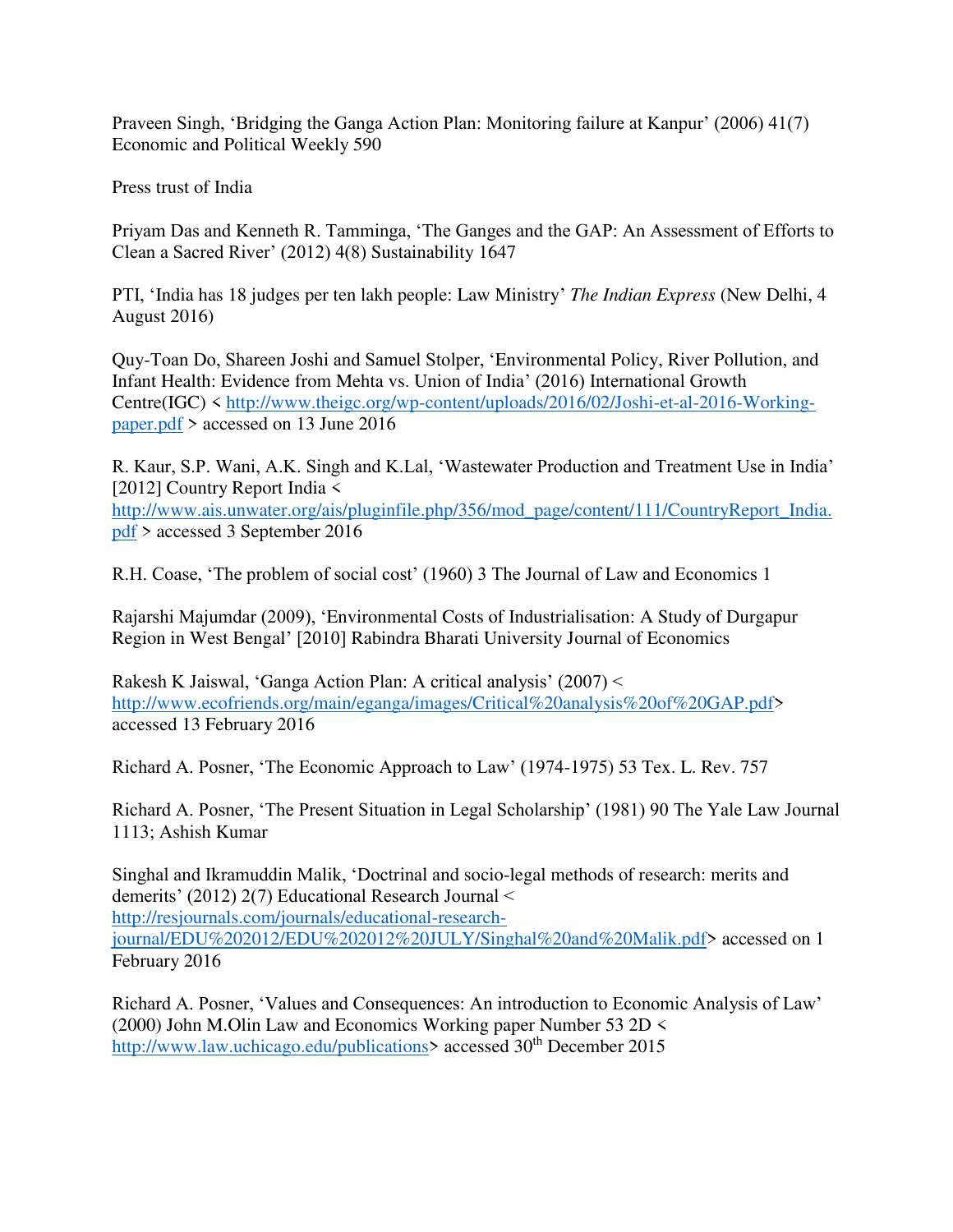Ronald B. Mitchell, 'A Quantitative Approach to Evaluating International Environmental Regimes' in Arild Underal and Oran R. Young(eds.), *Regime Consequences: Methodological Challenges and Research Strategies* (Springer 2004)

S.R Wate,'An Overview of Policies Impacting Water Quality and Governance in India' (2012) 28(2) International Journal of Water Resources Development 265

Sayantan Ghosh Dastidar, 'Essays on Public Education Expenditure, Trade Openness and Economic Growth of

Shailender Singh, Pooja Jain and Abhay Kumar, 'Impact of Industrialisation on Environmental Pollution' (2009) 135(9) The Indian Forester

Shodhganga, 'Environmental Protection and Ecological Development- Constitutional Imperatives and Legislative Frameworks' (2011)

T. Rajaram and Ashutosh Das, 'Water pollution by industrial effluents in India: Discharge scenarios and case for participatory ecosystem specific local regulation' (2008) 40 Futures 56

The Gazette of India (16 February, 1985)

*The Hindu*, "Not enough space at Green Tribunal office" (9 November 2014)

The World Bank, *'Public Environmental Expenditure Reviews (PEERS) Experience and Emerging Practice'* (7, 2003)

Tom Lasseter, 'India's Stagnant Courts Resist Reform' *Bloomberg BusinessWeek* (England, January 8 2015)

Utkarsh Anand, 'Projects stuck, Supreme Court transfers 300 cases to NGT, govt bodies' *The Indian Express* (New Delhi, 21 October 2015)

V. Tare, B. Bose and S.K Gupta, 'Suggestions for a Modified Approach Towards Implementation and Assessment of Ganga Action Plan and Other Similar River Action Plans in India' (2003) 38(4) Water Quality Resource Journal Canada 607

Venkatesh Upadhyay, 'Ganga at Varanasi: Lessons from Environmental Abuse' (2009) 44(37) Economic and Political Weekly 64

Vidhi Doshi, 'India's long wait for justice: 27m court cases trapped in legal logjam' *The Guardian* ( India, 5 May 2016)

Wang Xi and Xu Zhengxian, 'Legal Control of Water Pollution in Huai River Valley, China: A Case Study' (Conference Paper for Sixth International Conference on Environmental Compliance and enforcement, San Jose, Costa Rica, April 2002)<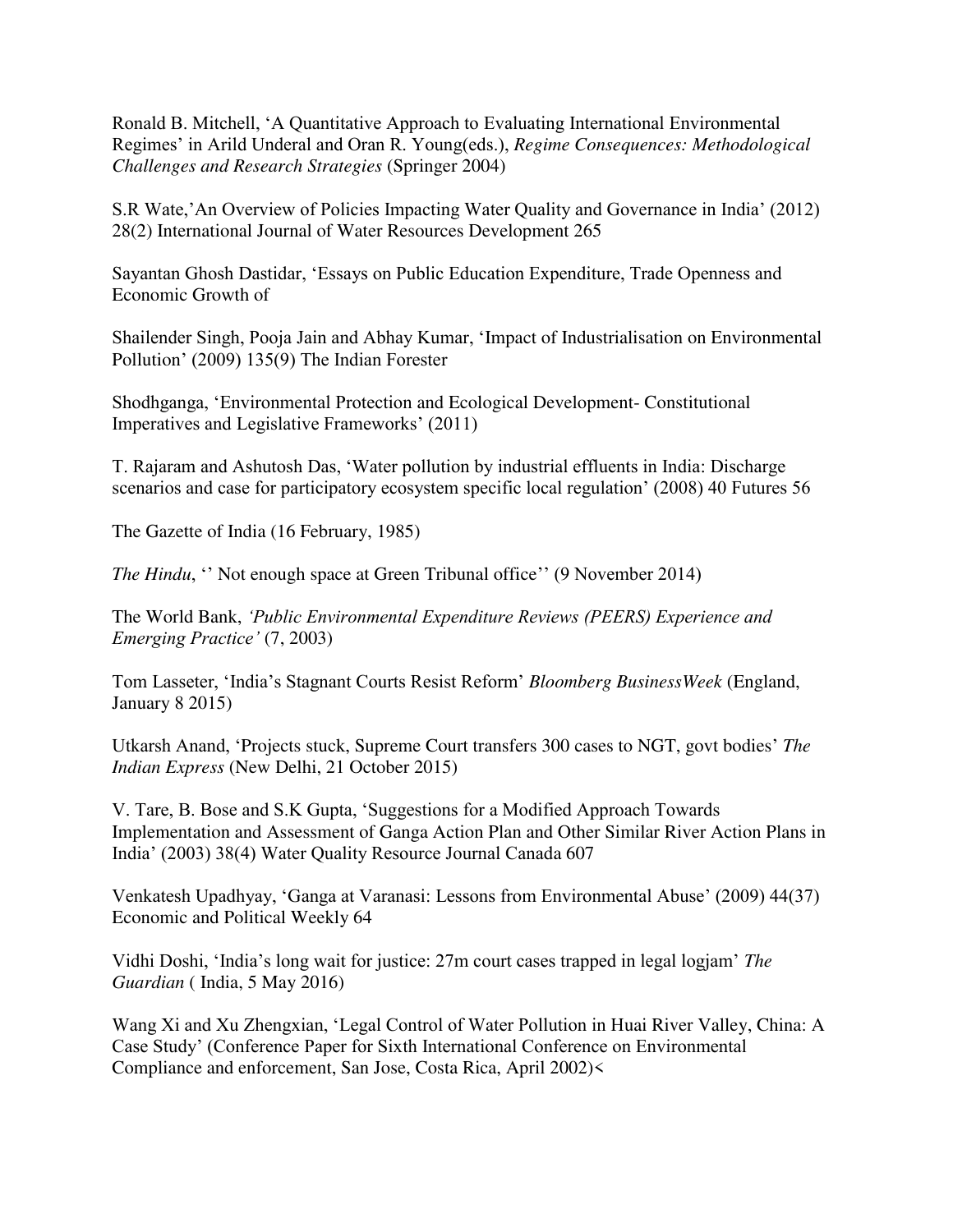<http://www.inece.org/conf/proceedings2/25-Legal%20Control.pdf>> date accessed on 17 June 2016

World Bank, 'The National Ganga River Basin Project' (2015) < [http://www.worldbank.org/en/news/feature/2015/03/23/india-the-national-ganga-river-basin](http://www.worldbank.org/en/news/feature/2015/03/23/india-the-national-ganga-river-basin-project)[project>](http://www.worldbank.org/en/news/feature/2015/03/23/india-the-national-ganga-river-basin-project) accessed 12 April 2016

Worldwide Governance Indicators (WGI), World Bank

Worldwide Governance Indicators(WGI), World Bank

Yao Qi and Xin Zhou, 'Water Pollution Control in China: Review Of Laws, Regulations And Policies And Their Implementation' (2009) 4 Institute for Global Environmental Strategies(IGES) < [http://pub.iges.or.jp/modules/envirolib/upload/2775/attach/policy%20review\\_water%20pollution](http://pub.iges.or.jp/modules/envirolib/upload/2775/attach/policy%20review_water%20pollution%20control_china.pdf) [%20control\\_china.pdf](http://pub.iges.or.jp/modules/envirolib/upload/2775/attach/policy%20review_water%20pollution%20control_china.pdf) > accessed on 17 June 2016.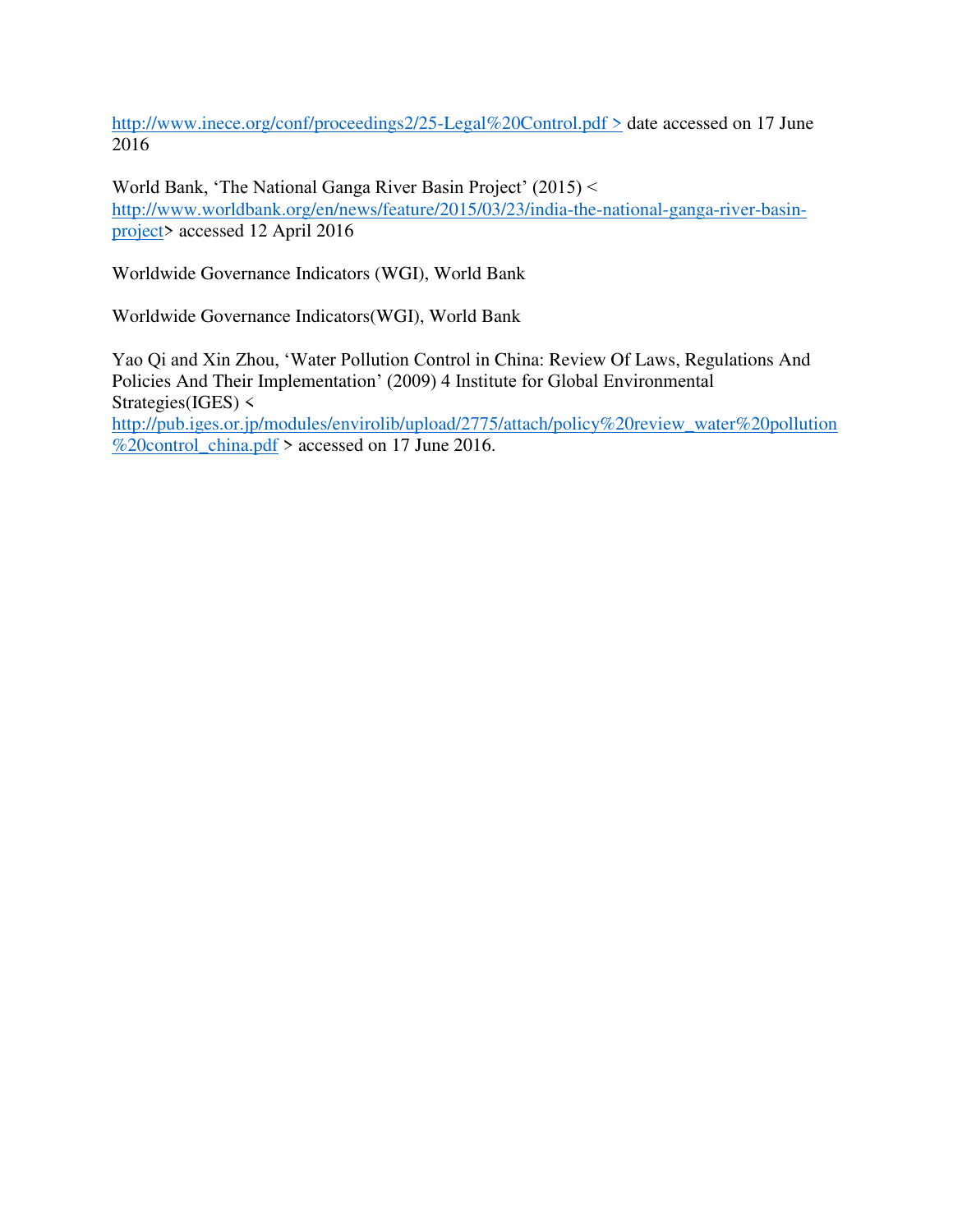# **Appendix**

Table 1: Water Quality Criteria in India

| Designated best use             | Class of water | Criteria                                       |
|---------------------------------|----------------|------------------------------------------------|
| Drinking water source without   | A              | Total Coliforms organism MPN/100 ml shall be   |
| conventional treatment but      |                | 50 or less                                     |
| after disinfection              |                | pH between 6.5 and 8.5                         |
|                                 |                | Dissolved oxygen 6mg/l or more                 |
|                                 |                | Biochemical Oxygen Demand 5 days 20°C          |
|                                 |                | 2mg/l or less                                  |
| Outdoor bathing(Organised)      | B              | Total Coliforms Organism MPN/100ml shall be    |
|                                 |                | 500 or less                                    |
|                                 |                | pH between 6.5 and 8.5                         |
|                                 |                | Dissolved oxygen 4mg/l or more                 |
|                                 |                | Biochemical Oxygen Demand 5 days 20°C          |
|                                 |                | 3mg/l or less                                  |
| Drinking water source after     | $\mathsf{C}$   | Total Coliforms Organism MPN/100 ml shall be   |
| conventional treatment and      |                | 5000 or less                                   |
| disinfection                    |                | pH between 6 to 9                              |
|                                 |                | Dissolved Oxygen 4mg/l or more                 |
|                                 |                | Biochemical Oxygen Demand 5 days 20°C          |
|                                 |                | 3mg/l or less                                  |
| Propagation of Wild life and    | D              | pH between 6.5 to 8.5                          |
| <b>Fisheries</b>                |                | Dissolved Oxygen 4mg/l or more                 |
|                                 |                | Free Ammonia (as N) 1.2 mg/l or less           |
| Irrigation, Industrial Cooling, | E              | pH between 6.0 to 8.5                          |
| Controlled Waste disposal       |                | Electricity conductivity at 25°C micro mhos/cm |
|                                 |                | Max.2250                                       |
|                                 |                | Sodium absorption ratio Max.26                 |
|                                 | <b>Below E</b> | Not meeting A, B, C, D, E criteria             |

Source: CPCB website [\(http://www.cpcb.nic.in/Water\\_Quality\\_Criteria.php\)](http://www.cpcb.nic.in/Water_Quality_Criteria.php)